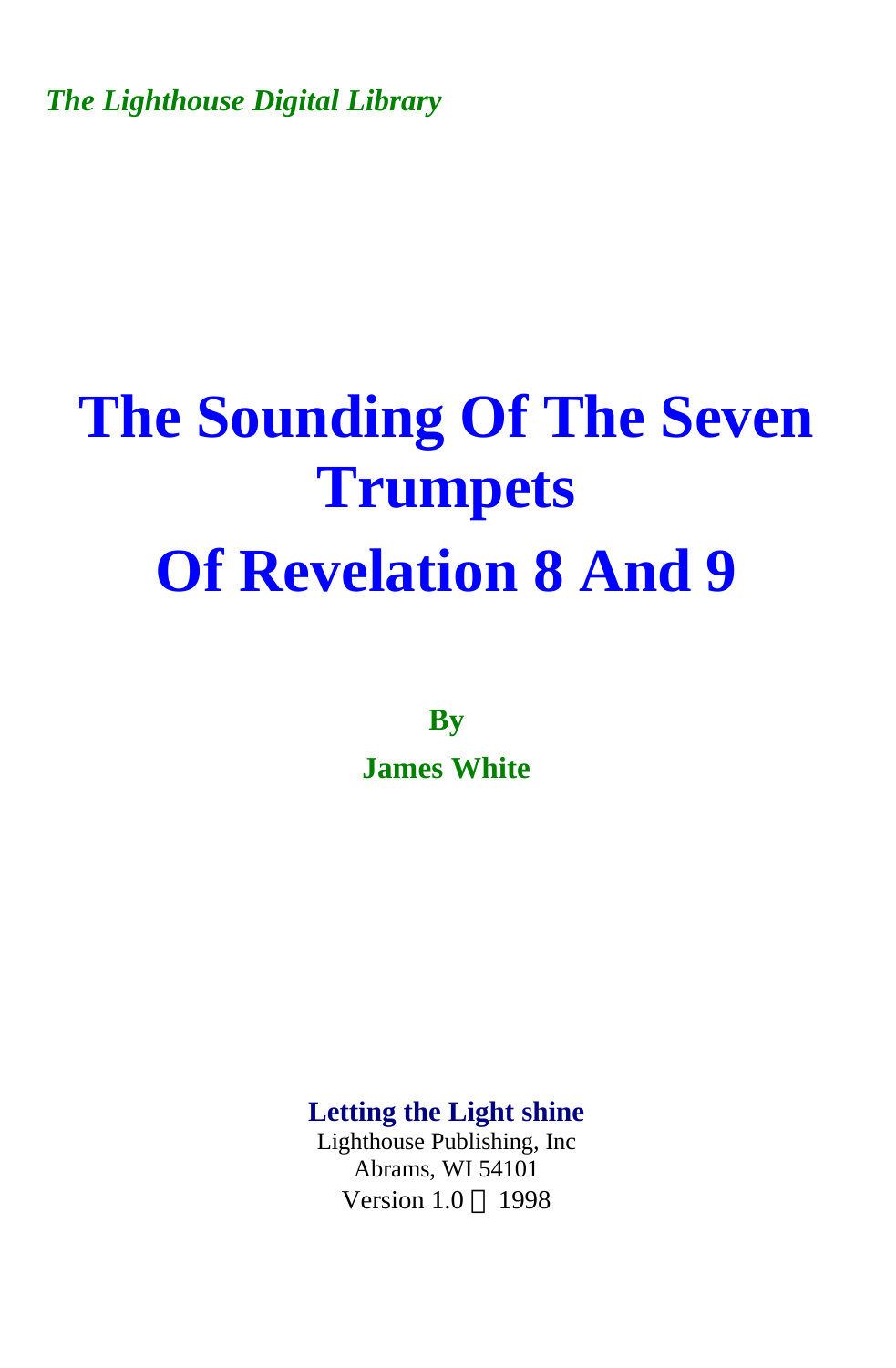# **CONTENTS**

| <b>Ottoman Supremacy in Constantinople</b> |  |
|--------------------------------------------|--|
|                                            |  |
| When did Mohammedan Independence           |  |
|                                            |  |
|                                            |  |
|                                            |  |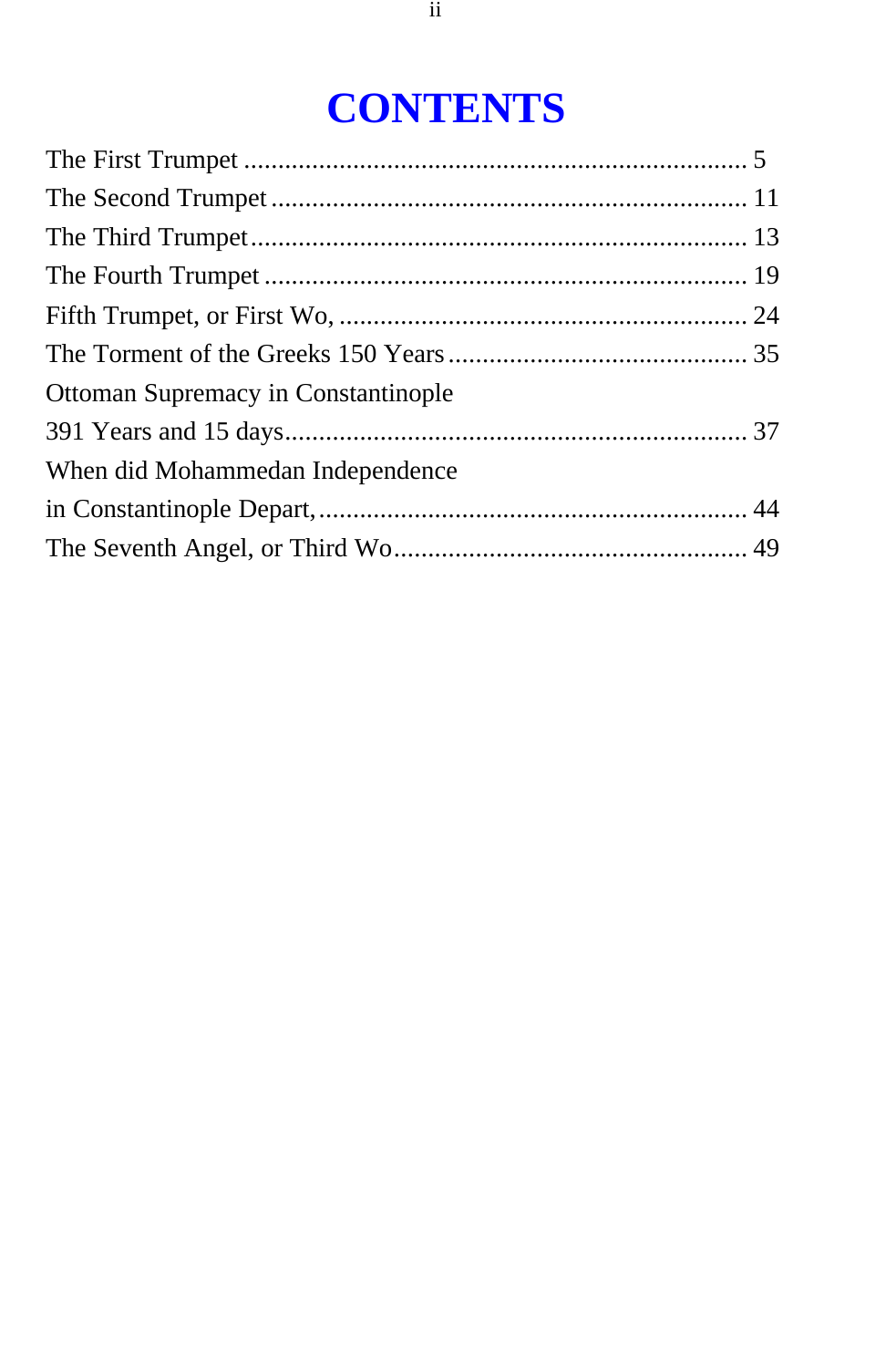## **THE SOUNDING OF THE SEVEN TRUMPETS OF REVELATION 8 AND 9**

The great leading features of Daniel's visions were the four great governments of antiquity, beginning with the Babylonian, and ending with the Roman, in its papal form. Not so, however, with John; he lived when three of those governments had passed away, and the fourth and last was in being, and in the height of its glory, as an universal monarchy. Under that government John was in banishment on the isle of Patmos, "for the word of God, and the testimony of Jesus Christ." Accordingly, instead of predicting the rise and triumph of either of those four great governments, it was his part to give the prophetic history of the fall of the last of the four, and give us the various means by which that great persecuting system should come to ruin.

The first decisive step in the downfall of Rome, was the removal of the seat of empire from the west to the east. Until then its unity had been very faithfully preserved. After that, division and subdivision became the order of the day, until the final ruin of the empire.

The sounding of the seven trumpets I understand to shadow forth the instrumentalities by which the Roman empire was to be overthrown and subverted, and finally ruined.

The empire, after Constantine, was divided into three parts; and hence the frequent remark, "a third part of men," &c., in allusion to the third part of the empire which was under the scourge. Under the first four trumpets the two western divisions fell, and under the fifth and sixth the eastern empire was crushed; but under the seventh trumpet great Babylon entire will sink to rise no more at all.

In giving an outline of this subject, I shall, for the most part, follow Keith, in his "Signs of the Times," on the first four trumpets. I should be glad to give his remarks and historical quotations entire, would my limits, which are prescribed for this work, admit it.

The subject properly begins with the second verse of the eighth chapter; and the first verse should have been annexed to the seventh chapter, it being the conclusion of the opening of the seals.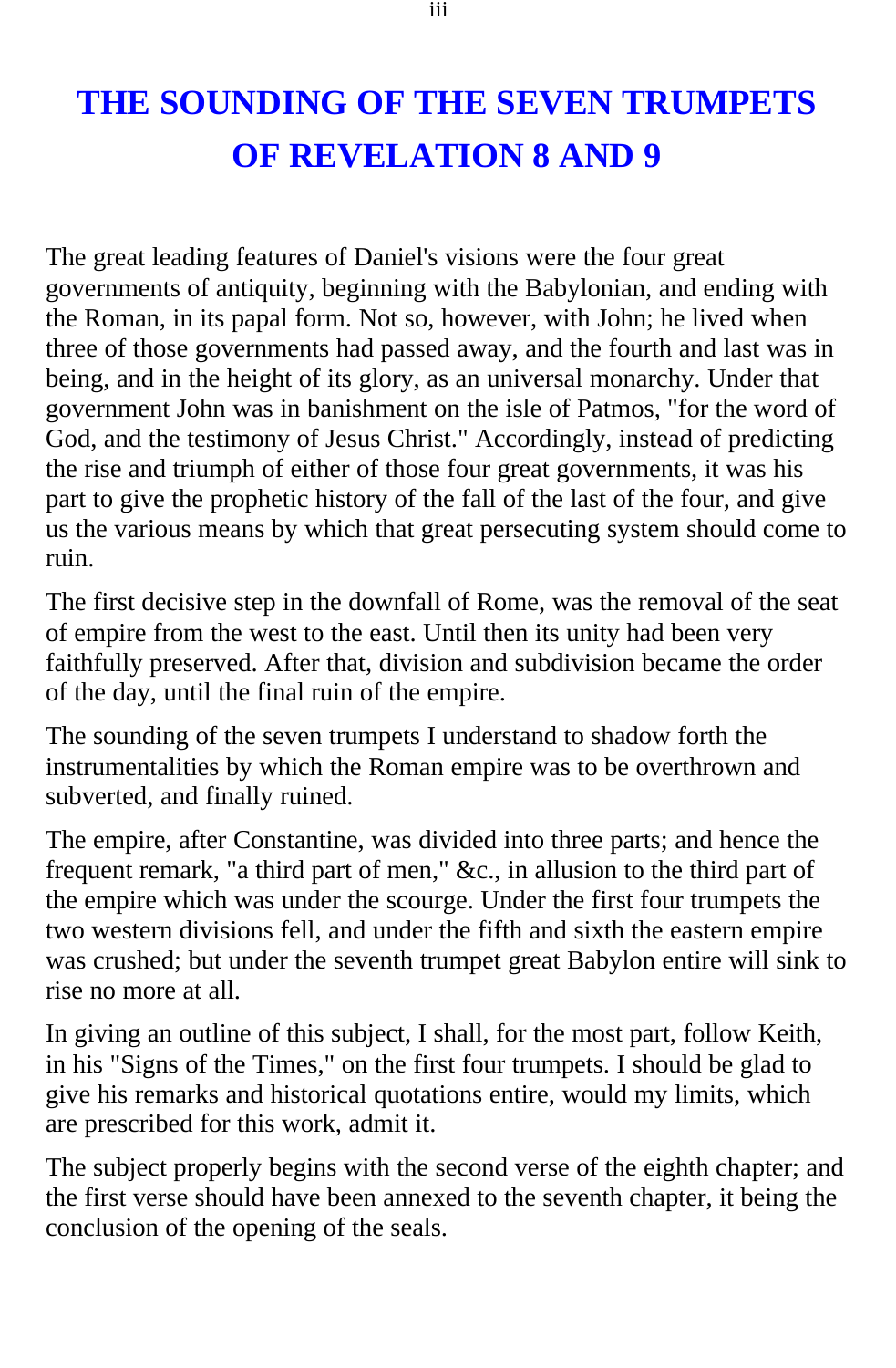From verses 2-5 of chapter 8, we have the prefatory remarks, prefatory to the sounding of the first angel.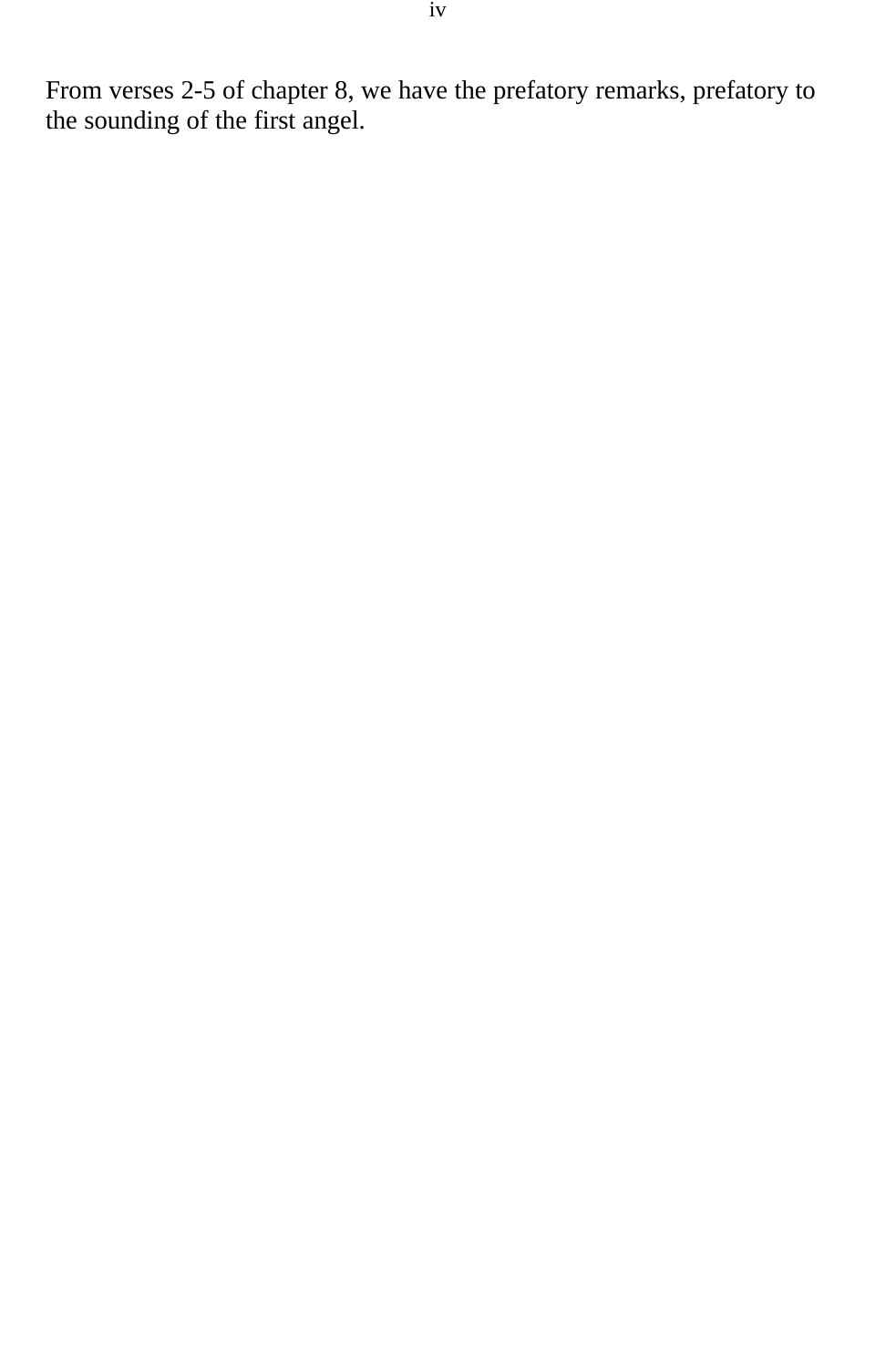#### **THE FIRST TRUMPET**

<span id="page-4-0"></span>Verses 6,7. "And the seven angels, which had the seven trumpets, prepared themselves to sound. The first angel sounded, and there followed hail and fire mingled with blood, and they were cast upon the earth; and the third part of trees was burnt up, and all green grass was burnt up."

Mr. Keith has very justly remarked, on the subject of this prophecy, "None could elucidate the texts more clearly, or expound them more fully, than the task has been performed by Gibbon. The chapters of the skeptical philosopher, that treat directly of the matter, need but a text to be prefixed, and a few unholy words to be blotted out, to form a series of expository lectures on the eighth and ninth chapters of Revelation." "Little or nothing is left for the professed interpreter to do but to point to the pages of Gibbon."

The first sore and heavy judgment which fell on western Rome in its downward course, was the war with the Goths under Alaric, styled by himself, "the scourge of God." After the death of Theodosius, the Roman emperor, in January, 395, before the end of the winter, the Goths, under Alaric, were in arms against the empire.

"Hail and fire mingled with blood, cast upon the earth." The terrible effects of this Gothic invasion, are thus described by Gibbon, Vol. 5, p. 176:

"The barbarian auxiliaries erected their independent standard; and boldly avowed hostile designs, which they had long cherished in their ferocious minds. Their countrymen, who had been condemned, by the conditions of the last treaty to a life of tranquillity and labor, deserted their farms at the first sound of the trumpet, and eagerly assumed the weapons which they had reluctantly laid down. The barriers of the Danube were thrown open; the savage warriors of Scythia issued from their forest; and the uncommon severity of the winter allowed the poet to remark, that 'they rolled their ponderous wagons over the broad and icy back of the indignant river.' The unhappy nations of the provinces to the south of the Danube, submitted to the calamities, which, in the course of twenty years, were almost grown familiar to their imagination; and the various troops of barbarians, who gloried in the Gothic name, were irregularly spread from the woody shores of Dalmatia, to the walls of Constantinople. The Goths were directed by the bold and artful genius of Alaric. In the midst of a divided court, and a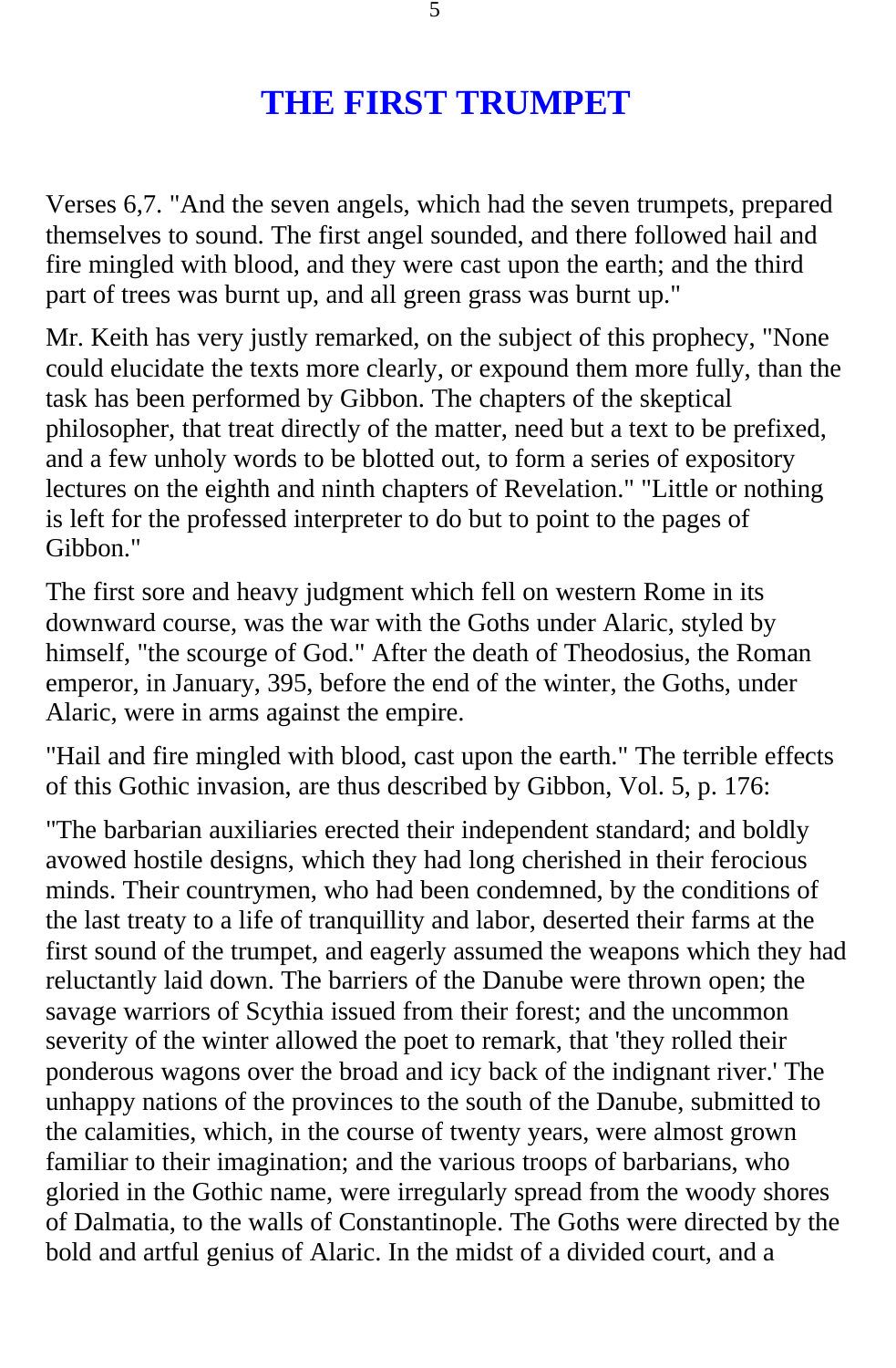discontented people, the emperor, Arcadius, was terrified by the aspect of the Gothic arms. Alaric disdained to trample any longer on the prostrate and ruined countries of Thrace and Dacia, and he resolved to seek a plentiful harvest of fame and riches in a province which had hitherto escaped the ravages of war.

"Alaric traversed, without resistance, the plains of Macedonia and Thessaly. The troops which had been posted to defend the straits of Thermopylae, retire, as they were directed, without attempting to disturb the secure and rapid passage of Alaric; and the fertile fields of Phocis and Boeotia were instantly covered with a deluge of barbarians, who massacred the males of an age to bear arms, and drove away the beautiful females, with the spoil and cattle of the flaming villages. The travelers who visited Greece several years afterwards could easily discover the deep and bloody traces of the march of the Goths. The whole territory of Attica was blasted by his baneful presence; and if we may use the comparison of a contemporary philosopher, Athens itself resembled the bleeding and empty skin of a slaughtered victim. Corinth, Argos, Sparta, yielded without resistance to the arms of the Goths: and the most fortunate of the inhabitants were saved, by death, from beholding the slavery of their families, and the conflagration of their cities."

It was thus that "hail," from the fact of the northern origin of the invaders; "fire," from the destruction by flame of both city and country; "blood," from the terrible slaughter of the citizens of the empire by the bold and intrepid warriors, "were cast upon the earth." This vivid description will be still more forcibly illustrated by Gibbon's account of the invasion of the western empire by the Goths:

"The birth of Alaric, the glory of his past exploits, and the confidence in his future designs, insensibly united the body of the nation under his victorious standard; and, with the unanimous consent of the barbarian chieftains, the master-general of Illyricum was elevated, according to ancient custom, on a shield, and solemnly proclaimed king of the Visigoths. Armed with this double power, seated on the verge of two empires he alternately sold his deceitful promises to the courts of Arcadius and Honorius, (of Constantinople and Rome,) till he declared and executed his resolution of invading the dominions of the west (of Rome.) The provinces of Europe which belonged to the eastern emperor were already exhausted; those of Asia were inaccessible; and the strength of Constantinople had resisted his attack. But he was tempted by the fame, the beauty, and the wealth of Italy, which he had twice visited; and he secretly aspired to plant the Gothic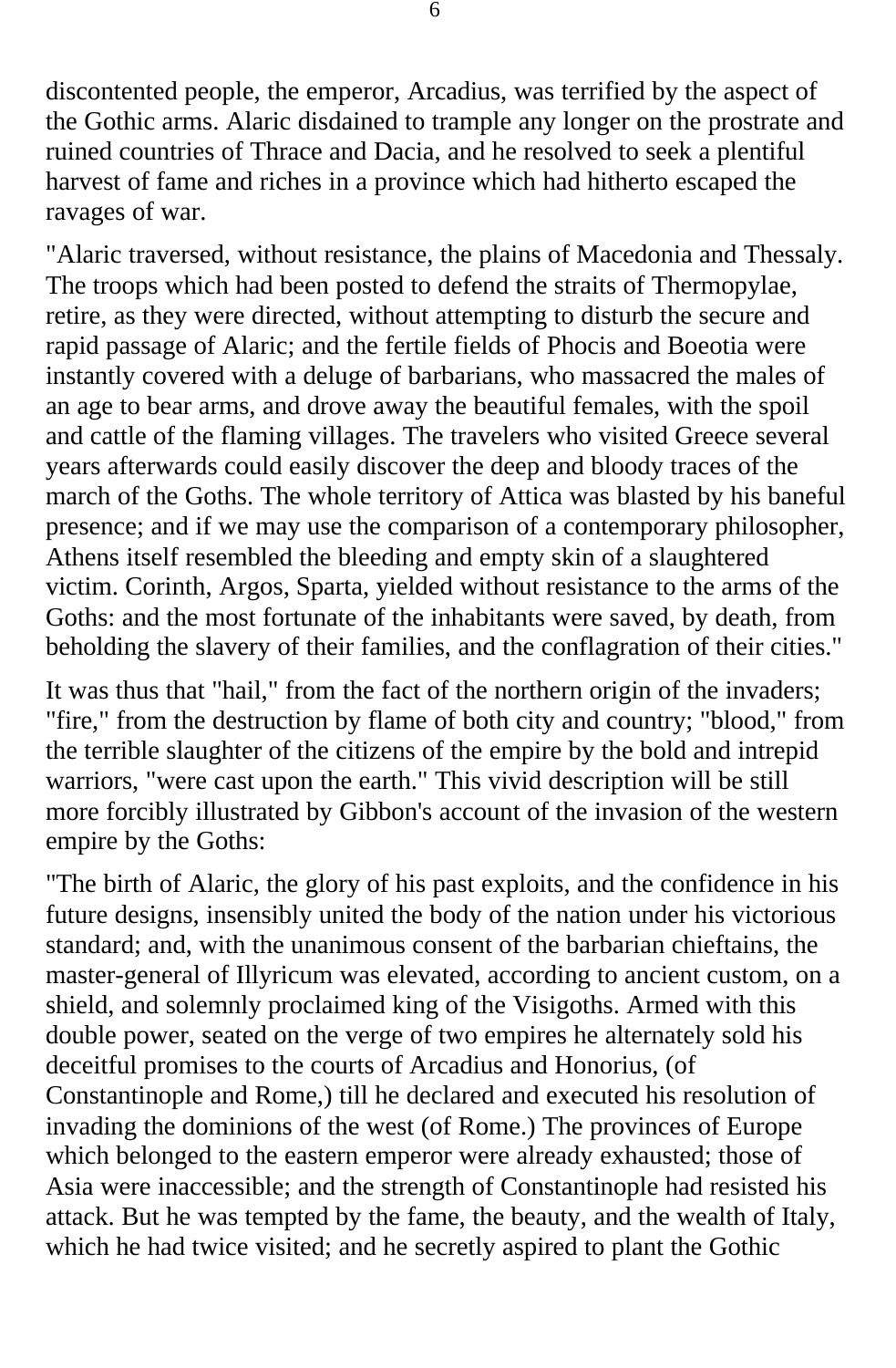standard on the walls of Rome, and to enrich his army with the accumulated spoils of three hundred triumphs.

"When Stilicho seemed to abandon his sovereign in the unguarded palace of Milan, he had probably calculated the term of his absence, the distance of the enemy, and the obstacles that might retard their march. He principally depended on the rivers of Italy, the Adige, the Minico, the Oglio, and the Addua; which, in the winter or spring, by the fall of rains, or by the melting of the snows, are commonly swelled into broad and impetuous torrents. But the season happened to be remarkably dry; and the Goths could traverse, without impediment, the wide and stony beds, whose centre was faintly marked by the course of a shallow stream. The bridge and passage of the Addua were secured by a strong detachment of the Gothic army; and as Alaric approached the walls, or rather the suburbs of Milan, he enjoyed the proud satisfaction of seeing the emperor of the Romans fly before him. Honorius, accompanied by a feeble train of statesmen and eunuchs, hastily retreated towards the Alps, with the design of securing his person in the city of Arles, which had often been the royal residence of his predecessors. But Honorius had scarcely passed the Po, before he was overtaken by the speed of the Gothic cavalry; since the urgency of the danger compelled him to seek a temporary shelter within the fortification of Asta, a town of Liguria or Piedmont, situate on the banks of the Tanarus. The siege of an obscure place, which contained so rich a prize, and seemed incapable of a long resistance, was instantly formed, and indefatigably pressed by the king of the Goths." – Gibbon's Hist., Vol 5, pp. 194-196.

But although Alaric thus put to flight the emperor of the west, deliverance soon came, and Rome was saved from his hands. Alaric was first conquered in 403. But another cloud was gathering, and is thus described by Gibbon:

"About four years after the victorious Toulan had assumed the title of Khan of the Geougen, another barbarian, the haughty Rhodogast, or Radagaisus, marched from the northern extremity of Germany almost to the gates of Rome, and left the remains of his army to achieve the destruction of the West. The Vandals, the Suevi, and the Burgundians, formed the strength of this mighty host; but the Alani, who had found a hospitable reception in their new seats, added their active cavalry to the heavy infantry of the Germans; and the Gothic adventurers crowded so eagerly to the standard of Radagaisus, that, by some historians, he has been styled the king of the Goths. Twelve thousand warriors, distinguished above the vulgar by their noble birth, or their valiant deeds, glittered in the van; and the whole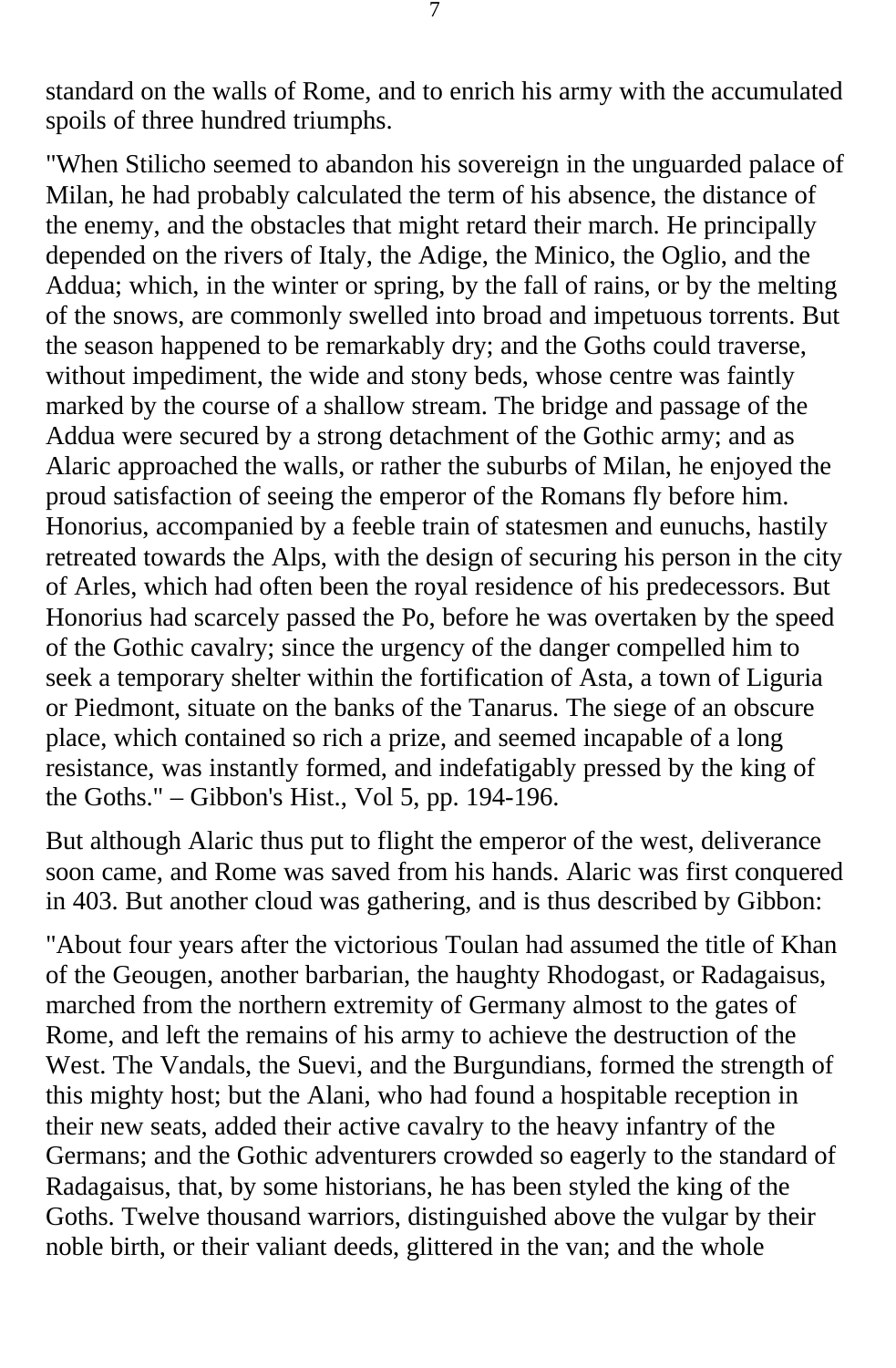multitude, which was not less than two hundred thousand fighting men, might be increased by the accession of women, of children, and of slaves, to the amount of four hundred thousand persons.

"The correspondence of nations was, in that age, so imperfect and precarious, that the revolutions of the north might escape the knowledge of the court of Ravenna, till the dark cloud, which was collected along the coast of the Baltic, burst in thunder upon the banks of the Upper Danube, &c. Many cities of Italy were pillaged or destroyed; and the siege of Florence, by Radagaisus, is one of the earliest events in the history of that celebrated republic, whose firmness checked or delayed the unskillful fury of the barbarians.

"While the peace of Germany was secured by the attachment of the Franks, and the neutrality of the Alemanni, the subjects of Rome, unconscious of the approaching calamities, enjoyed a state of quiet and prosperity, which had seldom blessed the frontiers of Gaul. Their flocks and herds were permitted to graze in the pastures of the barbarians; their huntsmen penetrated, without fear or danger, into the darkest recesses of the Hercynian wood. The banks of the Rhine were crowded, like those of the Tiber, with elegant houses and well cultivated farms; and if the poet descended the river, he might express his doubt on which side was situated the territory of the Romans. This scene of peace and plenty was suddenly changed into a desert; and the prospect of the smoking ruins could alone distinguish the solitude of nature from the desolation of man. The flourishing city of Mentz was surprised and destroyed; and many thousand Christians were inhumanly massacred in the church. Worms perished, after a long and obstinate siege; Strasburgh, Spires, Rheims, Tournay, Arras, Amiens, experienced the cruel oppression of the German yoke; and the consuming flames of war spread from the banks of the Rhine over the greatest part of the seventeen provinces of Gaul. That rich and extensive country, as far as the ocean, the Alps, and the Pyrenees, was delivered to the barbarians, who drove before them, in a promiscuous crowd, the bishop, the senator, and the virgin, laden with the spoils of their houses and altars." – Ibid., Vol. 5, p. 224

After this invasion of the empire by Radagaisus, Alaric again returned, invaded Italy in 408, and in 410 he besieged, took, and sacked Rome, and died the same year. In 412 the Goths voluntarily retired from Italy.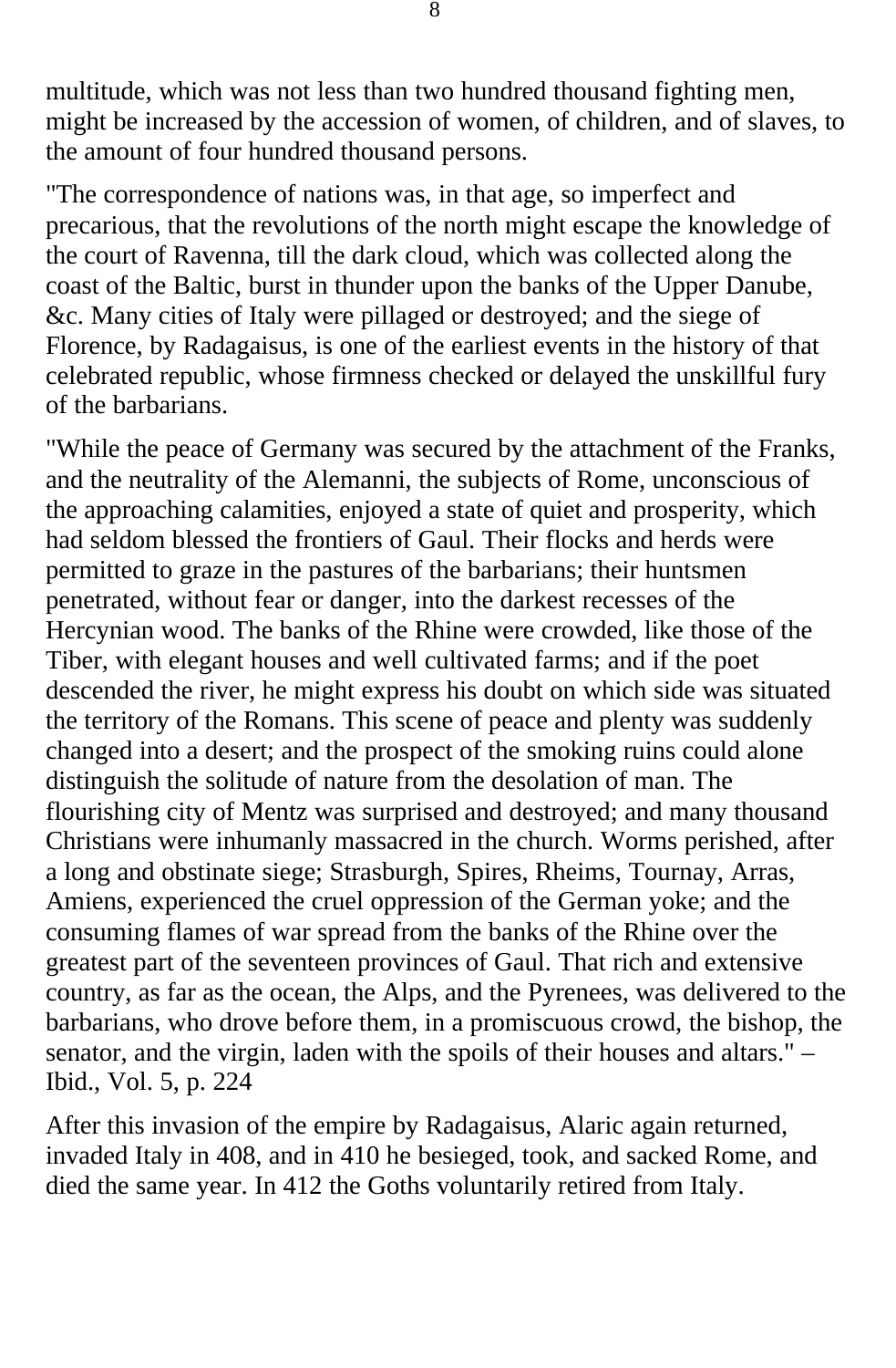I know not how the history of the sounding of the first trumpet can be more impressively concluded than by presenting the graphic rehearsal of this history, by Mr. Keith, in his Signs of the Times, Vol 1, pp. 231-233

"Large extracts show how amply and well Gibbon has expounded his text, in the history of the first trumpet, the first storm that pervaded the Roman earth, and the first fall of Rome. To use his words in more direct comment, we read thus the sum of the matter. The Gothic nation was in arms at the first sound of the trumpet, and in the uncommon severity of the winter, they rolled their ponderous wagons over the broad and icy back of the river. The fertile fields of Phocis and Boeotia were crowded with a deluge of barbarians: the males were massacred; the females and cattle of the flaming villages were driven away. The deep and bloody traces of the march of the Goths could easily be discovered after several years. The whole territory of Attica was blasted by the baneful presence of Alaric. The most fortunate of the inhabitants of Corinth, Argos, Sparta, were saved by death from beholding the conflagration of their cities. In a season of such extreme heat that the beds of the rivers were dry, Alaric invaded the dominion of the West. A secluded 'old man of Verona pathetically lamented the fate of his contemporary trees, which must blaze in the conflagration of the whole country. And the emperor of the Romans fled before the king of the Goths.

"A furious tempest was excited among the nations of Germany; from the northern extremity of which the barbarians marched almost to the gates of Rome. They achieved the destruction of the west. The dark cloud which was collected along the coasts of the Baltic, burst in thunder upon the banks of the Upper Danube. The pastures of Gaul, in which flocks and herds grazed; and the banks of the Rhine, which were covered with elegant houses and well cultivated farms, formed a scene of peace and plenty, which was suddenly changed into a desert, distinguished from the solitude of nature only by smoking ruins. Many cities were cruelly oppressed or destroyed. Many thousands were inhumanly massacred. And the consuming flames of war spread over the greatest part of the seventeen provinces of Gaul.

"Alaric again stretched his ravages over Italy. During four years, the Goths ravaged and reigned over it without control. And, in the pillage and fire of Rome, the streets of the city were filled with dead bodies; the flames consumed many public and private buildings; and the ruins of a palace remained, (after a century and a half,) a stately monument of the Gothic conflagration.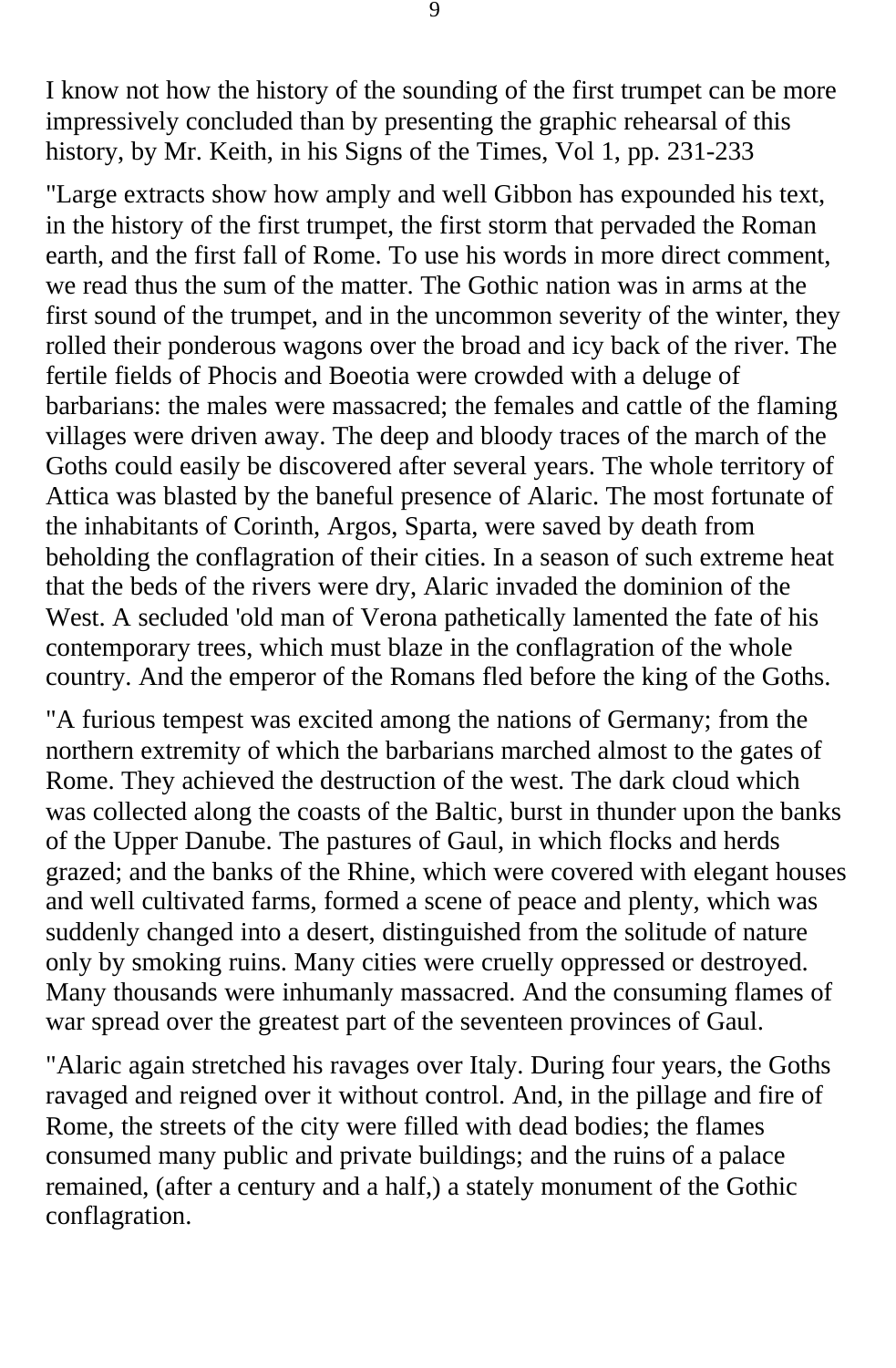"'The first angel sounded, and there followed hail and fire, mingled with blood, and they were cast upon the earth; and the third part of trees was burnt up, and all green grass was burnt up.'

"The concluding sentence of the thirty-third chapter of Gibbon's History, is, of itself, a clear and comprehensive commentary; for, in winding up his own description of the brief, but most eventful period, he concentrates, as in a parallel reading, the sum of the history, and the substance of the prediction. But the words which precede it are not without their meaning. 'The public devotion of the age was impatient to exalt the saints and martyrs of the Catholic church on the altars of Diana and Hercules. The union of the Roman empire was dissolved; its genius was humbled in the dust; and armies of unknown barbarians, issuing from the frozen regions of the north, had established their victorious reign over the fairest provinces of Europe and Africa.'

"The last word, Africa, is the signal for the sounding of the second trumpet. The Scene changes from the shores of the Baltic to the southern coast of the Mediterranean, or from the frozen regions of the north to the borders of burning Africa. And instead of a storm of hail being cast upon the earth, a burning mountain was cast into the sea."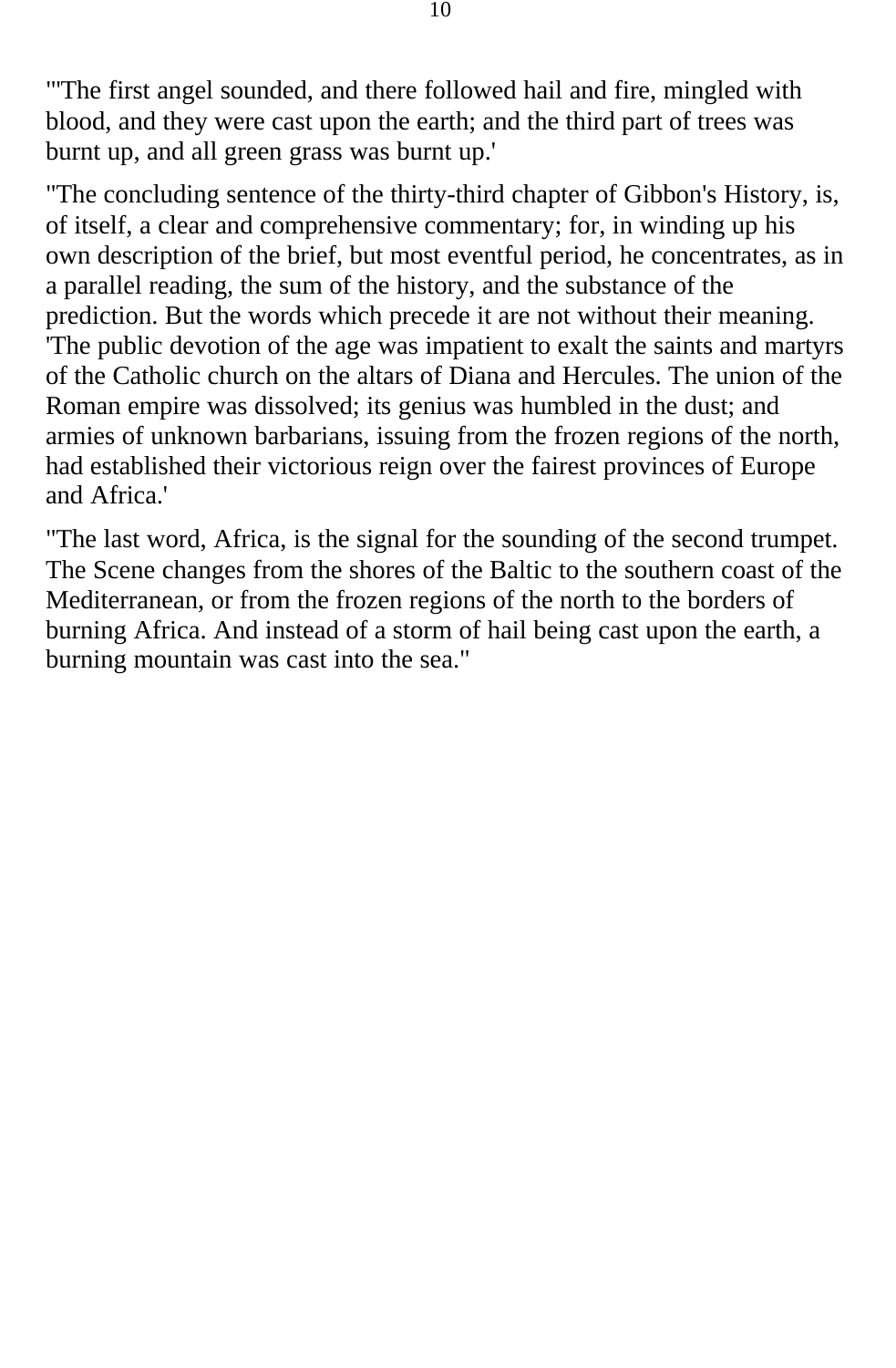#### **SECOND TRUMPET**

<span id="page-10-0"></span>Verses 8,9. "And the second angel sounded, and as it were a great mountain burning with fire was cast into the sea; and the third part of the sea became blood; and the third part of the creatures which were in the sea, and had life, died; and the third part of the ships were destroyed."

The history illustrative of the sounding of this trumpet has been given so fully in the first chapter of this volume, that it will be unnecessary to repeat it here. The reader will find it at large in the exposition of Dan. 11:30. It relates to the invasion and conquest of Africa, and afterward of Italy, by the terrible Genseric. His conquests were for the most part naval, and his triumphs were "as it were a great mountain burning with fire, cast into the sea." The repetition of one or two extracts from Gibbon must suffice:

"The woods of the Apennines were felled; the arsenals and manufactories of Ravenna and Misenum were restored, Italy and Gaul vied with each other in liberal contributions to the public service; and the imperial navy of three hundred long galleys, with an adequate proportion of transports and smaller vessels, was collected in the secure and capacious harbor of Carthagena in Spain. But Genseric was saved from impending and inevitable ruin by the treachery of some powerful subjects, envious or apprehensive of their master's success. Guided by their secret intelligence, he surprised the unguarded fleet in the bay of Carthagena; many of the ships were sunk, or taken, or burnt, and the preparations of three years were destroyed in a single day.

"Italy continued to be long afflicted by the incessant depredations of the Vandal pirates. In the spring of each year they equipped a formidable navy in the port of Carthage; and Genseric himself, though in a very advanced age, still commanded in person the most important expeditions. His designs were concealed with impenetrable secrecy till the moment that he hosted sail. When he was asked by his pilot what course he should steer, 'Leave the determination to the winds,' replied the barbarian, with pious arrogance, 'they will transport us to the guilty coast whose inhabitants have provoked the divine justice.' The Vandals repeatedly visited the coasts of Spain, Liguria, Tuscany, Campania, Leucania, Brutium, Apulia, Calabria, Venetia, Dalmatia, Epirus, Greece, and Sicily; they were tempted to subdue the island of Sardinia, so advantageously placed in the centre of the Mediterranean, and their arms spread desolation or terror from the column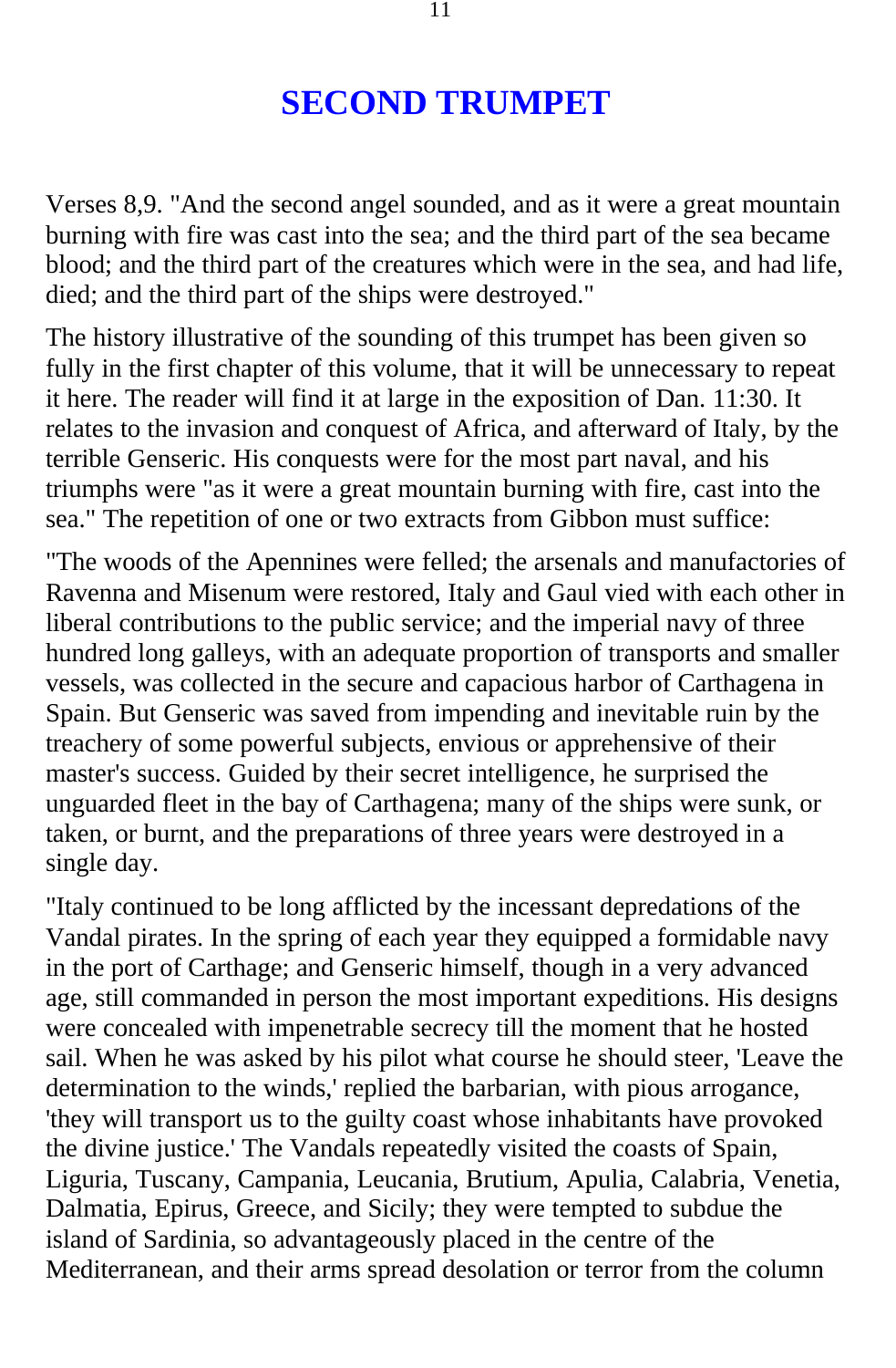of Hercules to the mouth of the Nile. In the treatment of his unhappy prisoners, he sometimes consulted his avarice, and sometimes his cruelty; he massacred five hundred noble citizens of Zante, or Zaynthus, whose mangled bodies he cast into the Ionian sea." – Gibbon, pp. 180- 182,187,188.

A last and desperate attempt to dispossess Genseric of the sovereignty of the sea, was made in the year 468, by the emperor of the east.

"The whole expense of the African campaign amounted to the sum of one hundred and thirty thousand pounds of gold–about five millions, two hundred thousand pounds sterling. The fleet that sailed from Constantinople to Carthage, consisted of eleven hundred and thirteen ships, and the number of soldiers and mariners exceeded one hundred thousand men. The army of Heraclius, and the fleet of Marcellinus, either joined or seconded the imperial lieutenant. The wind became favorable to the designs of Genseric. He manned his largest ship of war with the bravest of the Moors and Vandals, and they towed after them many large barks filled with combustible materials. In the obscurity of the night these destructive vessels were impelled against the unguarded and unsuspecting fleet of the Romans, who were awakened by a sense of their instant danger. Their close and crowded order assisted the progress of the fire, which was communicated with rapid and irresistible violence; and the noise of the wind, the crackling of the flames, the dissonant cries of the soldiers and mariners, who could neither command nor obey, increased the horror of the nocturnal tumult. Whilst they labored to extricate themselves from the fire-ships, and to save at least a part of the navy, the galleys of Genseric assaulted them with temperate and disciplined valor; and many of the Romans who escaped the fury of the flames were destroyed or taken by the victorious Vandals. After the failure of this great expedition, Genseric again became the 'tyrant of the sea;' the coasts of Italy, Greece, and Asia were again exposed to his revenge and avarice. Tripolia and Sardinia returned to his obedience; he added Sicily to the number of his provinces; and before he died, in the fullness of years and of glory, he beheld the final extinction of the empire of the west."–Ibid., pp. 203,205.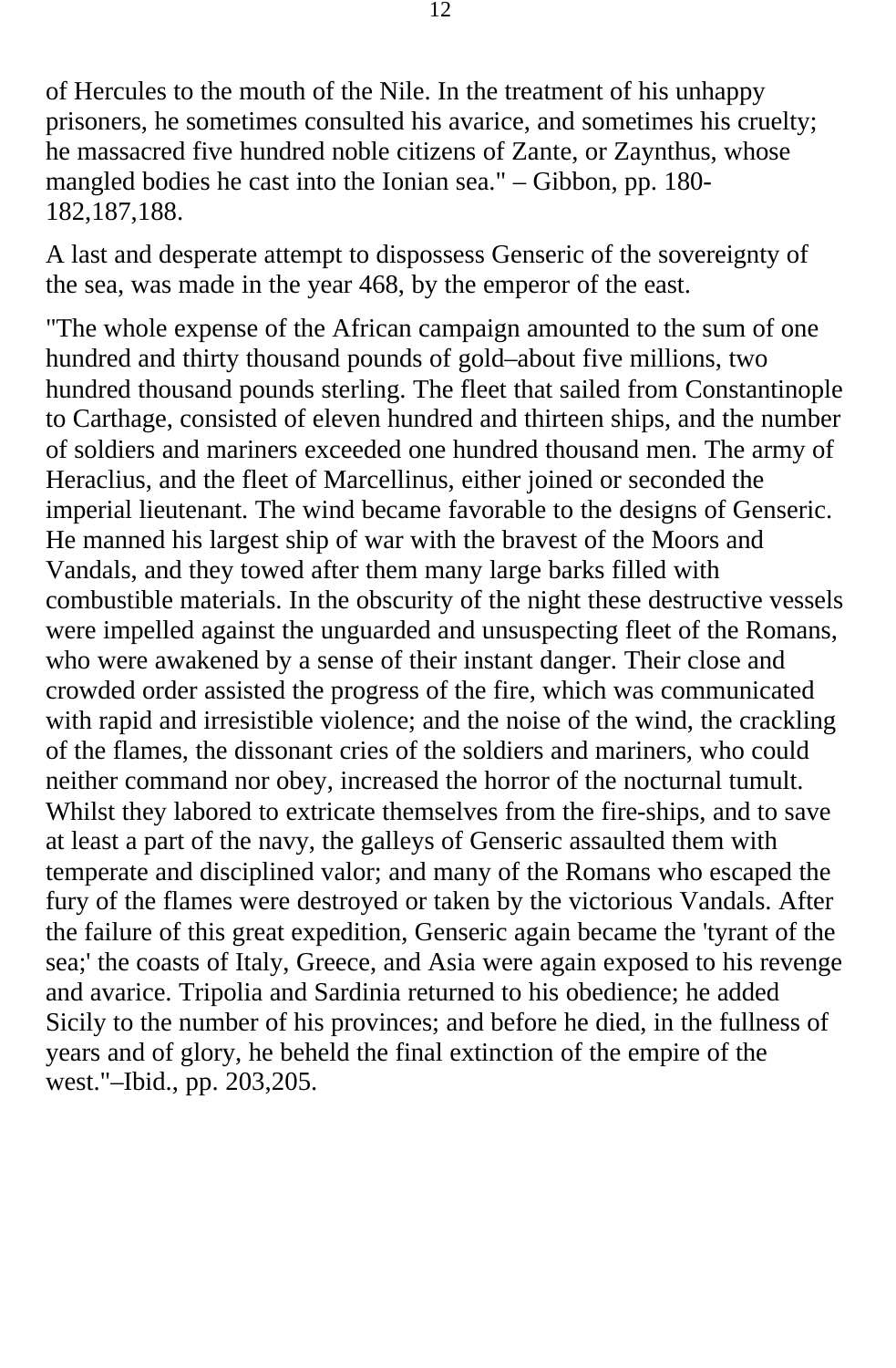#### **THE THIRD TRUMPET**

<span id="page-12-0"></span>In illustrating this trumpet, I shall make an extract entirely from Keith.

"Verses 10,11: 'And the third angel sounded, and there fell a great star from heaven, burning as it were a lamp, and it fell upon the third part of the rivers, and upon the fountains of waters; and the name of the star is called Wormwood, and the third part of the waters became wormwood; and many men died of the waters, because they were made bitter.'

"A third angel sounded;–and a third name is associated with the downfall of the Roman empire. The sounding of the trumpets manifestly denotes the order of the commencement, not the period of the duration of the wars, or events, which they represent. When the second angel sounded, there was seen, as it were, a great mountain burning with fire. When the third angel sounded, there fell a great star from heaven, burning as it were a lamp. The symbol, in each instance, is expressly a similitude, and the one is to the other in comparative and individual resemblance, as a burning mountain to a falling star: each of them was great. The former was cast into the sea, the latter was first seen as falling, and it fell upon the fountains and rivers of waters. There is a discrimination in the similitude, in the description, and locality, which obviously implies a corresponding difference in the object represented.

"On such plain and preliminary observations we may look to the intimation given in the third trumpet, and to the achievements of Attila, the third name mentioned by Gibbon, and associated in equal rank with those of Alaric and Genseric, in the decline and fall of the Roman empire.

"Genseric landed in Africa in the year 420, and in the following year spread desolation along its coast, throughout the long-extended territory of Rome, which was then finally separated from the empire. Attila invaded the eastern empire in the year 441. From that period, ten years elapsed before he touched the western empire, and twenty-two years intervened, from 429 to 451, between the invasion of Africa by Genseric, and of Gaul by Attila. The burning mountain arose first, though it blazed longer than the falling star.

"The connexion between the events predicted under the first and second trumpets, is marked by the passing of the Vandals from Europe to Asia, and the consequent combination with Moors and Mauritanians in the conquest of Africa, 'the most important province of the west;' and in the overthrow of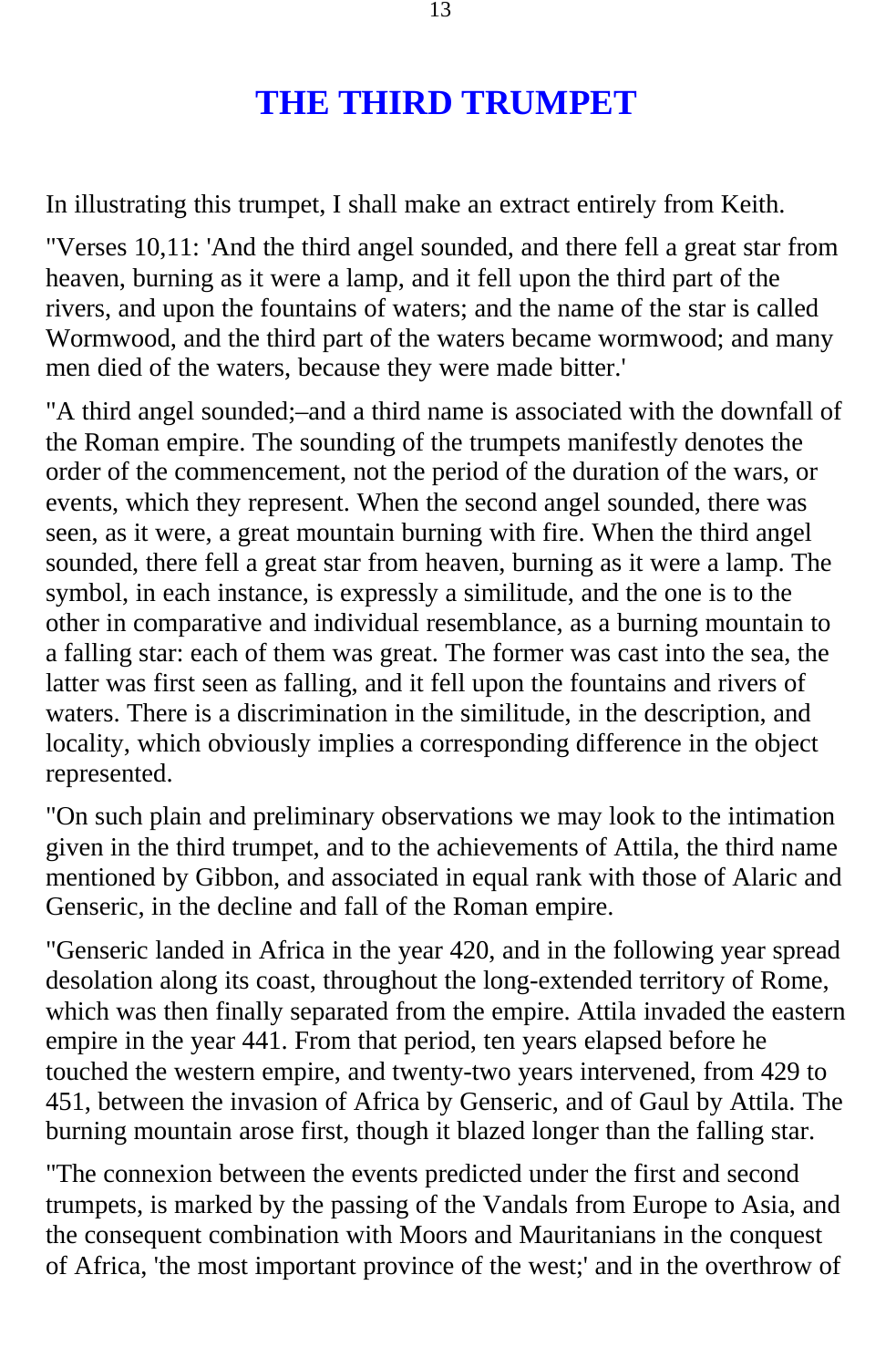the naval power of Rome. The sequence and connexion between the events denoted by the second and third trumpets, are, we apprehend equally definite.

"'The alliance of Attila,(A. D. 441,) maintained the Vandals in the possession of Africa. An enterprise had been concerted between the courts of Ravenna and Constantinople, for the recovery of the valuable province, and the ports of Sicily were already filled with the military and naval forces of Theodosius. But the subtle Genseric, who spread his negotiations round the world, prevented their designs, by exciting the king of the Huns (Attila) to invade the eastern empire: and a trifling incident soon became the motive, or pretence, of a destructive war. The troops which had been sent against Genseric were hastily recalled form Sicily.'

"But if symbolized, or described under the second and third trumpet, the respective nature of their power, or character of their warfare, must need be described, as well as the order marked, in which Genseric and Attila first assaulted the empire of Rome, and accelerated its ruin.

"A great star is the symbol–of which the significance has to be sustained; burning as it were a lamp, is the character of the warfare. The locality is neither the earth, in the full extent of the term as applicable to the Roman empire, and the wide scene over which the hail and fire swept on the sounding of the first trumpet, nor yet the third part of the sea, as expressive of the second, by which the African coast was forever separated from the empire, and the ships finally destroyed, but, as referring to a portion of the remains of the empire of Rome–the fountains and rivers of waters.

"There fell a great star from heaven. The name of Attila is to this day a memorial of his greatness, of which a brief description may suffice.

"'The crowd of vulgar kings, the leaders of so many martial tribes, who served under the standard of Attila, were ranged in the submissive order of guards and domestics, round the person of their master. They watched his nod: they trembled at his frown; and, at the first signal of his will, they executed, without murmur or hesitation, his stern and absolute commands. In time of peace, the dependent princes, with their national troops, attended the royal camp in regular succession; but when Attila collected his military forces, he was able to bring into the field an army of five, or, according to another account, of seven hundred thousand barbarians.'

"Burning as it were a lamp. The armies of the eastern empire were vanquished in three successive engagements; and the progress of Attila may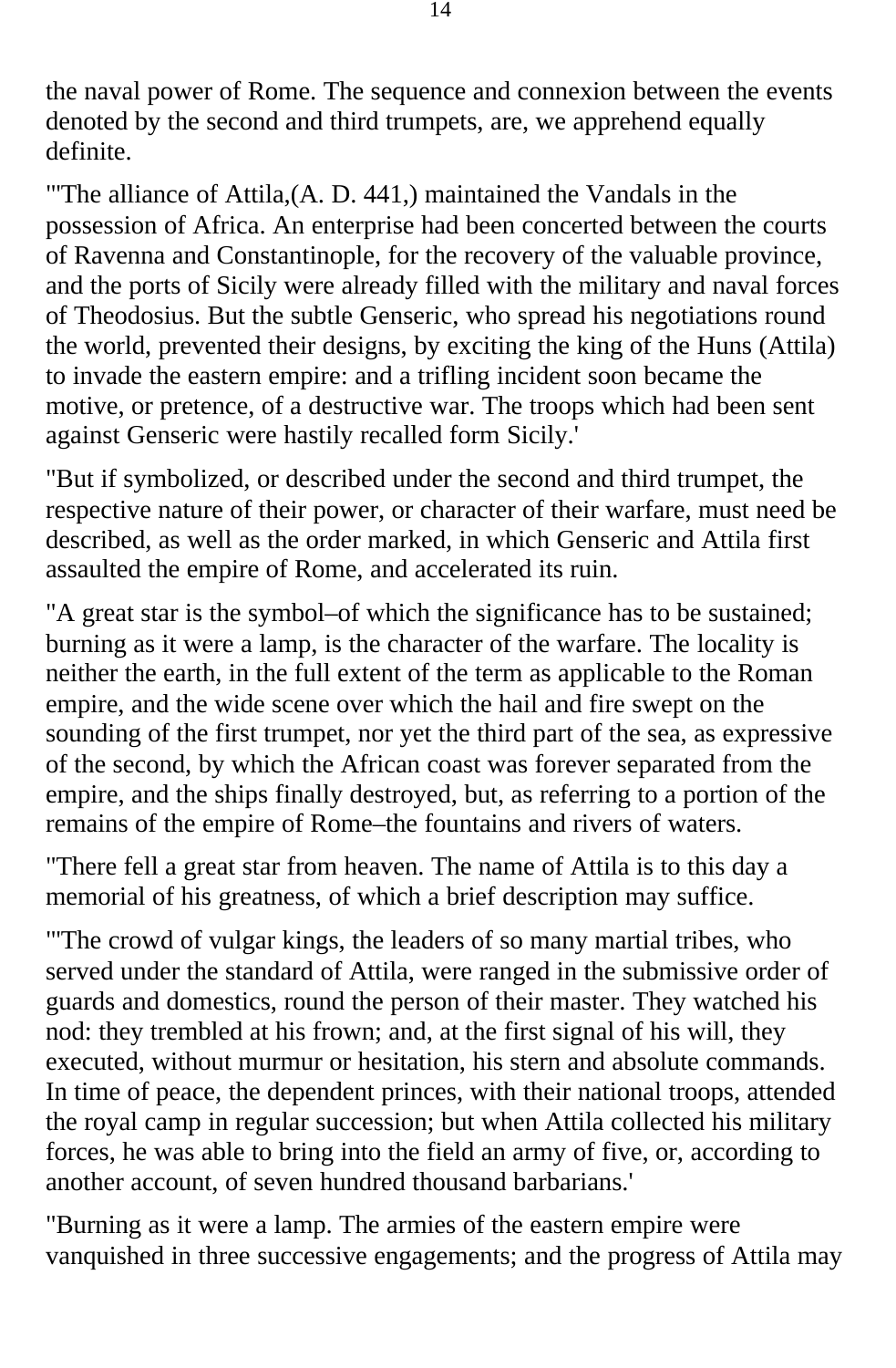be traced by the fields of battle. From the Hellespont to Thermophlae, and the suburbs of Constantinople, he ravaged, without resistance and without mercy, the provinces of Thrace and Macedonia. Heraclea and Hadrianople might perhaps escape this dreadful irruption of the Huns; but the words, the most expressive of total extirpation and erasure, are applied to the calamities which they inflicted on seventy cities of the eastern empire.

"'Attila threatened to chastise the rash successor of Theodosius; but he hesitated whether he should first direct his invincible arms against the eastern or western empire; while mankind awaited his decision with awful suspense, and his ministers saluted the two emperors with the same haughty declaration, Attila, my lord and thy lord, commands thee to provide a palace for his immediate reception. But as the barbarian despised, or affected to despise, the Romans of the east, whom he had so often vanquished, he soon declared his resolution of suspending the easy conquest, till he had achieved a more glorious and important enterprise. In the memorable invasions of Gaul and Italy, the Huns were naturally attracted by the wealth and fertility of these provinces.

"'The trumpet sounded. The kings and nations of Germany and Scythia, from the Volga perhaps to the Danube, obeyed the warlike summons of Attila. From the royal village in the plains of Hungary, his standard moved towards the west; and, after a march of seven or eight hundred miles, he reached the conflux of the Rhine and the Necker. The hostile myriads were poured with violence into the Belgic provinces. The consternation of Gaul was universal. From the Rhine and the Moselle, Attila advanced into the heart of Gaul; crossed the Seine at Auxerre; and, after a long and laborious march, fixed his camp under the walls of Orleans. An alliance was formed between the Romans and Visigoths. The hostile armies approached. I myself, said Attila, will throw the first javelin, and the wretch who refuses to imitate the example of his sovereign, is devoted to inevitable death. The spirit of the barbarians was rekindled by the presence, the voice, and the example, of their intrepid leader; and Attila, yielding to their impatience, immediately formed his order of battle. At the head of his brave and faithful Huns, Attila occupied in person the center of the line. The nations from the Volga to the Atlantic were assembled on the plain of Chalons. The number of the slain amounted to one hundred and sixty-two thousand, or, according to another account, three hundred thousand persons; and these incredible exaggerations suppose a real or effective loss, sufficient to justify the historian's remark, that whole generations may be swept away, by the madness of kings, in the space of a single hour.'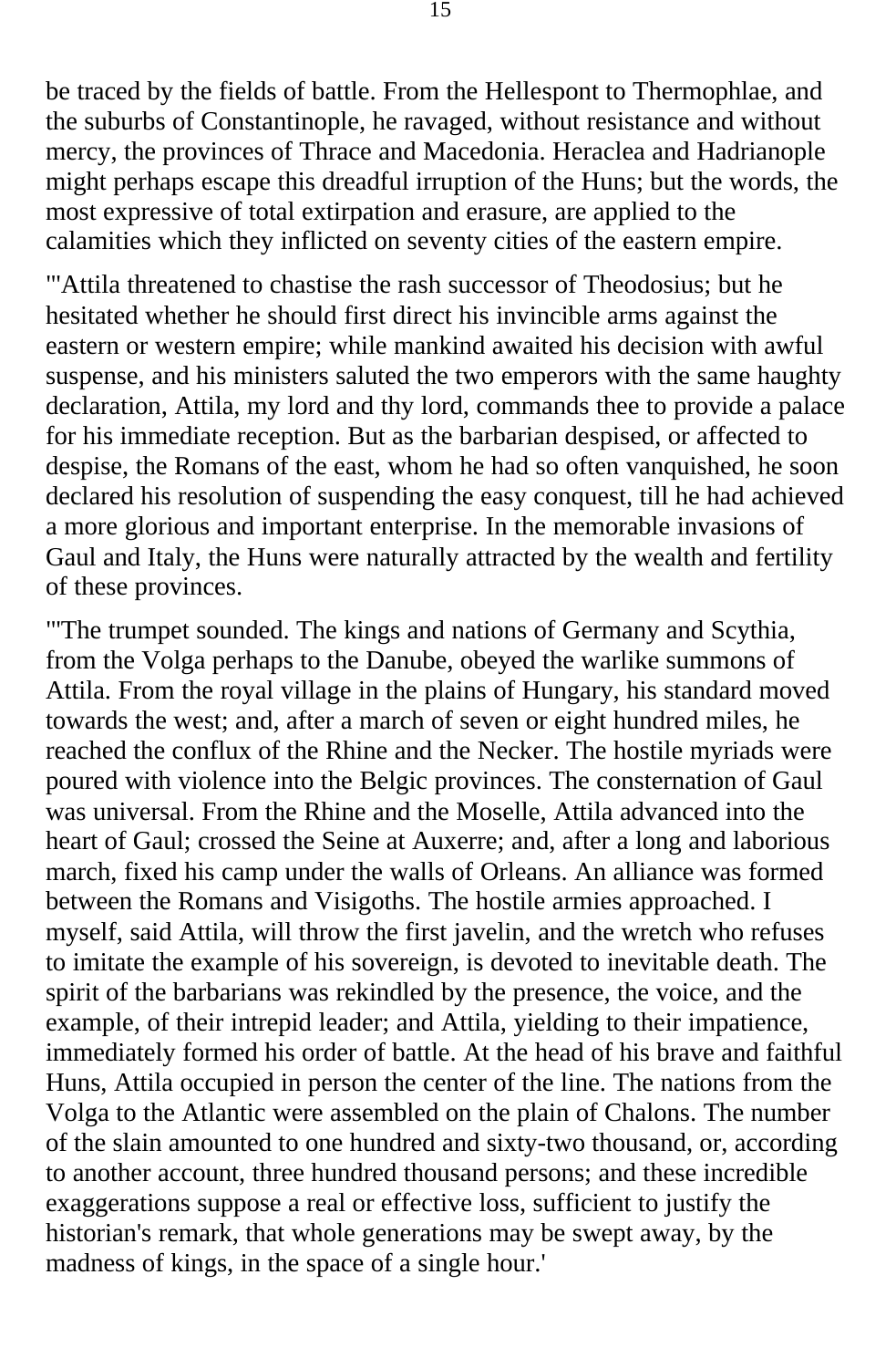"The course of the fiery meteor was changed, not stayed; and, touching Italy for the first time, the great star, after having burned as it were a lamp, fell upon the third part of the rives, and upon the fountains of waters.

"'Neither the spirit, nor the forces, nor the reputation of Attila, were impaired by the failure of the Gallic expedition. He passed the Alps, invaded Italy, and besieged Aquileia with an innumerable host of barbarians. The succeeding generation could scarcely discover the ruins of Aquileia. After this dreadful chastisement, Attila pursued his march; and, as he passed, the cities of Altinum, Concordia, and Padua were reduced into heaps of stones and ashes. The inland towns, Vicenza, Verona, and Bergamo, were exposed to the rapacious cruelty of the Huns. Milan and Pavia submitted, without resistance, to the loss of their wealth; and applauded the unusual clemency which preserved from the flames the public as well as private buildings, and spared the lives of the captive multitude. Attila spread his ravages over the rich plains of modern Lombardy; which are divided by the Po, and bounded by the Alps and Apennines. He took possession of the royal palace of Milan. It is a saying, worthy of ferocious pride of Attila, that the grass never grew on the spot where his horse had trod.'

"'The western emperor, with the senate and people of Rome, embraced the most salutary resolution of deprecating, by a solemn and suppliant embassy, the wrath of Attila. The Roman ambassadors were introduced to the tent of Attila, as he lay encamped at the place where the slow-winding Mincius (Mincio) is lost in the foaming waves of the lake Benacus, and trampled with his Scythian cavalry the farms of Catullus and Virgil. The barbarian monarch listened with favorable, and even respectful attention; and the deliverance of Italy was purchased by the immense ransom, or dowry, of the princess Honoria.'

"Attila advanced not further into Italy than the plains of Lombardy, and the banks of the Po. He reduced the cities, situated on that river and its tributary streams, to heaps of stones and ashes. But there his ravages ceased. The great star, which burned as it were a lamp, no sooner fell upon the fountains and rivers of waters and turned cities into ashes, than it was extinguished. Unlike to the great mountain burning with fire, the great star that fell from heaven, after suddenly scorching a part of Italy, rapidly disappeared. During the same year in which Attila first invaded the Italian territories, and spread his ravages over the rich plains of modern Lombardy, which are divided by the Po, and bounded by the Alps and Apennines without advancing beyond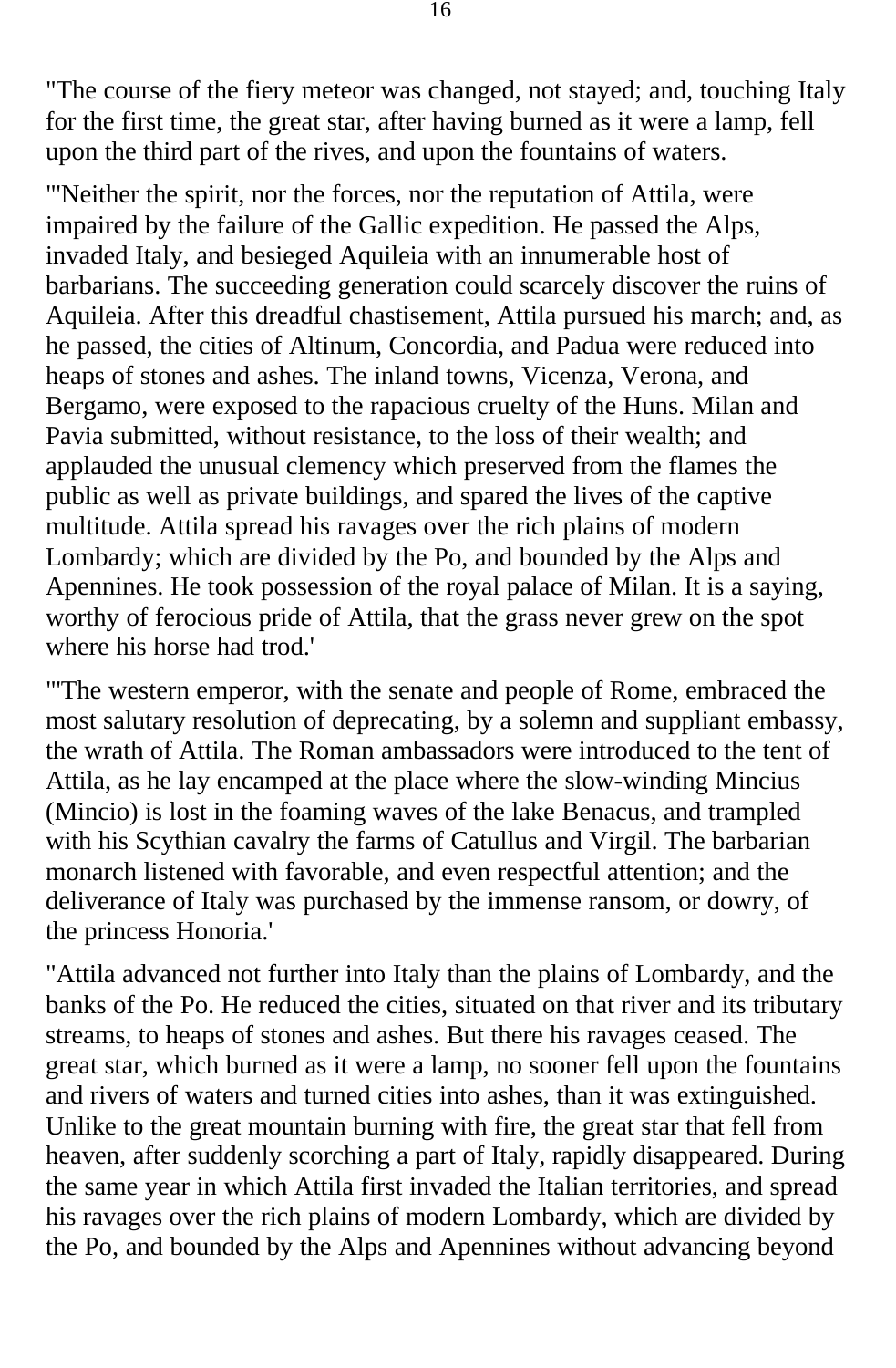the rivers and fountains of waters, he concluded a treaty of peace with the Romans, 'at the conflux of the lake and river,' on the spot where Mincius issues from lake Benacus (L. di Garda.) One paragraph in the History of the Decline and Fall of the Roman Empire, describes 'the invasion of Italy by Attila, A. D. 452.' Another is entitled, under the same date, 'Attila gives peace to the Romans.' The next paragraph describes the 'death of Attila, A. D. 453;' and the very next records, without any interval, the destruction of his empire.

"There fell a great star from heaven, burning as it were a lamp, and it fell upon the third part of the rivers, and upon the fountains of waters. Its greatness, its burning course, the place, the severity, and suddenness of its fall, leave nothing more to be here explained, while its falling from heaven seems obviously to imply that it came from beyond the bounds of the Roman Empire, on part of which it fell. Allusion will afterwards be made to the significancy of the term, third part, which so repeatedly occurs.

"But another verse is added, under the third trumpet, which, having thus seen the significancy of the former, we cannot pass over with any vague and general exposition, without calling on history to discharge its task, in expounding the full meaning of the words, which sum up the decline, and are the immediate prelude to the fourth trumpet, the death-knell of the western empire.

"And the name of the star is called wormwood. These words–which are more intimately connected with the preceding verse, as even the punctuation in our version denotes–recall us for a moment to the character of Attila, to the misery of which he was the author, or the instrument, and to the terror that was inspired by his name.

"'Total extirpation and erasure,' are terms which best denote the calamities he inflicted.

"'One of his lieutenants chastised and almost exterminated the Burgundians of the Rhine. The Thuringians served in the army of Attila; they traversed, both in their march and in their return, the territories of the Franks; and they massacred their hostages as well as their captives. Two hundred young maidens were tortured with exquisite and unrelenting rage; their bodies were torn asunder by wild horses, or were crushed under the weight of rolling wagons; and their unburied limbs were abandoned on public roads, as a prey to dogs and vultures.'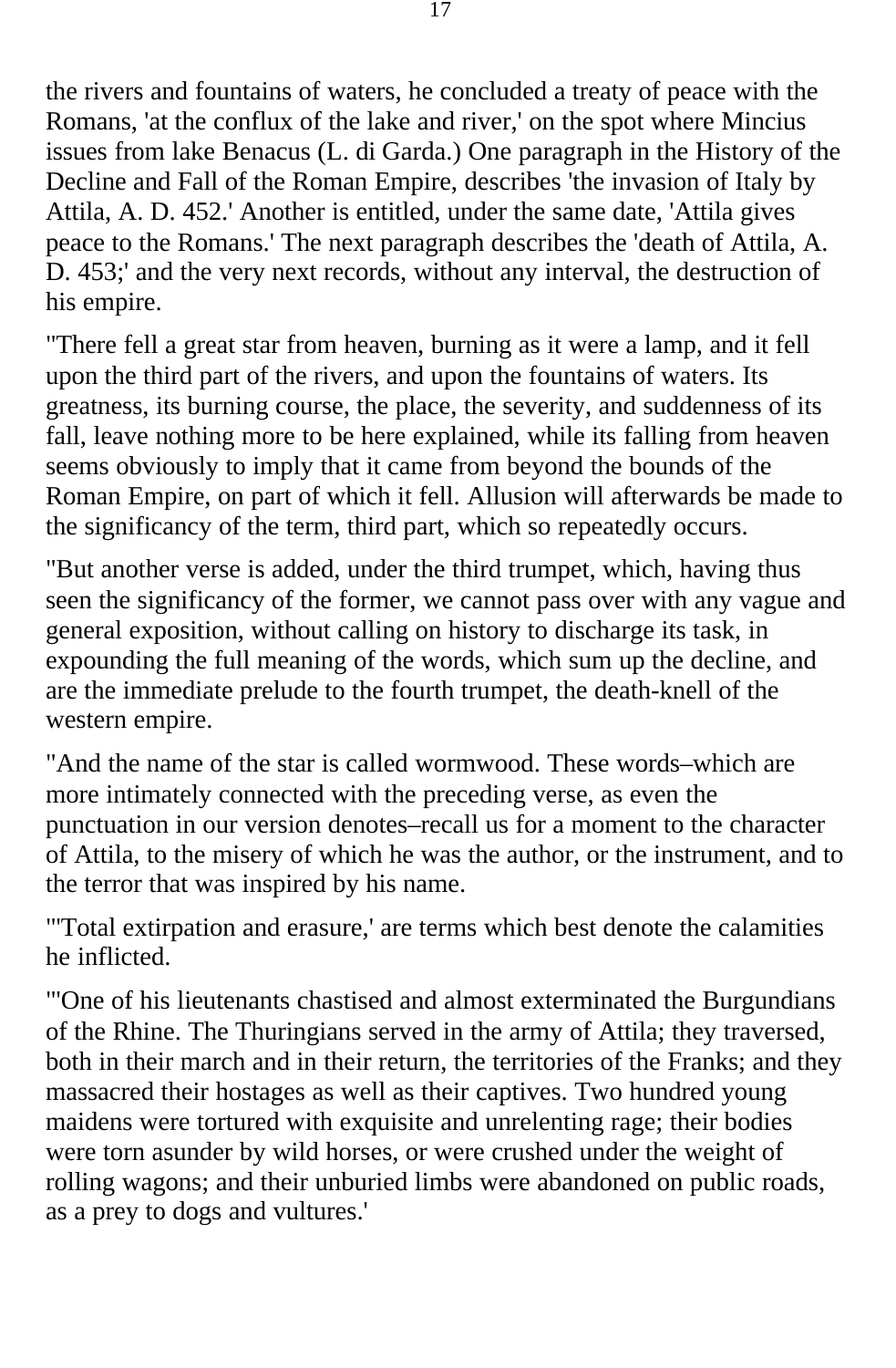"It was the boast of Attila, that the grass never grew on the spot which his horse had trod. 'The scourge of God,' was a name that he appropriated to himself, and inserted among his royal titles. He was 'the scourge of his enemies, and the terror of the world.' The western emperor, with the senate and people of Rome, humbly and fearfully deprecated the wrath of Attila. And the concluding paragraph of the chapters which record his history, is entitled, 'Symptoms of the decay and ruin of the Roman government.' The name of the star is called Wormwood.

"'In the space of twenty years since the death of Valentinian,' [two years subsequent to the death of Attila,] 'nine emperors had successively disappeared; and the son of Orestes, a youth recommended only by his beauty, would be the least entitled to the notice of posterity, if his reign, which was marked by the extinction of the Roman empire in the west, did not leave a memorable era in the history of mankind.'"

I shall also permit the same author to give us the history of the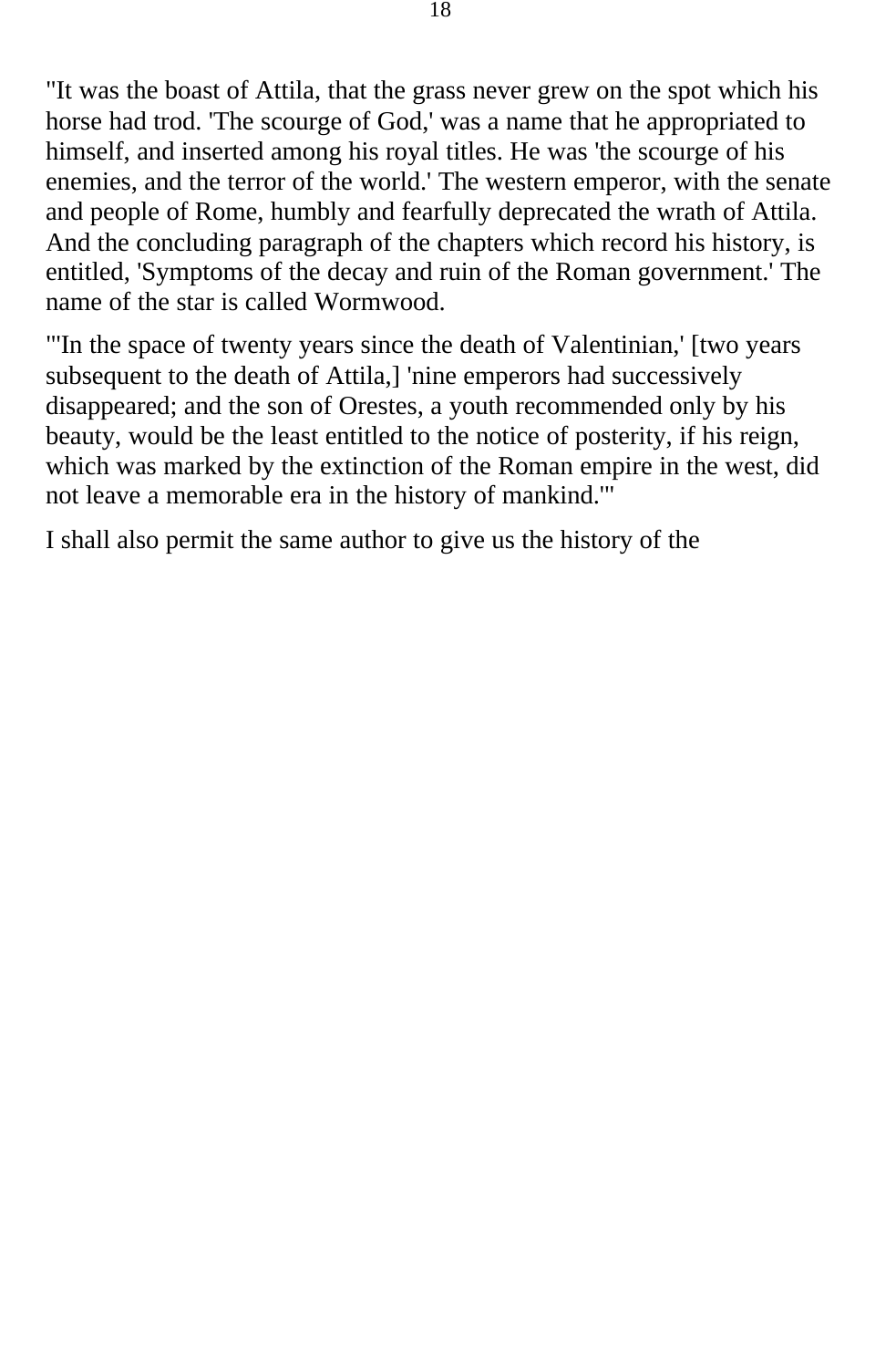#### **FOURTH TRUMPET**

<span id="page-18-0"></span>Verse 12. "And the fourth angel sounded, and the third part of the sun was smitten, and the third part of the moon, and the third part of the stars; so as the third part of them was darkened, and the day shone not for a third part of it, and the night likewise."

"At the voice of the first angel, and the blast of his trumpet, the whole Roman world was in agitation, and 'the storms of war' passed over it all. 'The union of the empire was dissolved;' a third part of it fell; and the 'transalpine provinces were separated from the empire.' Under the second trumpet, the provinces of Africa, another, or the maritime, part, was in like manner reft from Rome, and the Roman ships were destroyed in the sea, and even in their harbor. The empire of Rome, hemmed in on every side, was then limited to the kingdom of Italy. Within its bounds, and along the fountains and rivers of waters, the third trumpet reechoed from the Alps to the Apeninnes. The last barrier of the empire of Rome was broken. The plains of Lombardy were ravaged by a foreign foe: and from thence new enemies arose to bring to an end the strife of the world with the imperial city.

"Though the union of the empire was dissolved there was still an emperor in Rome. The majesty of the Roman name was not obliterated, though tarnished. And after the middle of the fifth century, the Caesars had still a successor in their own city. But the palace of Milan could not again be the temporary abode of the Roman court, when it was the seat and center of a hostile power. And the marshes of Ravenna ceased to be a security, after the waters were made bitter, and when hordes of Huns mingled with other savages in the northern regions of Italy. The time, too, had long passed for realizing the project, which the terror of the Goths had first suggested, of transferring the court of Rome to the shores of Africa, and transforming Carthage into another Constantinople.

The remnant, or the refuse, of previous invasions, was enough to destroy the lasts remaining parts of Roman greatness in Italy, and to abolish the office and the name of the emperor of Rome.

"Long had that name been a terror to the nations, and identified with supreme authority in the world. Long had the emperor of Rome shone and ruled in the earth, like the sun in the firmament. His was a kingdom and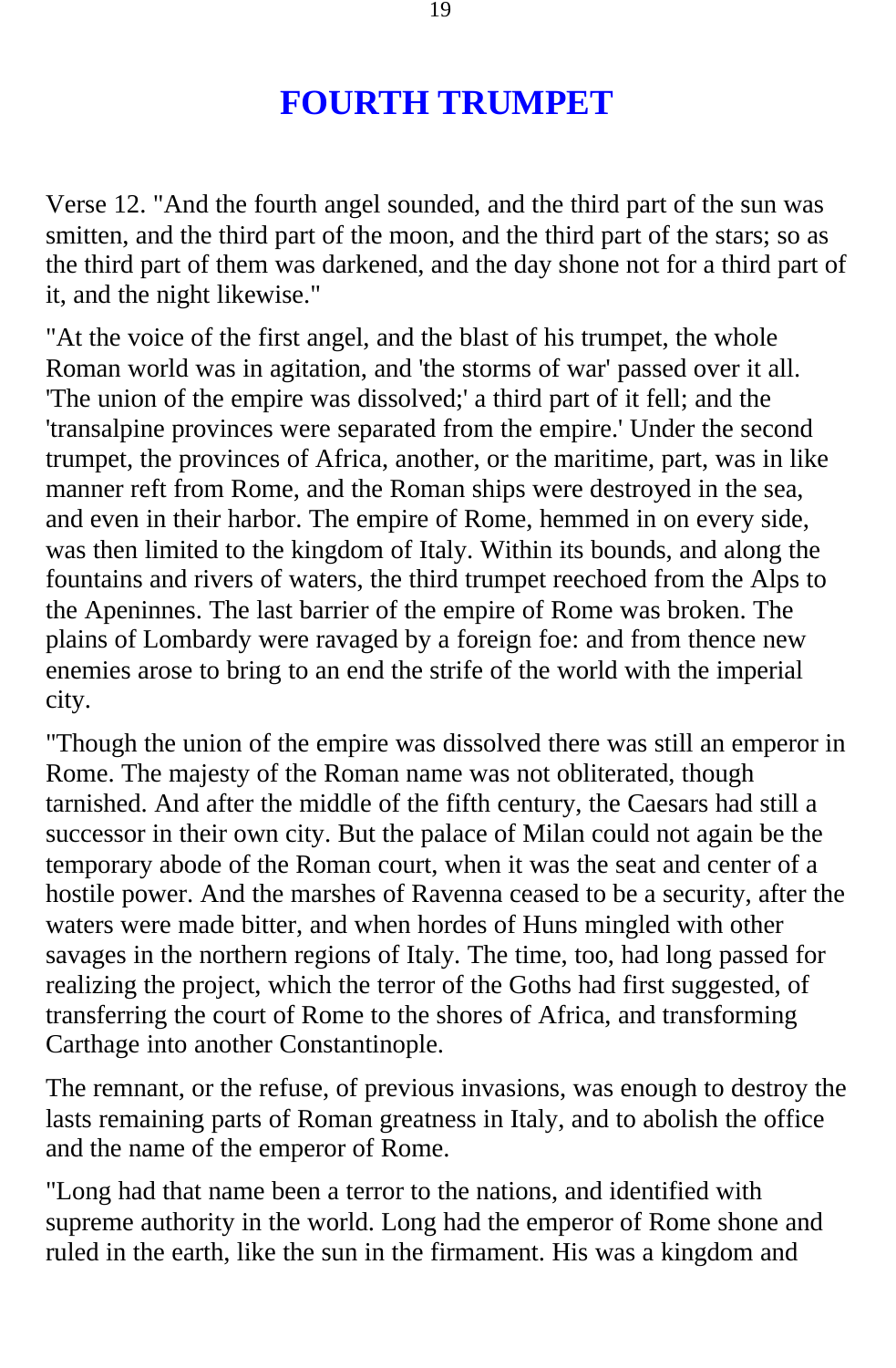dominion, great and terrible, and strong exceedingly, to which all others were subjected or subordinate. His supreme or imperial authority, had, in the decline of the empire, been greatly obscured, but till then it had never been extinguished. It had been darkened and disfigured by a great storm; eclipsed, as it were, by a mountain that burned with fire; and outshone, as it were, by a falling star, like a fiery meteor. It had survived the assaults of Goths and Vandals, and Huns. Though clouded and obscured, it had never been smitten: and though its light reached but a little way, where previously it had shone over all, it had never been extinguished.

"Neither, at last, was the whole sun smitten: but the third part. The throne of the Caesars had for ages been the sun of the world; while other kings were designated as stars. But the imperial power had first been transferred to Constantinople, by Constantine; and it was afterwards divided between the east and the west. And the Eastern empire was not yet doomed to destruction. Even the western empire was afterwards revived; and a more modern dynasty arose to claim and maintain the title of emperor of the Romans. But, for the first time, after sudden, and violent, and distinctly marked and connected convulsions, the imperial power in Rome, where for so long a period it had reigned triumphant, was cut off forever; and the third part of the sun was smitten.

"Extinction of the western empire, A. D. 476 or A. D. 479. Royalty was familiar to the barbarians, and the submissive people of Italy were prepared to obey without a murmur the authority which he should condescend to exercise as a vicegerent of the emperor of the west. But Odoacer resolved to abolish that useless and expensive office; and such is the weight of antique prejudice, that it required some boldness and penetration to discover the extreme facility of the enterprise. The unfortunate Augustulus was made the instrument of his own disgrace; and he signified his resignation to the senate; and that assembly, in their last act of obedience to a Roman prince, still affected the spirit of freedom and the forms of the constitution. And epistle was addressed, by their unanimous decree, to the emperor Zeno, the son in-law and successor of Leo, who had lately been restored, after a short rebellion, to the Byzantine throne. They solemnly disclaim the necessity or even the wish of continuing any longer the imperial succession in Italy; since in their opinion the majesty of a sole monarch is sufficient to pervade and to protect, at the same time, both the east and the west. In their own name, and in the name of the people, they consent that the seat of universal empire shall be transferred from Rome to Constantinople; and they basely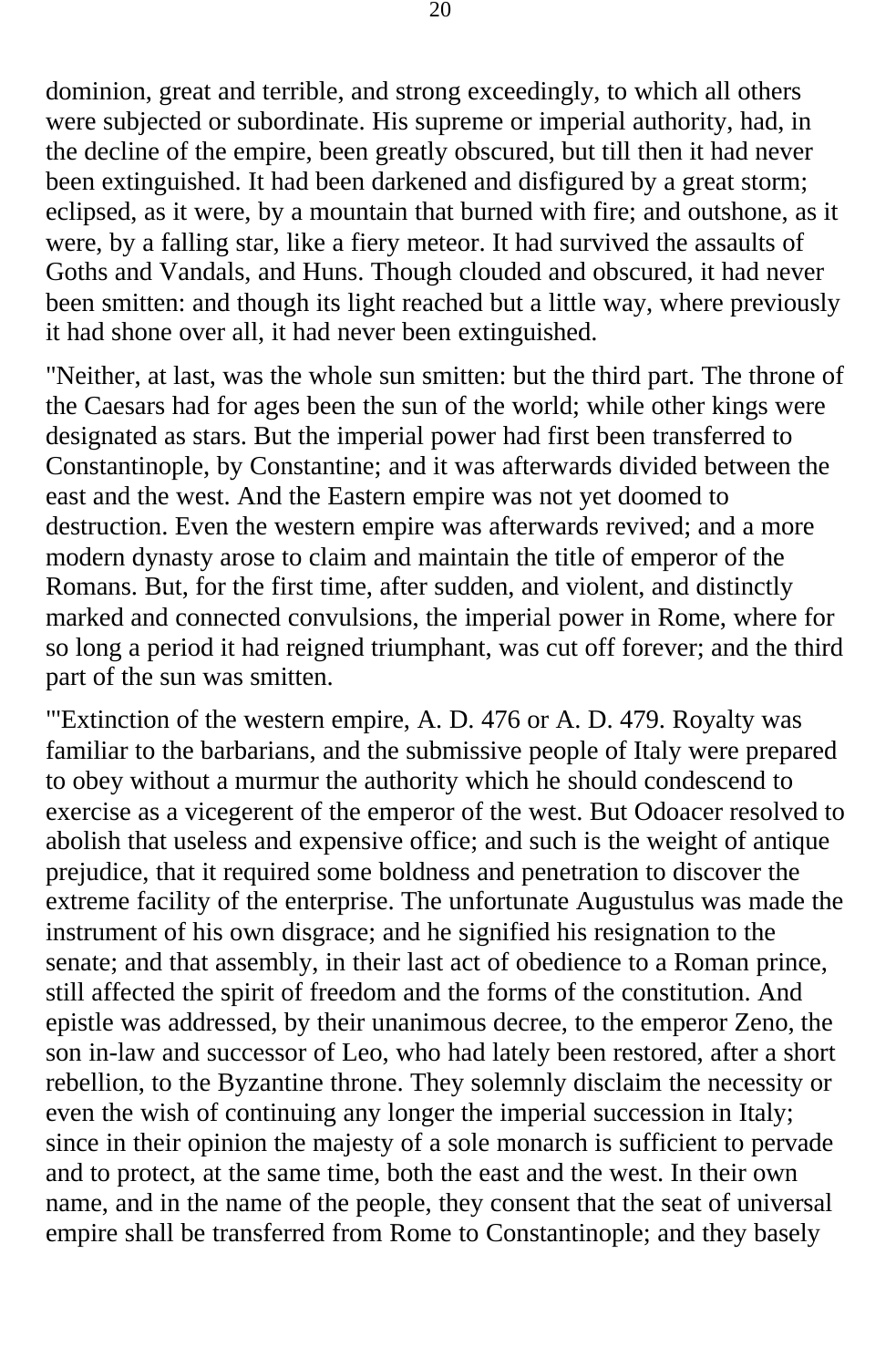renounce the right of choosing their master, the only vestige which yet remained of the only authority which had given laws to the world.'

"The power and the glory or Rome, as bearing rule over any nation, became extinct. The name alone remained to the queen of nations. Every token of royalty disappeared from the imperial city. She who had ruled over the nations sat in the dust, like a second Babylon, and there was no throne, where the Caesars had reigned. The last act of obedience to a Roman prince, which that once august assembly performed, was the acceptance of the resignation of the last emperor of the west, and the abolition of the imperial succession in Italy. The sun of Rome was smitten. But though Rome itself, as an imperial city, ceased to exercise a sovereignty over any nation, yet the imperial ensigns, with the sacred ornaments of the throne and palace, were transferred to Constantinople, where Zeno reigned, under the title of sole emperor. The military acclamations of the confederates of Italy saluted Odoacer with the title of king.

"A new conqueror of Italy, Theodoric, the Ostrogoth, speedily arose, who unscrupulously assumed the purple, and reigned by the right of conquest. 'The royalty of Theodoric was proclaimed by the Goths, (March 5th, A. D. 493,) with the tardy, reluctant, ambiguous consent of the emperor of the east.' The imperial Roman power, of which either Rome or Constantinople had been jointly or singly the seat, whether in the west or the east, was no longer recognized in Italy, and the third part of the sun was smitten, till it emitted no longer the faintest rays. The power of the caesars was unknown in Italy: and a Gothic king reigned over Rome.

"But though the third part of the sun was smitten, and the Roman imperial power was at an end in the city of the Caesars, yet the moon and the stars still shone, or glimmered, for a little longer in the western hemisphere, even in the midst of Gothic darkness. The consulship and the senate were not abolished by Theodoric. A Gothic historian applauds the consulship of Theodoric as the height of all temporal power and greatness:'–as the moon reigns by night, after the setting of the sun. And, instead of abolishing that office, Theodoric himself 'congratulates those annual favorites of fortune, who, without the cares, enjoyed the splendor of the throne.'

"But in their prophetic order, the consulship and the senate of Rome met their fate, though they fell not by the hands of Vandals or of Goths. The next revolution in Italy was its subjection to Belisarius, the general of Justinian, emperor of the east. He did not spare what barbarians had hallowed. 'The Roman consulship extinguished by Justinian, A. D. 541,' is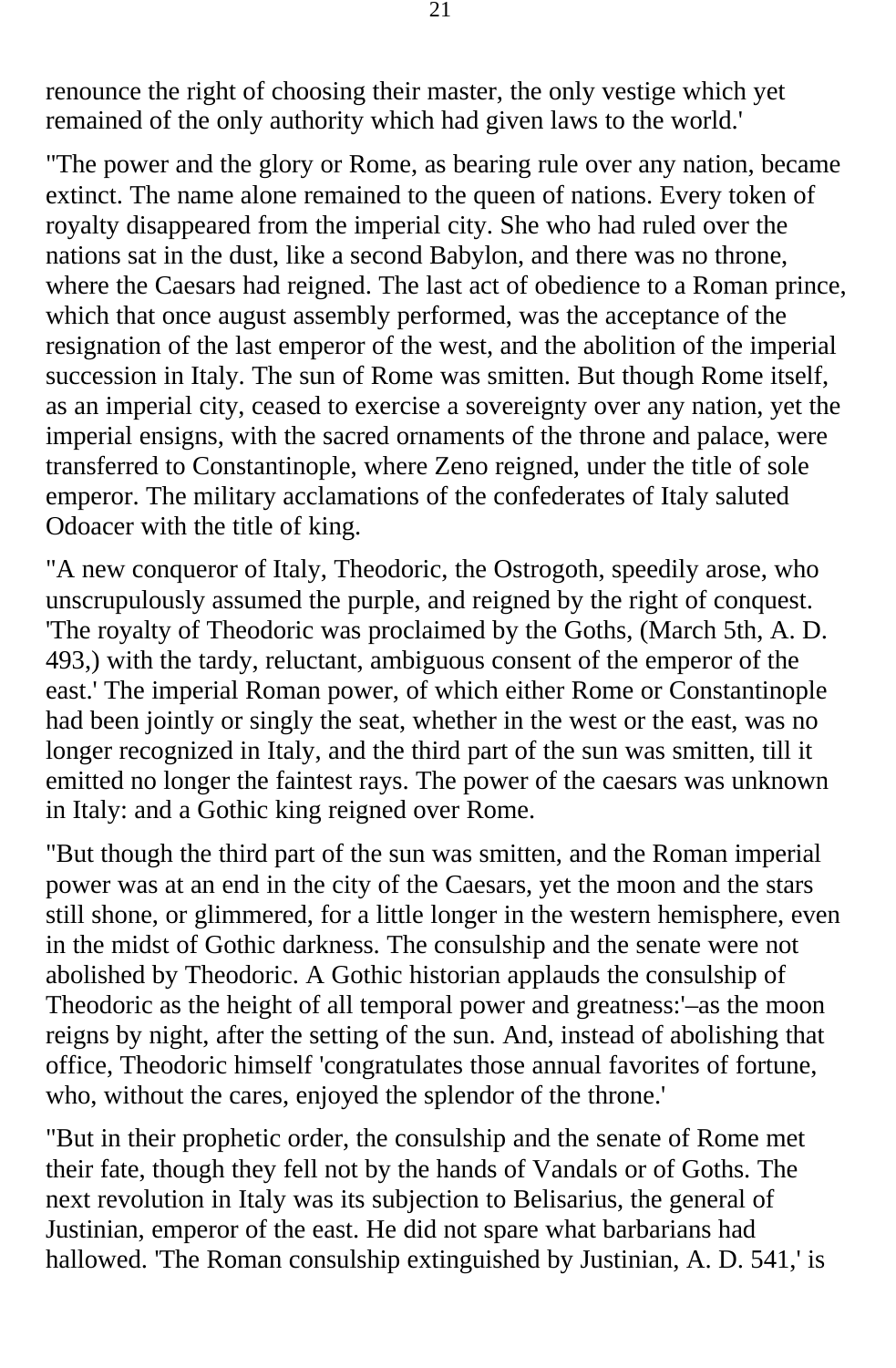the title of the last paragraph of the fortieth chapter of Gibbon's History of the Decline and Fall of Rome. 'The succession of consuls finally ceased in the thirteenth year of Justinian, whose despotic temper might be gratified by the silent extinction of a title which admonished the Romans of their ancient freedom.' The third part of the sun was smitten, and the third part of the moon, and the third part of the stars. In the political firmament of the ancient world, while under the reign of imperial Rome, the emperorship, the consulate, and the senate, shone like the sun, the moon, and the stars. The history of their decline and fall is brought down till the two former were "extinguished,' in reference to Rome and Italy, which so long had ranked as the first of cities and of countries; and finally, as the fourth trumpet closes, we see the 'extinction of that illustrious assembly,' the Roman senate. The city that had ruled the world, as if in mockery of human greatness, was conquered by the eunuch Narses, the successor of Belisarius. He defeated the Goths; (A. D. 552) achieved 'the conquest of Rome,' and the fate of the senate was sealed.

"The calamities of imperial Rome, in its downfall, were told to the very last of them, till Rome was without an emperor, a consul, or a senate. 'Under the exarchs of Ravenna, Rome was degraded to the second rank.' The third part of the sun was smitten, and the third part of the moon, and the third part of the stars. The race of the caesars was not extinct with the emperors of the west. Rome before its fall possessed but a portion of the imperial power. Constantinople divided with it the empire of the world. And neither Goths nor Vandals lorded over that still imperial city, the emperor of which, after the first transference of the seat of empire by Constantine, often held the emperor of Rome as his nominee and vicegerent. And the fate of Constantinople was reserved till other ages, and was announced by other trumpets. Of the sun, the moon, and the stars, as yet but the third part was smitten.

"The concluding words of the fourth trumpet imply the future restoration of the western empire. The day shone not for the third part of it, and the night likewise. In respect to civil authority, Rome became subject to Ravenna, and Italy was a conquered province of the eastern empire. But, as more appropriately pertaining to other prophecies, the defence of the worship of images first brought the spiritual and temporal powers of the pope and of the emperor into violent collision; and, by conferring on the pope all authority over the churches, Justinian laid his helping hand to the promotion of the papal supremacy, which afterwards assumed the power of creating monarchs. In the year of our Lord 800, the pope conferred on Charlemagne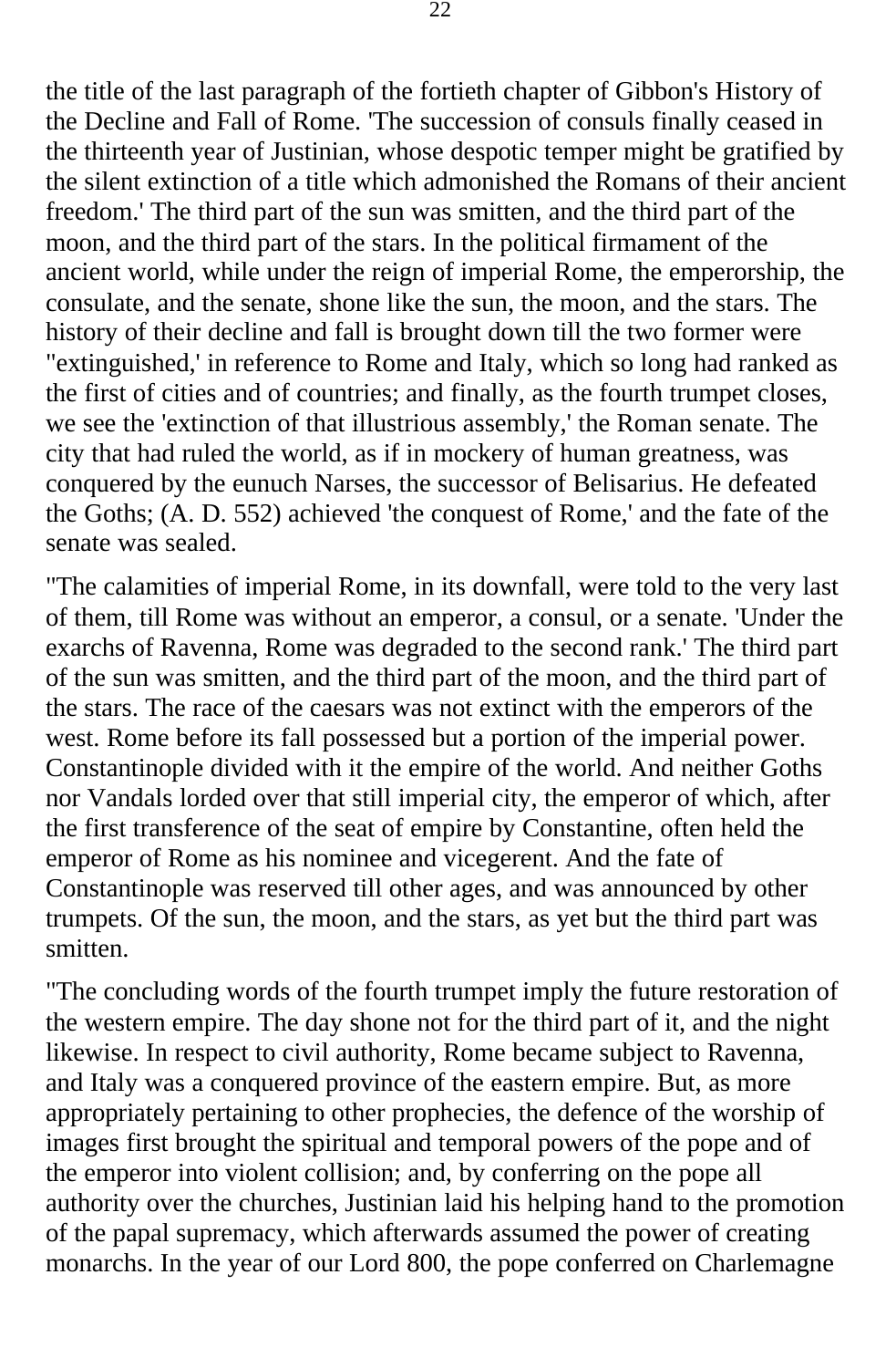the title of emperor of the Romans. That title was again transferred from the king of France to the emperor of Germany. By the latter it was formally renounced, within the memory of the existing generation. In our own days the Iron crown of Italy was on the head of another 'emperor.' And the sun, as in the sequel we will see, is afterwards spoken of in the book of Revelation."

Verse 13. "And I beheld, and heard an angel flying through the midst of heaven, saying with a loud voice, Wo, wo, wo to the inhabiters of the earth, by reason of the other voices of the trumpet of the three angels, which are yet to sound!"

The last three trumpets are each attended with a wo to the inhabiters of the earth. The fifth trumpet is the first woe; the sixth trumpet the second wo; the seventh and last trumpet the third wo.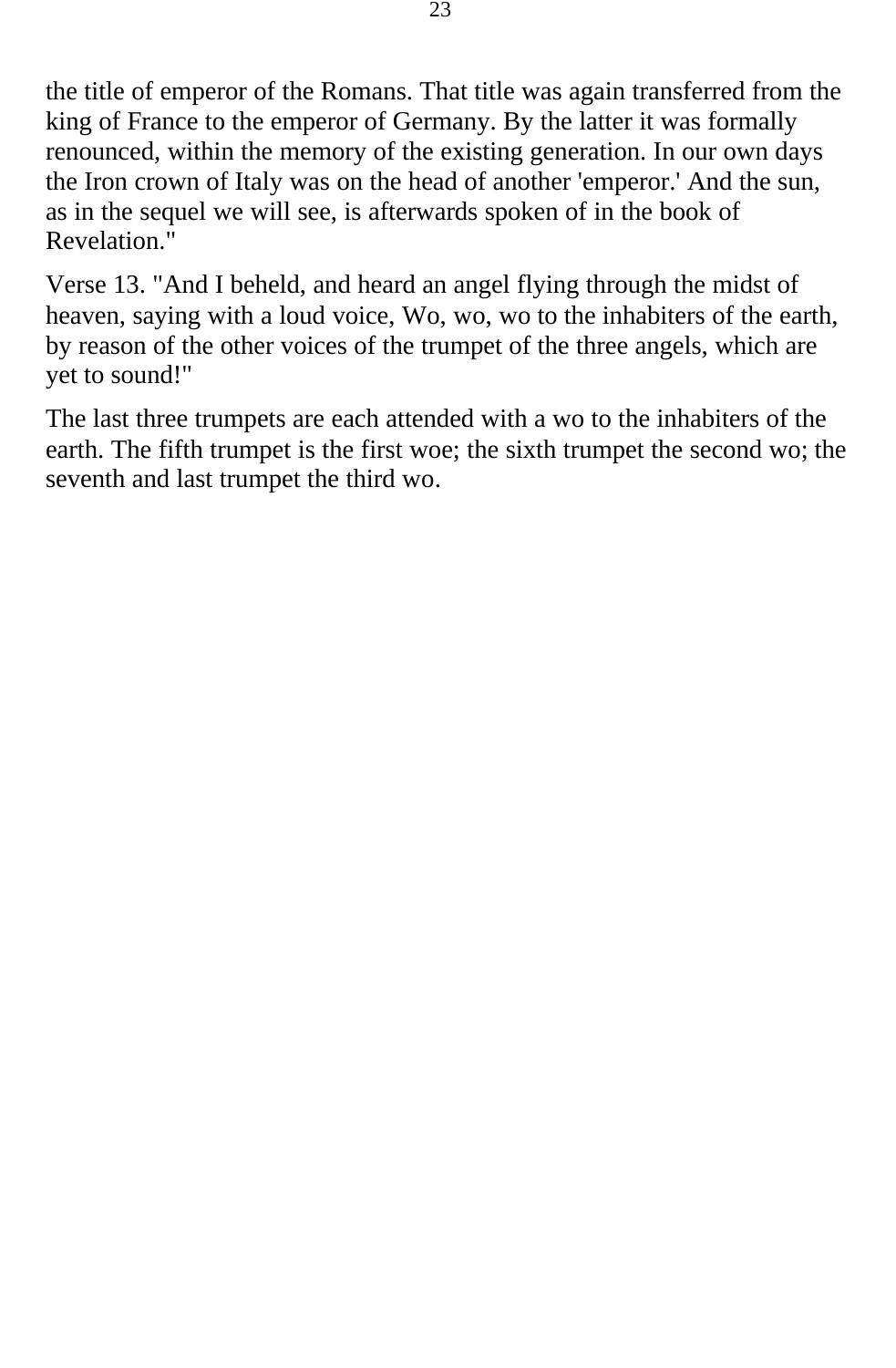#### **THE FIFTH TRUMPET, OR FIRST WO**

<span id="page-23-0"></span>"There is scarcely so uniform an agreement among interpreters concerning any part of the apocalypse as respecting the application of the fifth and sixth trumpets, or the first and second wo, to the Saracens and Turks. It is so obvious that it can scarcely be misunderstood. Instead of a 'verse of two designating each, the whole of the ninth chapter of the Revelation, in equal portions, is occupied with a description of both.

"The Roman empire declined, as it arose, by conquest; but the Saracens and the Turks were the instruments by which a false religion became the scourge of an apostate church; and hence, instead of the fifth and sixth trumpets, like the former, being marked by that name alone, they are called woes. It was because the laws were transgressed, the ordinances changed, and the everlasting covenant broken, that the curse came upon the earth or the land.

"We have passed the period, in the political history of the world, when the western empire was extinguished; and the way was thereby opened for the exaltation of the papacy. The imperial power of the city of Rome was annihilated, and the office and the name of the emperor of the west was abolished for a season. The trumpets assume a new form, as they are directed to a new object, and the close coincidence, or rather express identity between the king of the south, or the king of the north, as described by Daniel, and the first and second wo, will be noted in the subsequent illustration of the latter. The spiritual supremacy of the pope, it may be remembered, was acknowledged and maintained, after the fall of Rome, by the emperor Justinian. And whether in the character of a trumpet or a wo, the previous steps of history raise us, as on a platform, to behold in a political view the judgments that fell on apostate Christendom, and finally led to the subversion of the eastern empire."

Chap. 9, 1. "And the fifth angel sounded, and I saw a star fall from heaven unto the earth: and to him was given the key of the bottomless pit."

"Constantinople was besieged for the first time after the extinction of the western empire, by Chosroes, the king of Persia."

"A star fell from heaven unto the earth: and to him was given the key of the bottomless pit."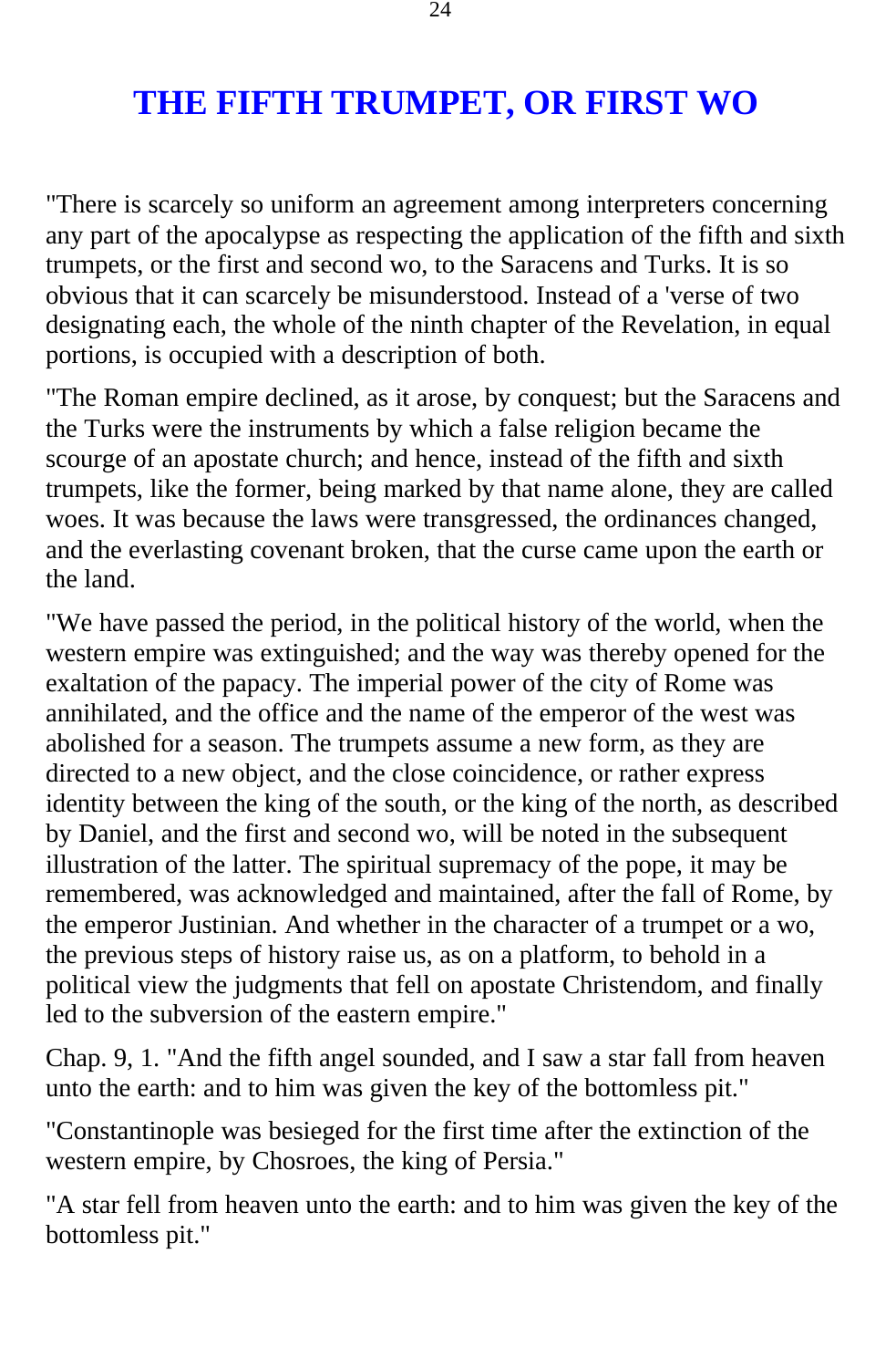"'While the Persian monarch contemplated the wonders of his art and power, he received an epistle from an obscure citizen of Mecca, inviting him to acknowledge Mahomet as the apostle of God. He rejected the invitation, and tore the epistle. "It is thus," exclaimed the Arabian prophet, "that God will tear the kingdom, and reject the supplication of Chosroes." Placed on the verge of these two empires of the east, Mahomet observed with secret joy the progress of mutual destruction; and in the midst of the Persian triumphs he ventured to foretell, that, before many years should elapse, victory should again return to the banners of the Romans.' 'At the time when this prediction is said to have been delivered no prophecy could be more distant from its accomplishment(!) since the first twelve years of Heraclius announced the approaching dissolution of the empire.'

"It was not, like that designative of Attila, on a single spot that the star fell, but upon the earth.

"Chosroes subjugated the Roman possessions in Asia and Africa. And 'the Roman empire,' at that period, 'was reduced to the walls of Constantinople, with the remnant of Greece, Italy, and Africa, and some maratime cities, from Tyre to Trebisond, of the Asiatic coast. The experience of six years at length persuaded the Persian monarch to renounce the conquest of Constantinople, and to specify the annual tribute or the ransom of the Roman empire: a thousand talents of gold, a thousand talents of silver, a thousand silk robes, a thousand horses, and a thousand virgins. Heraclius subscribed these ignominious terms. But the time and space which he obtained to collect those treasures from the poverty of the east, was industriously employed in the preparations of a bold and desperate attack.'

"The king of Persia despised the obscure Saracen, and derided the message of the pretended prophet of Mecca. Even the overthrow of the Roman empire would not have opened a door for Mahometanism, or for the progress of the Saracenic armed propagators of an imposture, though the monarch of the Persians and chagan of the Avars (the successor of Attila) had divided between them the remains of the kingdom of the Caesars. Chosroes himself fell. The Persian and Roman monarchies exhausted each other's strength. And before a sword was put into the hands of the false prophet, it was smitten from the hands of those who would have checked his career, and crushed his power.

"Since the days of Scipio and Hannibal, no bolder enterprise has been attempted than that which Heraclius achieved for the deliverance of the empire. He permitted the Persians to oppress for a while the provinces, and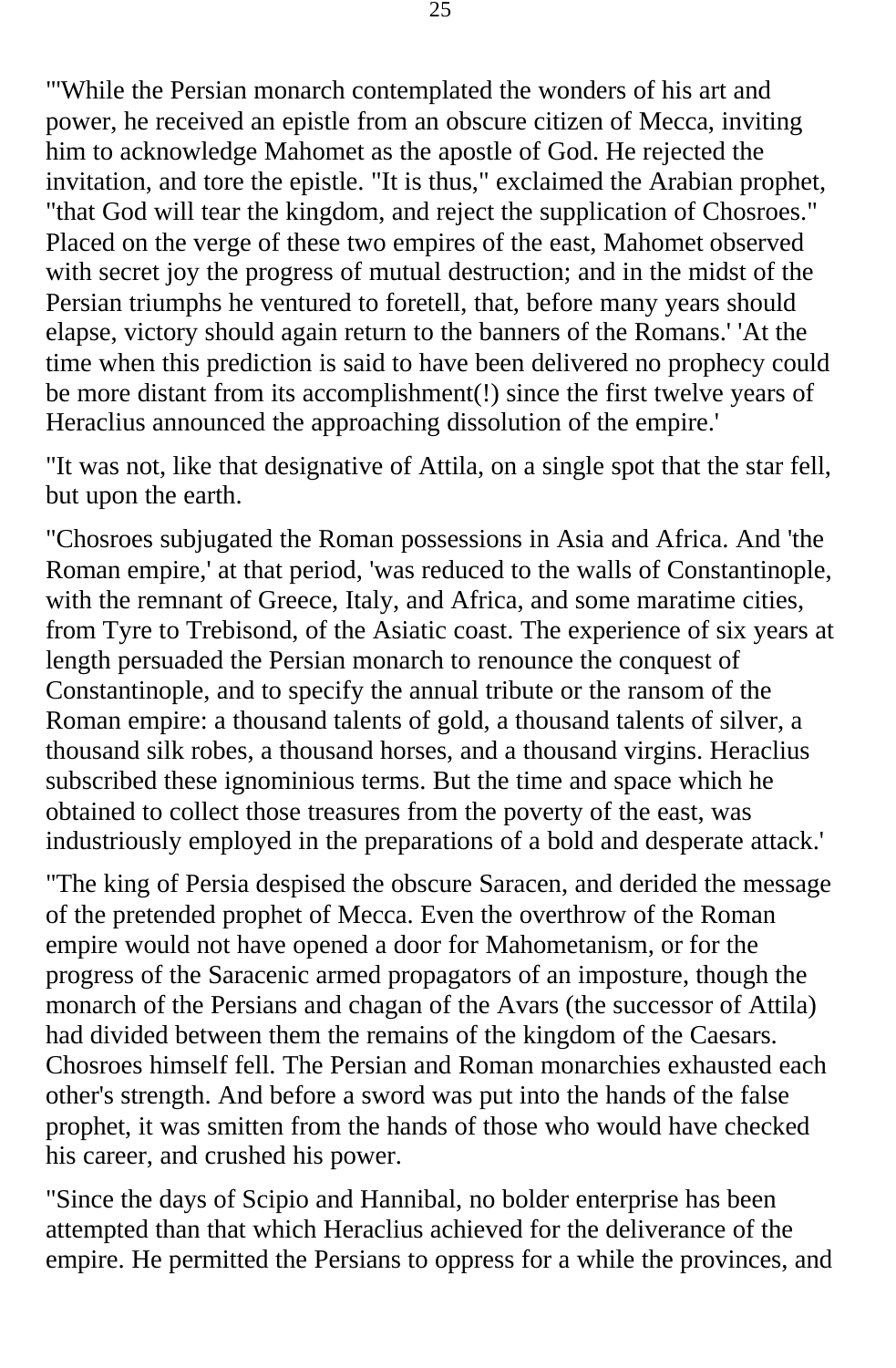to insult with impunity the capital of the east; while the Roman emperor explored his perilous way through the Black Sea and the mountains of Armenia, penetrated into the heart of Persia, and recalled the armies of the great king to the defence of their bleeding country. The revenge and ambition of Chosroes exhausted his kingdom. The whole city of Constantinople was invested–and the inhabitants descried with terror the flaming signals of the European and Asiatic shores. In the battle of Nineveh, which was fiercely fought from daybreak to the eleventh hour, twenty-eight standards, besides those which might be broken or torn, were taken from the Persians; the greatest part of their army was cut in pieces, and the victors, concealing their own loss, passed the night on the field. The cities and palaces of Assyria were open for the first time to the Romans.

"'The Greeks and modern Persians minutely described how Chosroes was insulted, and famished, and tortured by the command of an inhuman son, who so far surpassed the example of his father: but at the time of his death, what tongue could relate the story of the parricide? what eye could penetrate into the tower of darkness? The glory of the house of Sassan ended with the life of Chosroes; his unnatural son enjoyed only eight months' fruit of his crimes; and in the space of four years the regal title was assumed by nine candidates, who disputed, with the sword or dagger, the fragments of an exhausted monarchy. Every province and every city of Persia was the scene of independence, of discord, and of blood, and the state of anarchy continued about eight years longer, till the factions were silenced and united under the common yoke of the Arabian Caliphs.'

"The Roman emperor was not strengthened by the conquests which he achieved; and a way was prepared at the same time, and by the same means, for the multitude of Saracens from Arabia, like locusts from the same region, who, propagating in their course the dark and delusive Mahometan creed, speedily overspread both the Persian and Roman empires.

"More complete illustration of this fact could not be desired than is supplied in the concluding words of the chapter from Gibbon, from which the preceding extracts are taken."

" 'Yet the deliverer of the east was indigent and feeble. Of the Persian spoils the most valuable portion had been expended in the war, distributed to the soldiers, or buried by an unlucky tempest in the waves of the Euxine. The loss of two hundred thousand soldiers, who had fallen by the sword, was of less fatal importance than the decay of arts, agriculture, and population, in this long and destructive war: and although a victorious army had been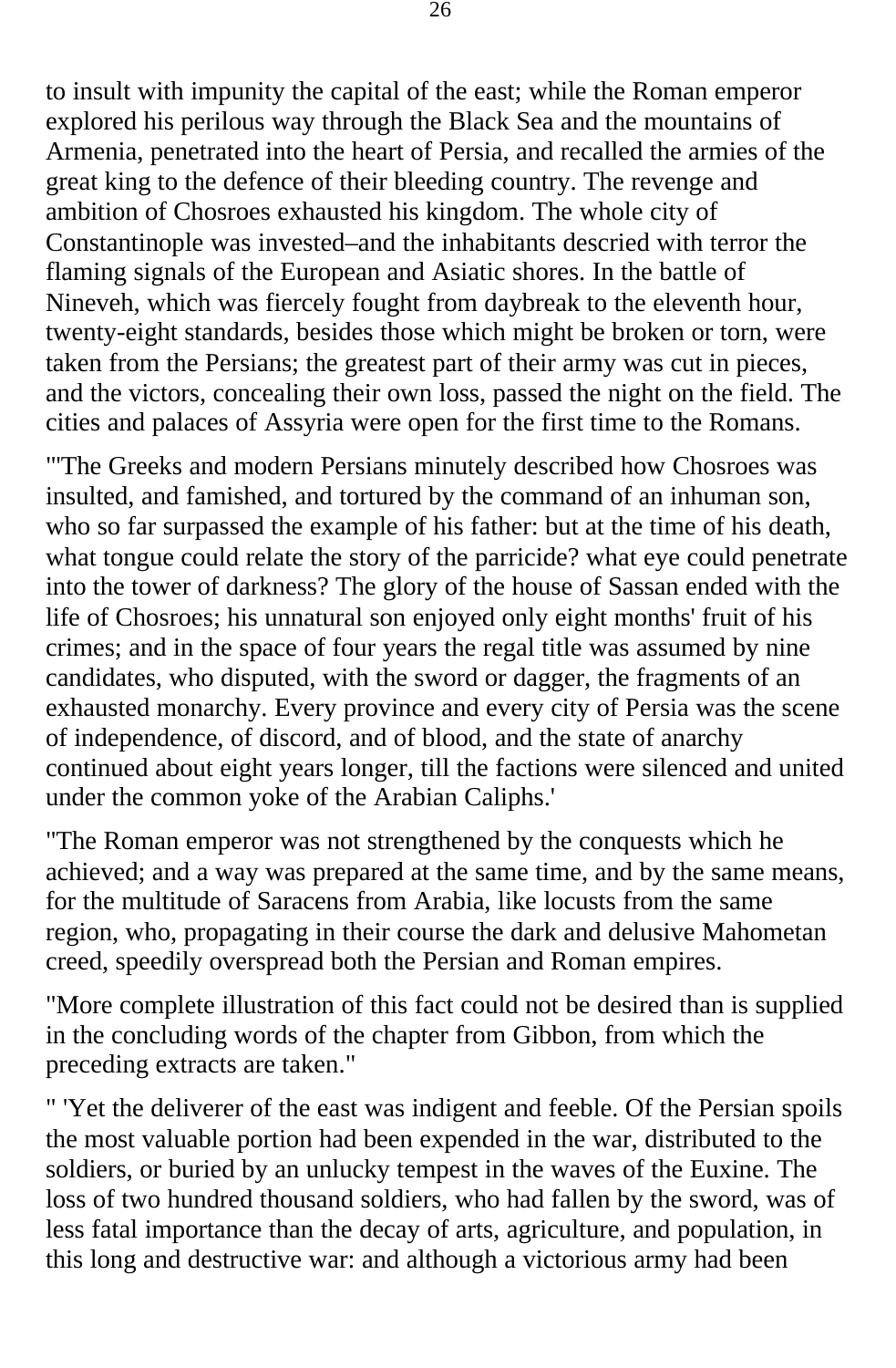formed under the standard of Heraclius, the unnatural effort seems to have exhausted rather than exercised their strength. While the emperor triumphed at Constantinople or Jerusalem, an obscure town on the confines of Syria was pillaged by the Saracens, and they cut in pieces some troops who advanced to its relief–an ordinary and trifling occurrence, had it not been the prelude of a mighty revolution. These robbers were the apostles of Mahomet; their fanatic valor had emerged from the desert; and in the last eight years of his reign, Heraclius lost to the Arabs the same provinces which he had rescued from the Persians.' " ' The spirit of fraud and enthusiasm, whose abode is not in the heavens,' was let loose on earth. The bottomless pit needed but a key to open it; and that key was the fall of Chosroes. He had contemptuously torn the letter of an obscure citizen of Mecca. But when from his 'blaze of glory' he sunk into 'the tower of darkness' which no eye could penetrate, the name of Chosroes was suddenly to pass into oblivion before that of Mahomet; and the crescent seemed but to wait its rising till the falling of the star. Chosroes, after his entire discomfiture and loss of empire, was murdered in the year 628; and the year 629 is marked by 'the conquest of Arabia,' 'and the first war of the Mahometans against the Roman empire.' And the fifth angel sounded, and I saw a star fall from heaven unto the earth: and to him was given the key of the bottomless pit. And he opened the bottomless pit. He fell unto the earth. When the strength of the Roman empire was exhausted, and the great king of the east lay dead in his tower of darkness, the pillage of an obscure town on the borders of Syria was 'the prelude of a might revolution.' 'The robbers were the apostles of Mahomet, and their fanatic valor emerged from the desert.'

"A more succinct, yet ample, commentary maybe given in the words of another historian.

" 'While Chosroes of Persia was pursuing his dreams of recovering and enlarging the empire of Cyrus, and Heraclius was gallantly defending the empire of the Caesars against him; while idolatry and metaphysics were diffusing their baneful influence through the church of Christ, and the simplicity and purity of the gospel were nearly lost beneath the mythology which occupied the place of that of ancient Greece and Rome, the seeds of a new empire, and of a new religion, were sown in the inaccessible deserts of Arabia.'

"The first wo arose at a time when transgressors had come to the full, when men had changed the ordinances and broken the everlasting covenant, when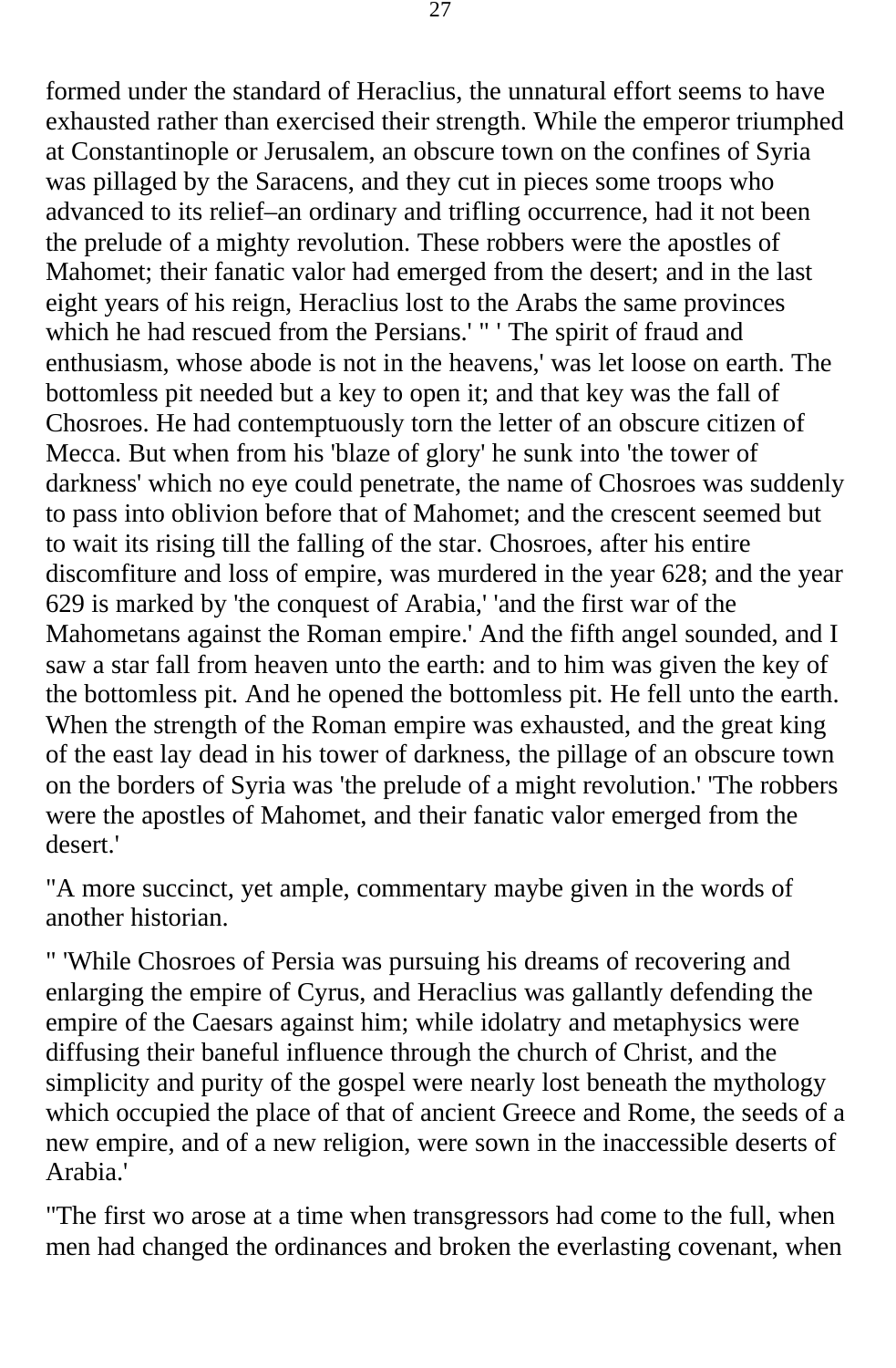idolatry prevailed, or when tutelar saints were honored–and when the 'mutual destruction' of the Roman and Persian empires prepared the way of the fanatic robbers–or opened the bottomless pit, from whence an imposture, which manifests its origin from the 'father of lairs,' spread over the greater part of the world.

"And there arose a smoke out of the pit, as the smoke of a great furnace, and the sun and the air were darkened by reason of the smoke of the pit. Like the noxious and even deadly vapor which the winds, particularly from the south-west, diffuse in Arabia, Mahometanism spread from thence its pestilential influence–and arose as suddenly, and spread as widely, as smoke arising out of the pit, the smoke of a great furnace. Such is a suitable symbol of the religion of Mahomet, of itself, or as compared with the pure light of the gospel of Jesus. It was not, like the latter, a light from heaven; but a smoke out of the bottomless pit.

" 'Mahomet alike instructed to preach and to fight; and the union of these opposite qualities, while it enhance his merit, contributed to his success; the operation of force and persuasion, of enthusiasm and fear, continually acted on each other, till every barrier yielded to their irresistible power.' 'The first caliphs ascended the pulpit to persuade and edify the congregation.'

" 'While the state was exhausted by the Persian war, and the church was distracted by the Nestorian and Monophysite sects, Mahomet, with the sword in one hand and the Koran in the other, erected his throne on the ruins of Christianity and of Rome. The genius of the Arabian prophet, the manners of his nation, and the spirit of his religion, involve the causes of the decline and fall of the eastern empire; and our eyes are curiously intent on one of the most memorable revolutions which have impressed a new and most lasting character on the nations of the globe."

"Mahomet, it may be said, has heretofore divided the world with Jesus. He rose up against the Prince of princes. A great sword was given him. His doctrine, generated by the spirit of fraud and enthusiasm, whose abode is not in the heavens, as even an unbeliever could tell, arose out of the bottomless pit, spread over the earth like the smoke of a great furnace, and the sun and the air were darkened by reason of the smoke of the pit. It spread from Arabia, over great part of Asia, Africa and Europe. The Greeks of Egypt, whose numbers could scarcely equal a tenth of the nation, were overwhelmed by the universal defection. And even in the farthest extremity of continental Europe, the decline of the French monarchy invited the attacks of these insatiate fanatics. The smoke that arose from the cave of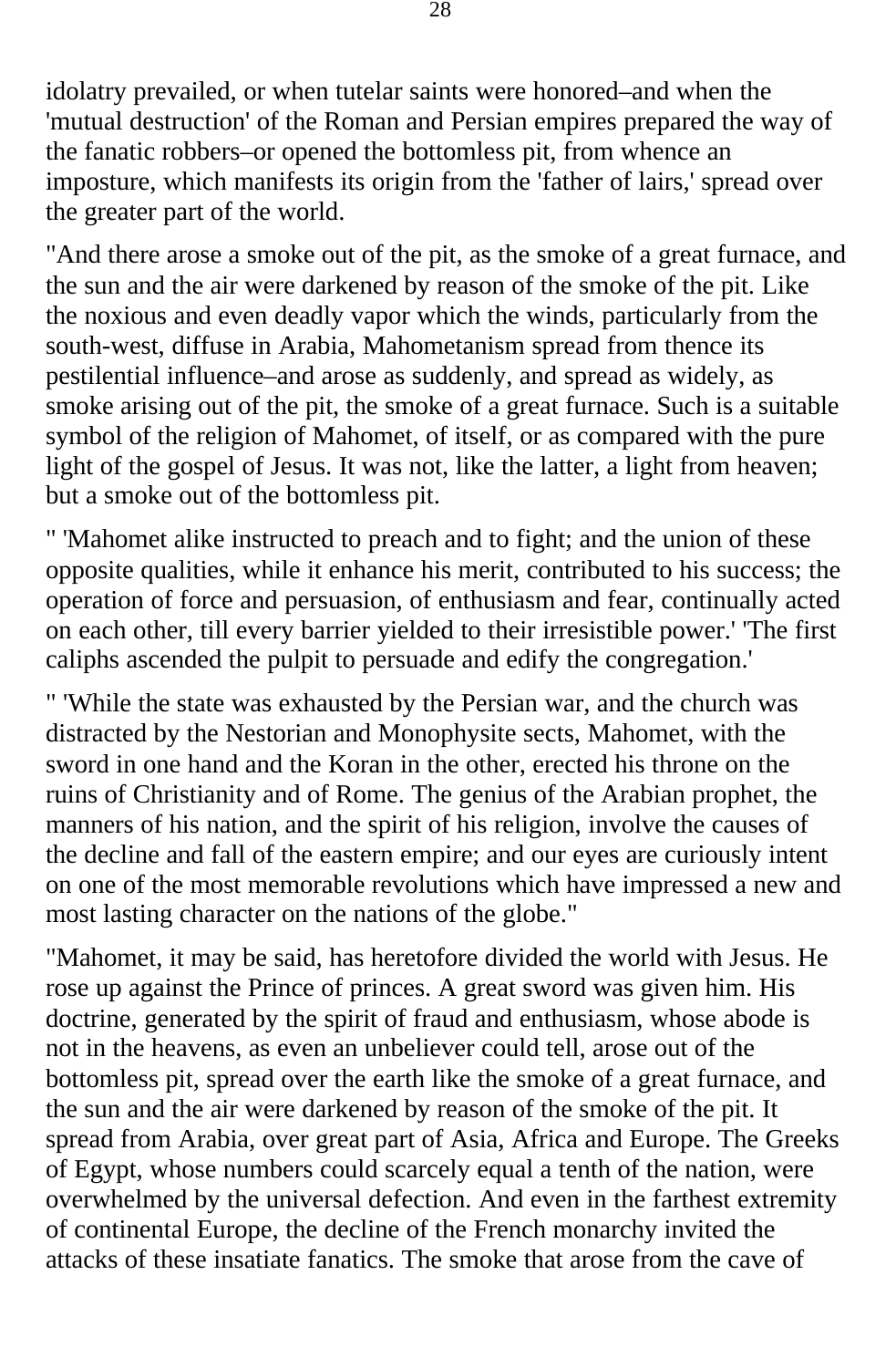Hera was diffused from the Atlantic to the Indian Ocean. But the prevalence of their faith is best seen in the extent of their conquests."

Verse 3. "And there came out of the smoke locusts upon the earth; and unto them was given power, as the scorpions of the earth have power."

"A false religion was set up, which, although the scourge of transgressions and idolatry, filled the world with darkness and delusion; and swarms of Saracens, like locusts, overspread the earth, and speedily extended their ravages over the Roman empire, from east to west. The hail descended from the frozen shores of the Baltic; the burning mountain fell upon the sea, from Africa: and the locusts (the fit symbol of Arabs) issued from Arabia, their native region. They came, as destroyers, propagating a new doctrine, and stirred up to rapine and violence by motives of interest and religion.

" 'In the ten years of the administration of Omar, the Saracens reduced to his obedience thirty-six thousand cities or castles, destroyed four thousand churches or temples of the unbelievers, and erected fourteen hundred mosques, for the exercise of the religion of Mahomet. One hundred years after his flight from Mecca, the arms and the reign of his successors extended from India to the Atlantic Ocean.

" 'At the end of the first century of the Hegira, the caliphs were the most potent and absolute monarchs of the globe. The regal and sacerdotal characters were united in the successors of Mahomet. Under the last of the Ommiades, the Arabic empire extended two hundred days' journey from east to west, from the confines of Tartary and India to the shores of the Atlantic Ocean. And if we retrench the sleeve of the robe, as it is styled by their writers, the long and narrow province of Africa, the solid and compact dominion from Fargana to Aden, from Tarsus to Surat, will spread on every side to the measure of four or five months of the march of a caravan. The progress of the Mahometan religion diffused over this ample space a general resemblance of manners and opinions; the language and laws of the Koran were studied with equal devotion at Sarmacand and Seville: the Moor and the Indian embraced as countrymen and brothers in the pilgrimage of Mecca; and the Arabian language was adopted as the popular idiom in all the provinces to the westward of the Tigris.'

"A still more specific illustration may be given of the power, like unto that of scorpions, which was given them. Not only was their attack speedy and vigorous, but 'the nice sensibility of honor, which weighs the insult rather than the injury, sheds its deadly venom on the quarrels of the Arabs:–an indecent action, a contemptuous word, can be expiated only by the blood of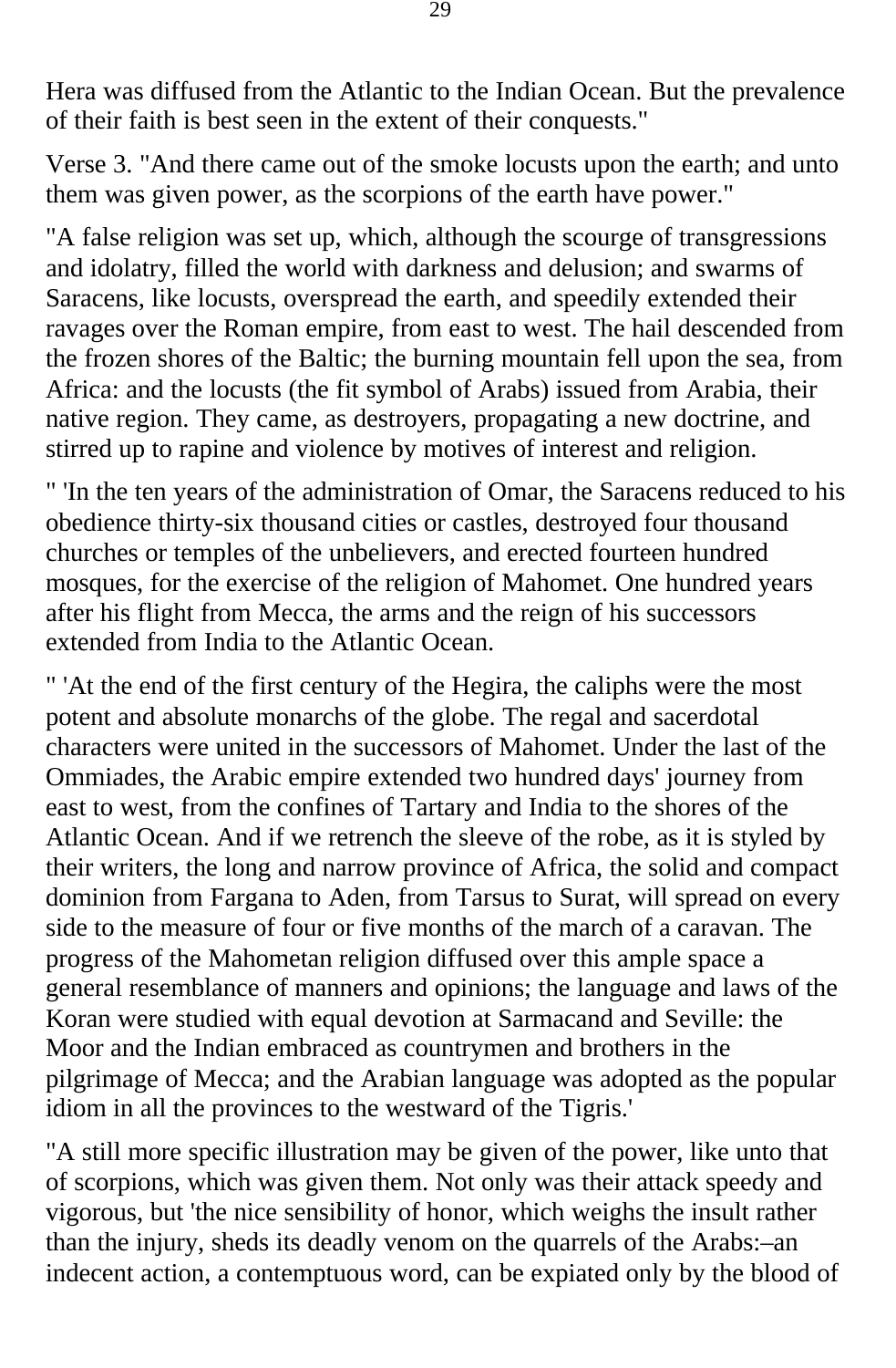the offender; and such is their patient inveteracy, that they expect whole months and years the opportunity of revenge.'"

Verse 4. "And it was commanded them that they should not hurt the grass of the earth, neither any green thing, neither any tree; but only those men which have not the seal of God in their foreheads."

On the sounding of the first angel, the third part of the trees was burnt up, and all green grass was burnt up.

After the death of Mahomet, he was succeeded in the command by Abubeker, A. D. 632, who, as soon as he had fairly established his authority and government, despatched a circular letter to the Arabian tribes, of which the following is an extract:–"This is to acquaint you that I intend to send the true believers into Syria to take it out of the hand of the infidels, and I would have you know that the fighting for religion is an act of obedience to God."

"His messengers returned with the tidings of pious and martial ardor, which they had kindled in every province; the camp of Medina was successively filled with the intrepid bands of the Saracens, who panted for action, complained of the heat of the season and the scarcity of provisions, and accused, with impatient murmurs, the delays of the caliph. As soon as their numbers were complete, Abubeker ascended the hill, reviewed the men, the horses, and the arms, and poured forth a fervent prayer for the success of their undertaking. His instructions to the chiefs of the Syria were inspired by the warlike fanaticism which advances to seize, and affects to despise, the objects of earthly ambition. 'Remember,' said the successor of the prophet, 'that you are always in the presence of God, on the verge of death, in the assurance of judgment, and the hope of Paradise: avoid injustice and oppression; consult with your brethren, and study to preserve the love and confidence of your troops. When you fight the battles of the Lord, acquit yourselves like men, without turning your backs; but let not your victory be stained with the blood of women or children. Destroy no palm-trees, nor burn any fields of corn. Cut down no fruit-trees, nor do any mischief to cattle, only such as you kill to eat. When you make any covenant or article, stand to it, and be as good as your word. As you go on, you will find some religious persons who live retired in monasteries, and propose to themselves to serve God that way; let them alone, and neither kill them nor destroy their monasteries; and you will find another sort of people that belong to the synagogue of Satan, who have shaven crowns; be sure you cleave their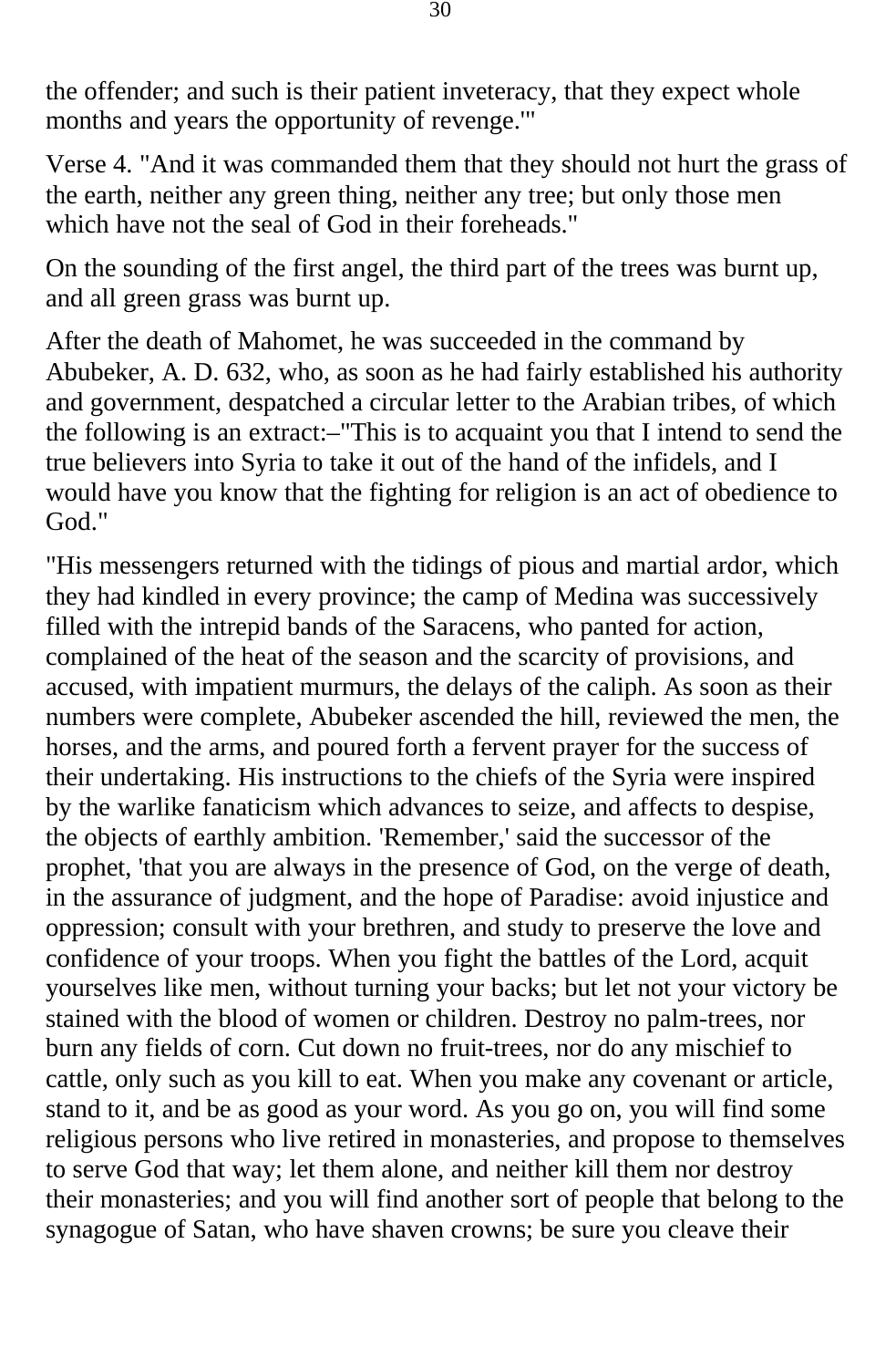skulls, and give them no quarter till they either turn Mahometans or pay tribute.'

"It is not said in prophecy or in history that the more humane injunctions were as scrupulously obeyed as the ferocious mandate. But it was so commanded them. And the preceding are the only instruction recorded by Gibbon, as given by Abubeker to the chiefs whose duty it was to issue the commands to all the Saracen hosts. The commands are alike discriminating with the prediction; as if the caliph himself had been acting in known as well as direct obedience to a higher mandate than that of mortal man–and in the very act of going forth to fight against the religion of Jesus, and to propagate Mahometanism in its stead, he repeated the words which it was foretold in the Revelation of Jesus

Christ, that he would say."

Verse 5. "And to them it was given that they should not kill them, but that they should be tormented five months; and their torment was as the torment of a scorpion when he striketh a man."

"Their constant incursions into the Roman territory, and frequent assaults on Constantinople itself, were an unceasing torment throughout the empire, which yet they were not able effectually to subdue, notwithstanding the long period, afterwards more directly alluded to, during which they continued, by unremitting attacks, grievously to afflict an idolatrous church, of which the pope was the head. Their charge was to torment, and then to hurt but not to kill, or utterly destroy. The marvel was that they did not. To repeat the words of Gibbon: 'The calm historian of the present hour must study to explain by what means the church and state were saved from this impending, and, as it should seem, from this inevitable danger. In this inquiry I shall unfold the events that rescued our ancestors of Britain, and our neighbors of Gaul, from the civil and religious yoke of the Koran; that protected the majesty of Rome, and delayed the servitude of Constantinople; that invigorated the defence of the Christians, and scattered among their enemies the seeds of division and decay.' Ninety pages of illustration follow, to which we refer the readers of Gibbon.

Verse 6. "And in those days shall men seek death, but they shall not find it; and shall desire to die, but death shall flee from them."

"Men were weary of life, when life was spared only for a renewal of wo, and when all that they accounted sacred was violated, and all that they held dear constantly endangered; and when the savage Saracens domineered over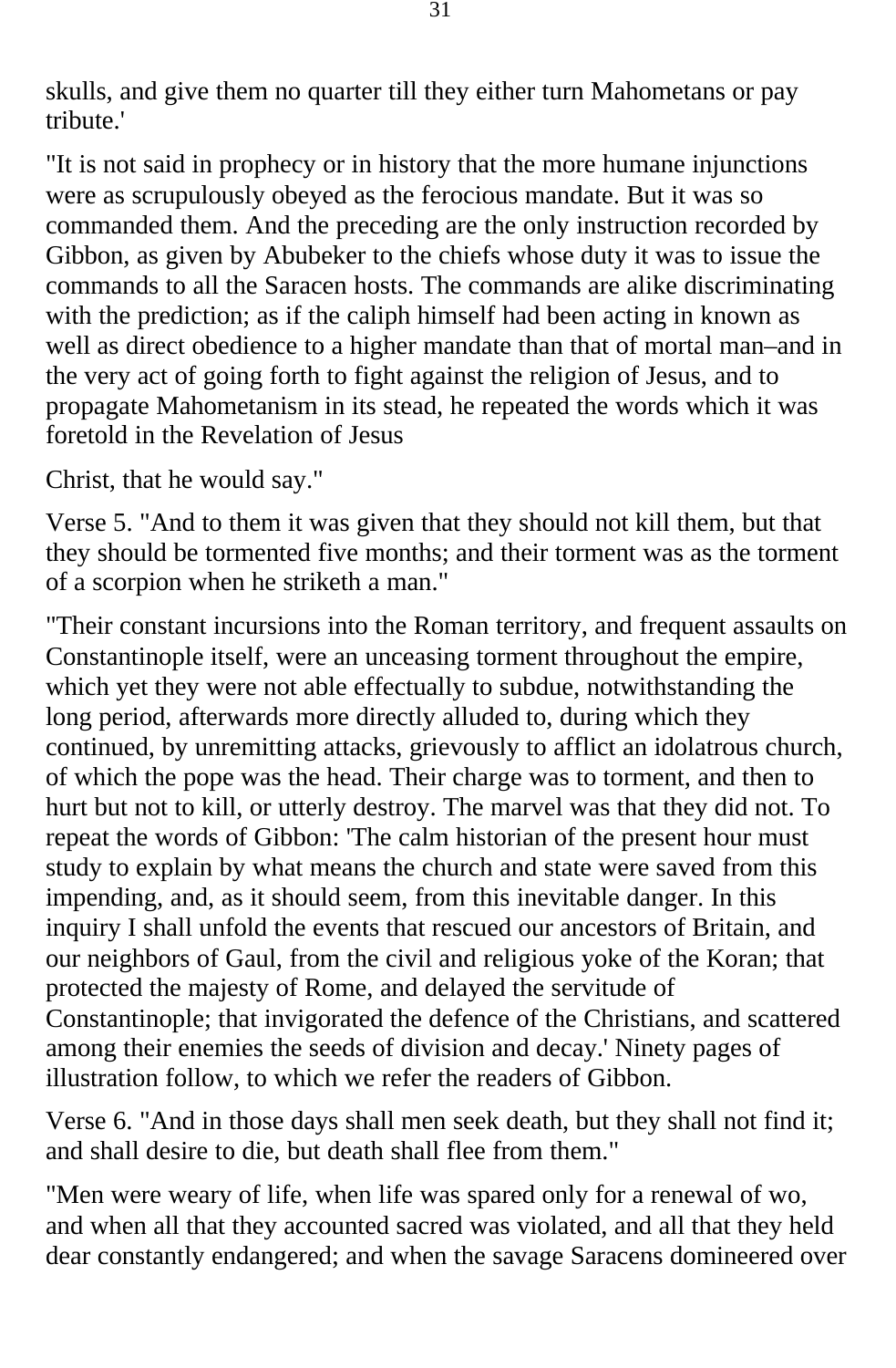them, or left them only to a momentary repose, ever liable to be suddenly or violently interrupted, as if by the sting of a scorpion. They who tormented men were commanded not to kill them. And death might thus have been sought even where it was not found. 'Whosoever falls in battle,' says Mahomet, 'his sins are forgiven at the day of judgment: at the day of judgment his wounds shall be resplendent as vermilion, and odoriferous as musk, and the loss of his limbs shall be supplied by the wings of angels and cherubim.' The intrepid souls of the Arabs were fired with enthusiasm: the picture of the invisible world was strongly painted on their imagination; and the death which they always despised became an object of hope and desire."

Verse 7. "And the shapes of the locusts were like unto horses prepared unto battle."

"Arabia, in the opinion of the naturalist, is the genuine and original country of the horse; the climate most propitious, not indeed to the size, but to the spirit and swiftness of that generous animal. The merit of the Barb, the Spanish, and the English breed, is derived from a mixture of the Arabian blood; the Bedouins preserve with superstitious care the honors and the memory of the purest race. These horses are educated in the tents, among the children of the Arabs, with a tender familiarity, which trains them in the habits of gentleness and attachment. They are accustomed only to walk and to gallop: their sensations are not blunted by the incessant use of the spur and the whip; their powers are reserved for the moments of flight and pursuit; but no sooner do they feel the touch of the hand or the stirrup, then they dart away with the swiftness of the wind.

"The Arabian horse takes the lead throughout the world; and skill in horsemanship is the art and science of Arabia. And the barbed Arabs, swift as locusts and armed like scorpions, ready to dart away in a moment, were ever prepared unto battle.

"And on their heads were, as it were, crowns like gold. When Mahomet entered Medina, (A. D. 622,) and was first received as its prince, 'a turban was unfurled before him to supply the deficiency of a standard.' The turbans of the Saracens, like unto a coronet, were their ornament and their boast. The rich booty abundantly supplied and frequently renewed them. To assume the turban is proverbial to turn Mussulman. And the Arabs were anciently distinguished by the mitres which they wore.

"And their faces were as the faces of men. 'The gravity and firmness of the mind of the Arab is conspicuous in his outward demeanor–his only gesture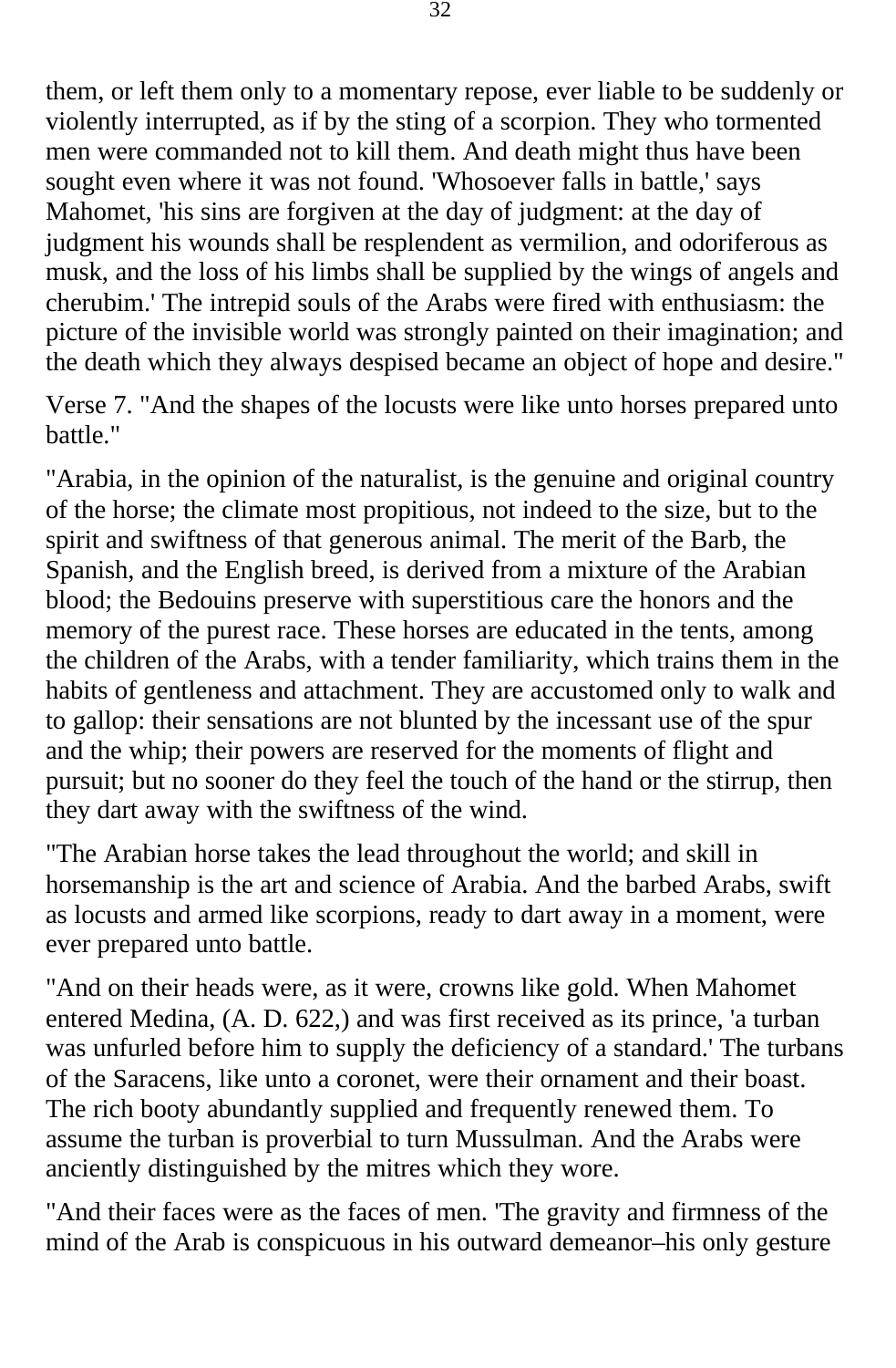is that of stroking his beard, the venerable symbol of manhood.' 'The honor of their beards is most easily wounded.'

Verse 8. "And they had hair as the hair of women."

"Long hair is esteemed an ornament by women." The Arabs, unlike to other men, had their hair as the hair of women, or uncut, as their practice is recorded by Pliny and others. But there was nothing effeminate in their character, for, as denoting their ferocity and strength to devour, their teeth were as the teeth of lions.

Verse 9. "And they had breastplates, as it were breastplates of iron."

"The cuirass (or breastplate) was in use among the Arabs in the days of Mahomet. In the battle of Ohud (the second which Mahomet fought) with the Koreish of Mecca, (A.D. 624,) 'seven hundred of them were armed with cuirasses.' And in his next victory over the Jews, 'three hundred cuirasses, five hundred pikes, a thousand lances, composed the most useful portion of the spoil.' After the defeat of the imperial army of seventy thousand men, on the plain of Aiznadin, (A. D. 633,) the spoil taken by the Saracens 'was inestimable; many banners and crosses of gold and silver, precious stones, silver and gold chains, and innumerable suits of the richest armor and apparel. The seasonable supply of arms became the instrument of new victories.'"

Verse 9. "And the sound of their wings was as the sound of chariots of many horses running to battle."

"The charge of the Arabs was not like that of the Greeks and Romans, the efforts of a firm and compact infantry: their military force was chiefly formed of cavalry and archers; and the engagement was often interrupted, and often renewed by single combats and flying skirmishes, &c. The periods of the battle of Cadesia were distinguished by their peculiar appellations. The first, from the well-timed appearance of six thousand of the Syrian brethren, was denominated the day of succor. The day of concussion might express the disorder of one, or perhaps of both the contending armies. The third, a nocturnal tumult, received the whimsical name of the night of barking, from the discordant clamors, which were compared to the inarticulate sounds of the fiercest animals. The morning of the succeeding day determined the fate of Persia. With a touch of the hand, the Arab horses darted away with the swiftness of the wind. The sound of their wings was as the sound of chariots of many horses running to battle. Their conquests were marvelous, both in rapidity and extent, and their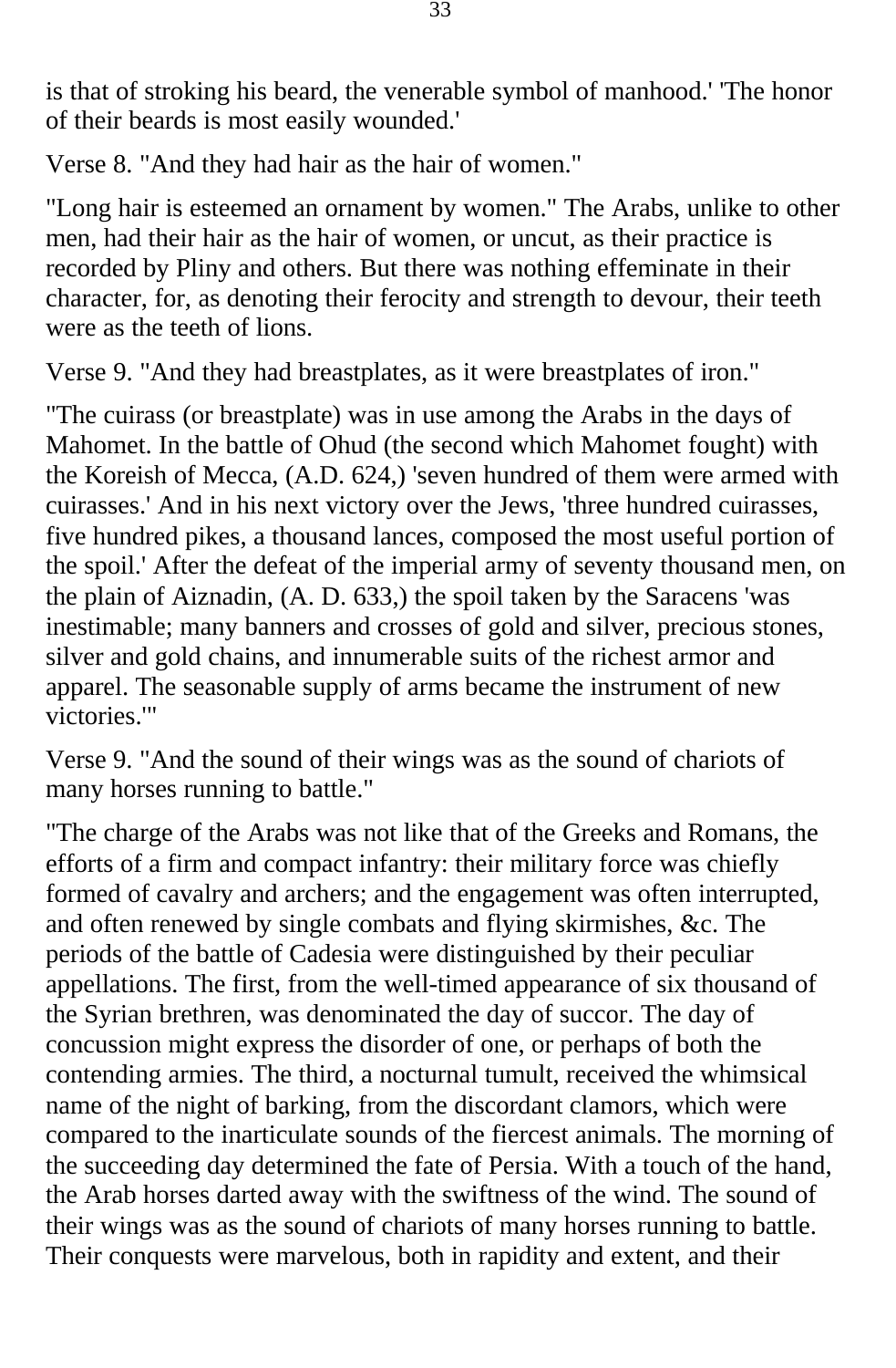attack was instantaneous. Nor was it less successful against the Romans than the Persians. 'A religion of peace was incapable of withstanding the fanatic cry of "Fight, fight! Paradise, paradise!" that reechoed in the ranks of the Saracens.'"

Verse 10. "And they had tails like unto scorpions: and there were stings in their tails; and their power was to hurt men five months."

"The authority of the companions of Mahomet expired with their lives: and the chiefs or emirs of the Arabian tribes left behind in the desert the spirit of equality and independence. The legal and sacerdotal characters were united in the successors of Mahomet; and if the Koran was the rule of their actions, they were the supreme judges and interpreters of that divine book. They reigned by the right of conquest over the nations of the east, to whom the name of liberty was unknown, and who were accustomed to applaud in their tyrants the acts of violence and severity that were exercised at their own expense.'"

"Thus far Keith has furnished us with illustrations of the sounding of the first five trumpets. But here we must take leave of him, and, in applying the prophetic periods, pursue another course.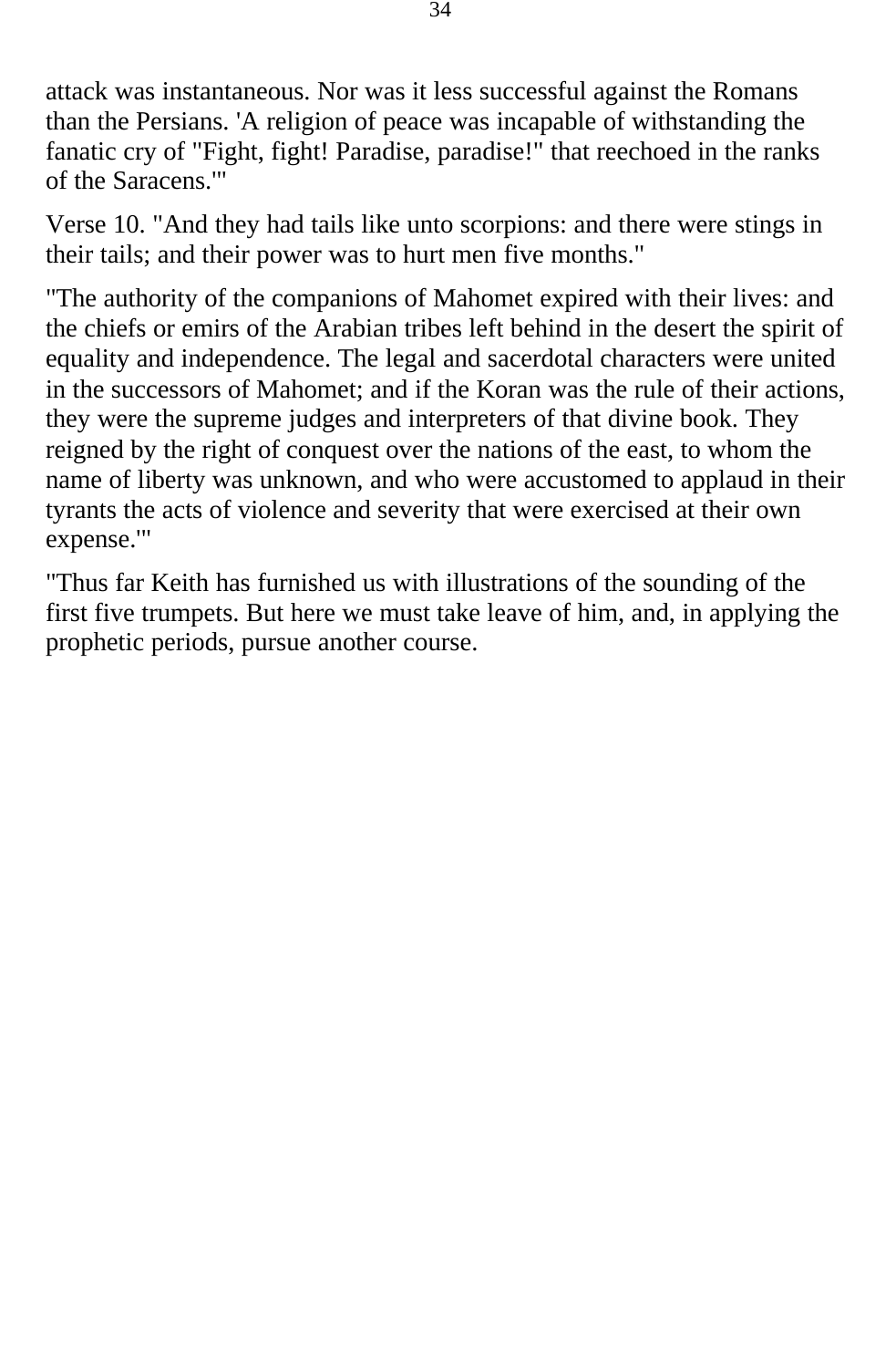#### **THE TORMENT OF THE GREEKS ONE HUNDRED AND FIFTY YEARS.**

<span id="page-34-0"></span>Verse 10: "Their power was to hurt men five months."

1. The question arises, What men were they to hurt five months? Undoubtedly, the same they were afterwards to slay; [see verse 15.] "The third part of men," or third of the Roman empire–the Greek division of it.

2. When were they to begin their work of torment? The 11th verse answers the question:–"They had a king over them, which is the angel of the bottomless pit, whose name in the Hebrew tongue is Abaddon, but in the Greek hath his name Apollyon."

1. "They had a king over them." From the death of Mahomet until near the close of the 13th century, the Mahometans were divided into various factions, under several leaders, with no general civil government extending over them all. Near the close of the 13th century, Othman founded a government, which has since been known as the Ottoman government, or empire, extending over all the principal Mahometan tribes, consolidating them into one grand monarchy.

2. The character of the King. "Which is the angel of the bottomless pit." And angel signifies a messenger, or minister, either good or bad; not always a spiritual being. "The angel of the bottomless pit," or chief minister of the religion which came from thence when it was opened. That religion is Mahometanism, and the Sultan is its chief minister. "The Sultan, or Grand Signior, as he is indifferently called, is also Supreme Caliph, or high priest, uniting in his person the highest spiritual dignity with the supreme secular authority."\*

When the address of "The World's Anti-Slavery Convention" was presented to Mehemet Ali, he expressed his willingness to act in the matter, but said he could do nothing; they "must go to the heads of religion at Constantinople," that is, the Sultan.

3. His name. In Hebrew, "Abaddon," the destroyer; in Greek, "Apollyon," one that exterminates or destroys. Having two different names in the two languages, it is evident that the character, rather than the name of the power, is intended to be represented. If so, in both languages he is a destroyer. Such has always been the character of th Ottoman government.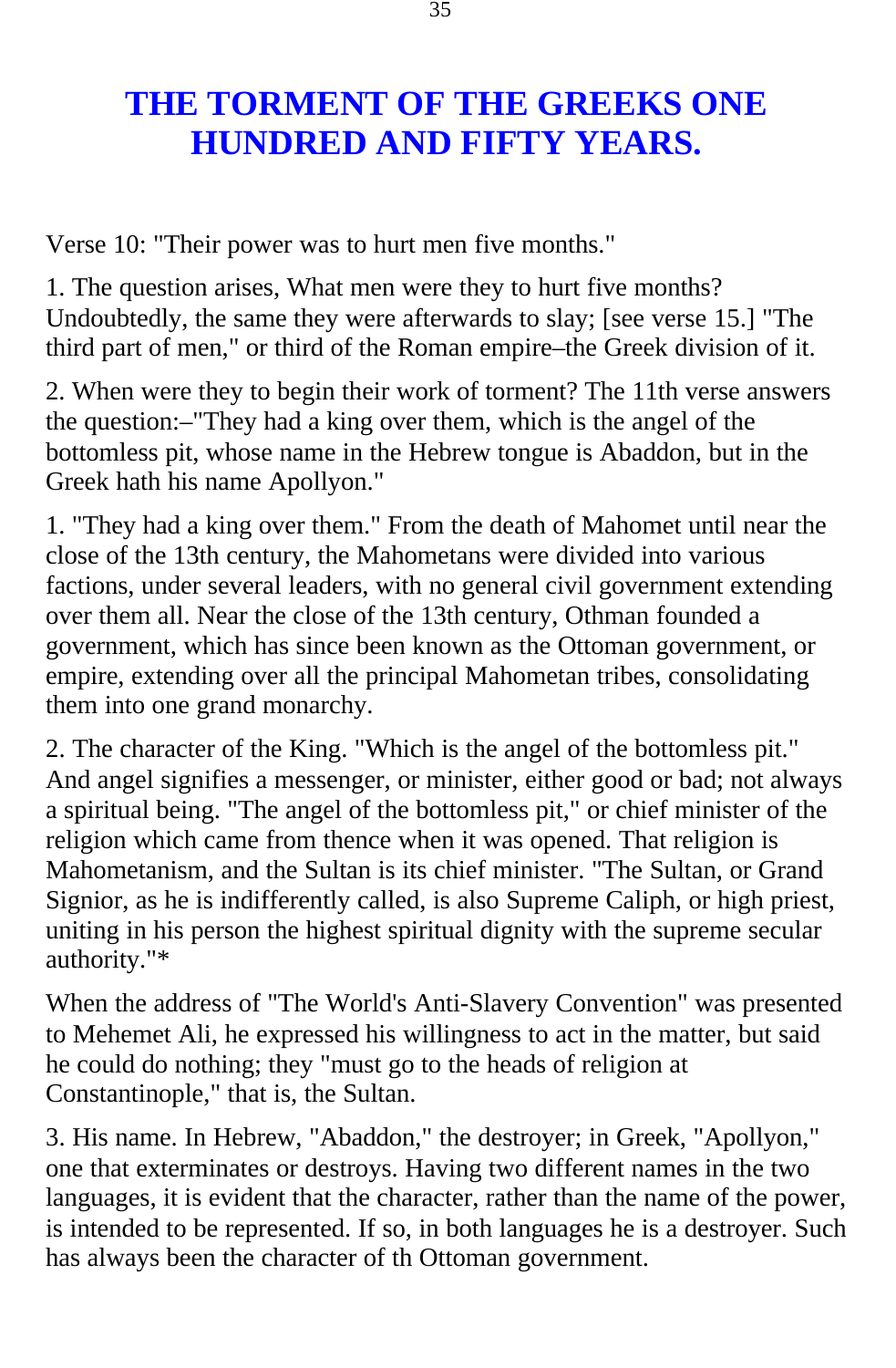Says Perkins,–"He," the Sultan, "has unlimited power over the lives and property of his subjects, especially of the high officers of state whom he can remove, plunder or put to death at pleasure. They are required submissively to kiss the bow-string which he sends them, wherewith they are to be strangled.

\* See Perkins' "World as it is," p. 361.

–––

All the above marks apply to the Ottoman government in a striking manner.

But when did Othman make his first assault on the Greek empire? According to Gibbon, ("Decl. and Fall," &c.) "Othman first entered the territory of Nicomedia on the 27th day of July, 1299."

The calculations of some writers have gone upon the supposition that the period should begin with the foundation of the Ottoman empire; but this is evidently an error: for they not only were to have a king over them, but were to torment men five months. But the period of torment could not begin before the first attack of the tormentors, which was as above, July 27th, 1299.

The calculation which follows, founded on this starting point, was made and published in "Christ's Second Coming," &c., by the author, in 1838.

"And their power was to torment men five months." Thus far their commission extended, to torment, by constant depredations, but not politically to kill them. "Five months;" that is, one hundred and fifty years. Commencing July 27th, 1299, the one hundred and fifty years reach to 1449. During that whole period the Turks were engaged in an almost perpetual war with the Greek empire, but yet without conquering it. They seized upon and held several of the Greek provinces, but still Greek independence was maintained in Constantinople. But in 1449, the termination of the one hundred and fifty years, a change came. Before presenting the history of that change, however, we will look at verses 12-15.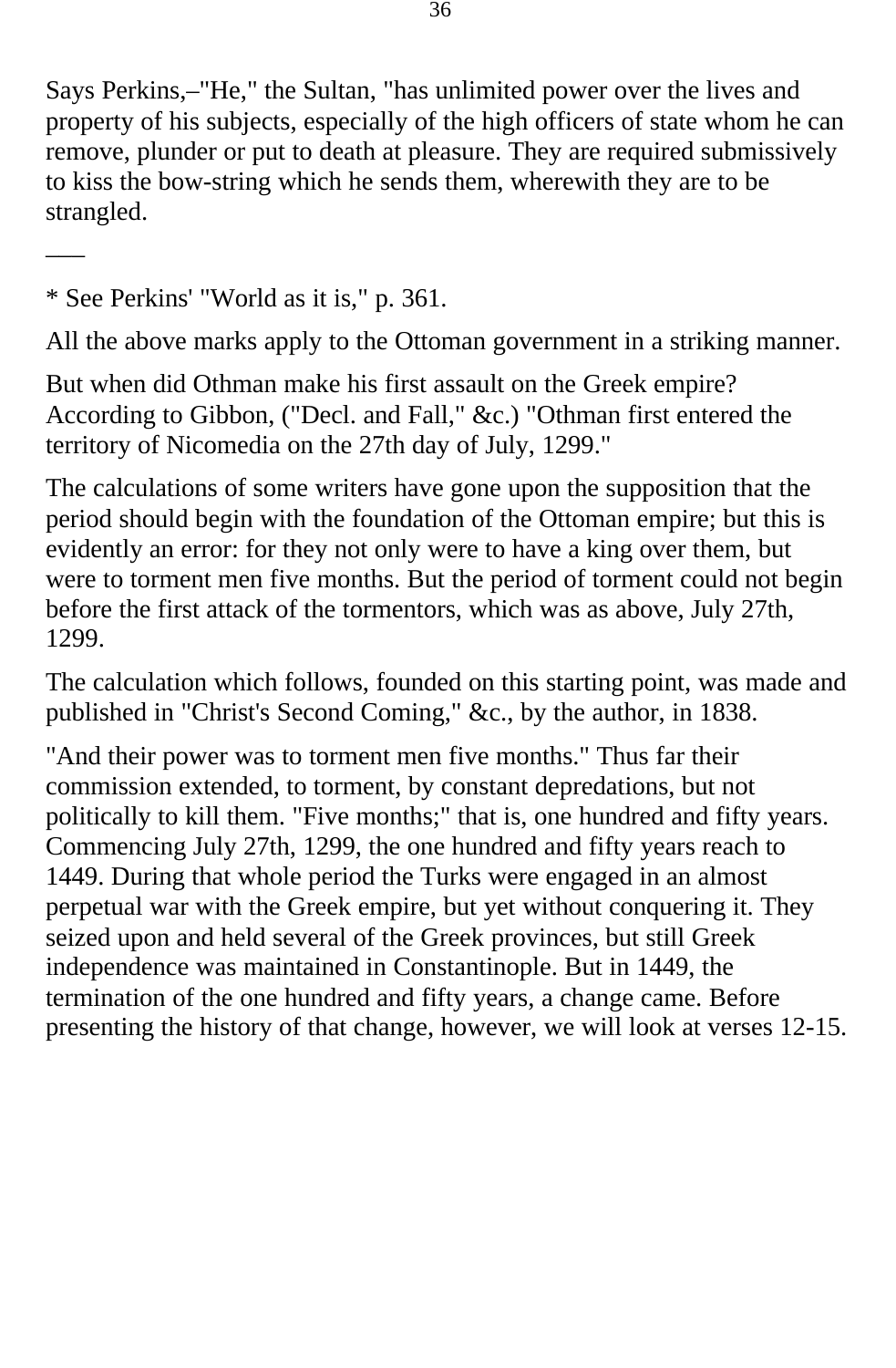# **THE OTTOMAN SUPREMACY IN CONSTANTINOPLE**

#### <span id="page-36-0"></span>**THREE HUNDRED AND NINETY-ONE YEARS AND FIFTEEN DAYS.**

Verse 12: "One woe is past; and behold, there come two woes more hereafter."

Verse 13: "And the sixth angel sounded, and I heard a voice from the four horns of the golden altar which is before God."

Verse 14: "Saying to the sixth angel which had the trumpet, Loose the four angels which are bound in the great river Euphrates."

Verse 15: "And the four angels were loosed, which were prepared for an hour, a day, a month, and a year, for to slay the third part of men."

The first woe was to continue from the rise of Mahometanism until the end of the five months. Then the first woe was to end, and the second begin. And when the sixth angel sounded, it was commanded to take off the restraints which had been imposed on the nation, by which they were restricted to the work of tormenting men, and their commission extended to slay the third part of men. This command came from the four horns of the golden alter which is before God. "The four angels," are the four principal sultanies of which the Ottoman empire is composed, located in the country of the Euphrates. They had been restrained; God commanded, and they were loosed.

In the year 1449, John Paleologus, the Greek emperor, died, but left no children to inherit his throne, and Constantine Deacozes succeeded to it. But he would not venture to ascend the throne without the consent of Amurath, the Turkish Sultan. He therefore sent ambassadors to ask his consent, and obtained it, before he presumed to call himself sovereign.

"This shameful proceeding seemed to presage the approaching downfall of the empire. Ducas, the historian, counts John Paleologus for the last Greek emperor, without doubt, because he did not consider as such a prince who had not dared to reign without the permission of his enemy."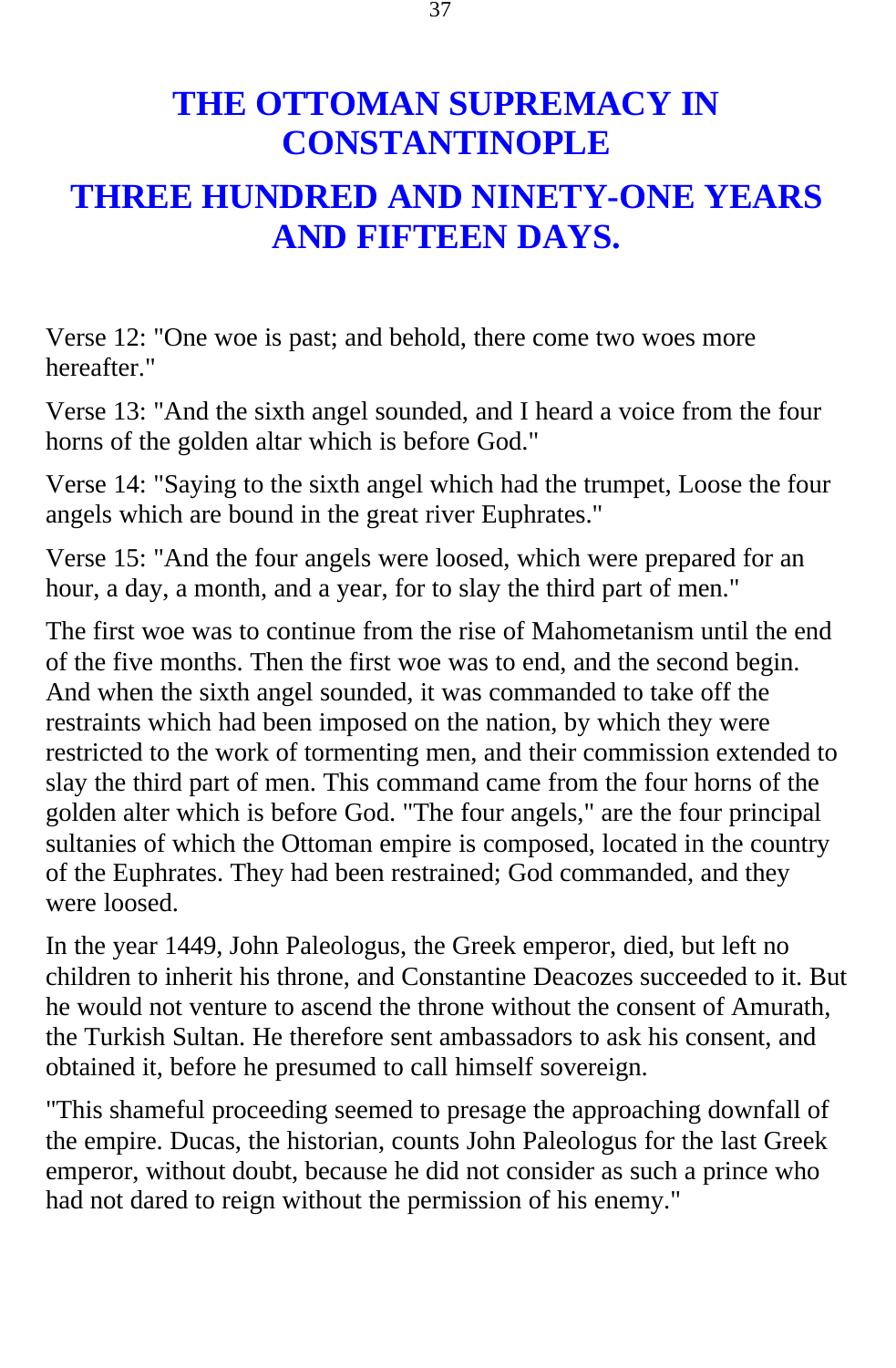Let this historical fact be carefully examined in connection with the prediction above. This was not a violent assault made on the Greeks, by which their empire was overthrown and their independence taken away, but simply a voluntary surrender of that independence into the hands of the Turks, by saying, "I cannot reign unless you permit."

The four angels were loosed for an hour, a day, a month, and a year, to slay the third part of men. This period amounts to three hundred and ninety-one years and fifteen days; during which Ottoman supremacy was to exist in Constantinople.

But, although the four angels were thus loosed by the voluntary submission of the Greeks, yet another doom awaited the seat of empire. Amurath, the sultan to whom the submission of Deacozes was made, and by whose permission he reigned in Constantinople, soon after died, and was succeeded in the empire, in 1451, by Mahomet II., who set his heart on Constantinople, and determined to make it a prey. He accordingly made preparations for besieging and taking the city. The siege commenced on the 6th of April, 1453, and ended in the taking of the city, and death of the last of the Constantines, on the 16th day of May following. And the eastern city of the Caesars became the seat of the Ottoman empire.

The arms and mode of warfare by which the siege of Constantinople was to be overthrown, and held in subjection were distinctly noticed by the revelator.–1. The army.

Verse 16: "And the number of the army of the horsemen were two hundred thousand thousand: and I heard the number of them."

Innumerable hordes of horses and them that sat on them. Gibbon describes the first invasion of the Roman territories by the Turks, thus: "The myriads of Turkish horse overspread a frontier of six hundred miles from Tauris to Azeroum, and the blood of 130,000 Christians was a grateful sacrifice to the Arabian prophet." Whether the number is designed to convey the idea of any definite number, the reader must judge. Some suppose 200.000 twice told is meant, and then following some historians, find that number of Turkish warriors in the siege of Constantinople. Some think 200,000,000 to mean all the Turkish warriors during the 391 years, fifteen days of their triumph over the Greeks. I confess this to me appears the most likely. But as it cannot be ascertained whether that is the fact or not, I will affirm nothing on the point.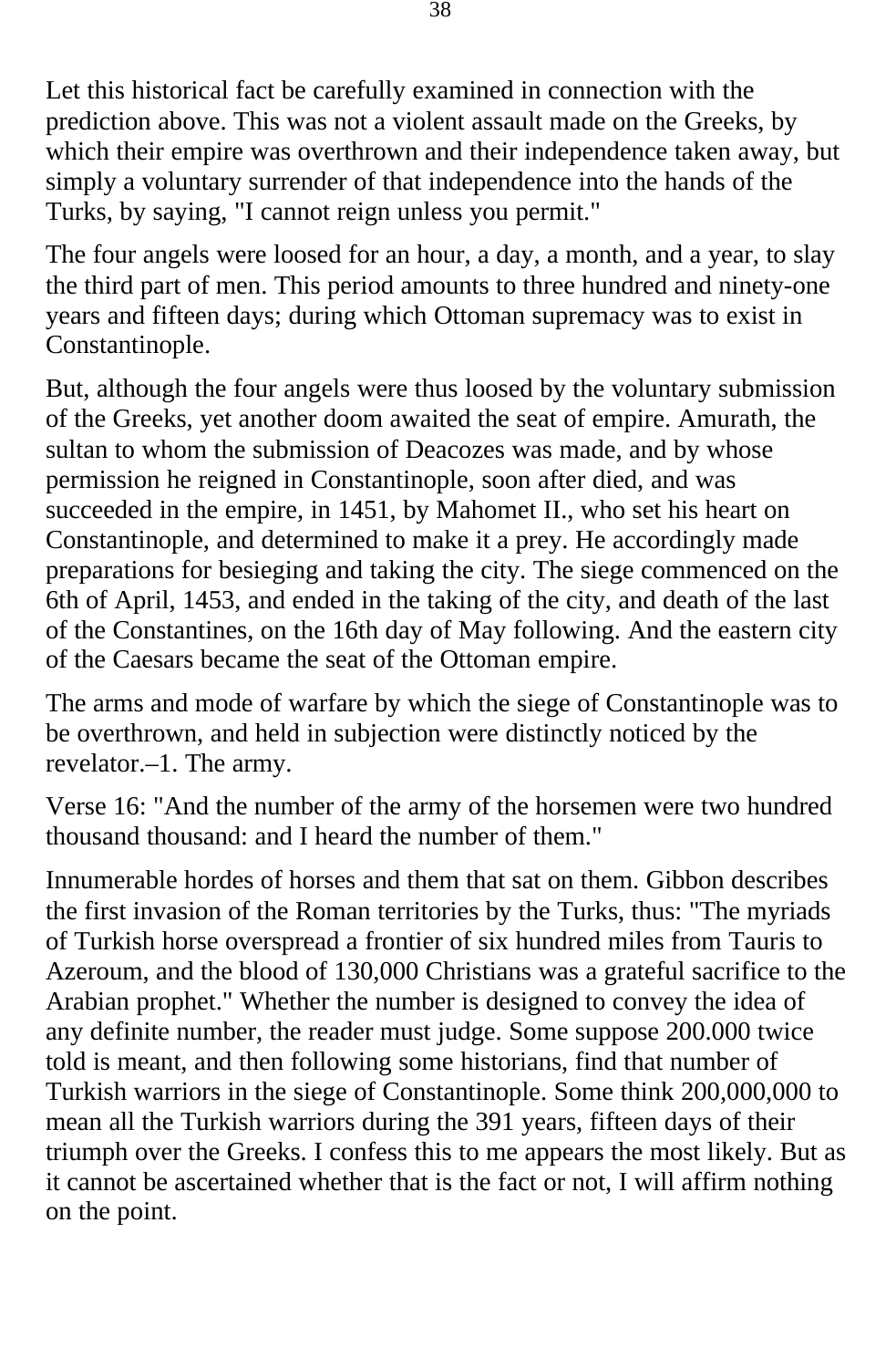Verse 17: "And thus I saw the horses in the vision, and them that sat on them, having breastplates of fire, and of jacinth and brimstone: and the heads of the horses were as the heads of lions: and out of their mouths issued fire, and smoke, and brimstone."

On this text I shall again refer to Mr. Keith for an illustration of it:–

"The color of fire is red, of hyacinth or jacinth blue, and of brimstone yellow, and this, as Mr. Daubuz observes, 'has a literal accomplishment; for the Othmans, from the first time of their appearance, have affected to wear such warlike apparel of scarlet, blue, and yellow. Of the Spahis, particularly, some have red and some have yellow standards, and others red or yellow mixed with other colors. In appearance, too, the heads of the horses were as the heads of lions, to denote their strength, courage and fierceness.' Without rejecting so plausible an interpretation, the suggestion may not be unwarrantable, that a still closer and more direct exposition may be given of that which the prophet saw in the vision. In the prophetic description of the fall of Babylon, they who rode on horses are described as holding the bow and the lance; but it was with other arms than the arrow and the spear that the Turkish warriors encompassed Constantinople; and the breastplates of the horsemen, in reference to the more destructive implements of war, might then, for the first time, be said to be fire, and jacinth, and brimstone. The musket had recently supplied the place of the bow. Fire emanated from their breasts. Brimstone, the flame of which is jacinth, was an ingredient both of the liquid fire and of gunpowder. Congruity seems to require this more strictly literal interpretation, as conformable to the significancy of the same terms in the immediately subsequent verse, including the same general description. A new mode of warfare was at that time introduced which has changed the nature of war itself, in regard to the form of its instruments of destruction; and sounds and sights unheard of and unknown before, were the death-knell and doom of the Roman empire. Invention out rivalled force, and a new power was introduced, that of musketry as well as artillery, in the art of war, before which the old Macedonian phalanx would not have remained unbroken, nor the Roman legions stood. That which John saw 'in the vision,' is read in the history of the times."

Verse 18: "By these three was the third part of men killed, by the fire, and by the smoke, and by the brimstone, which issued out of their mouths."

" 'Among the implements of destruction, he studied with peculiar care the recent and tremendous discovery of the Latins, and his artillery surpassed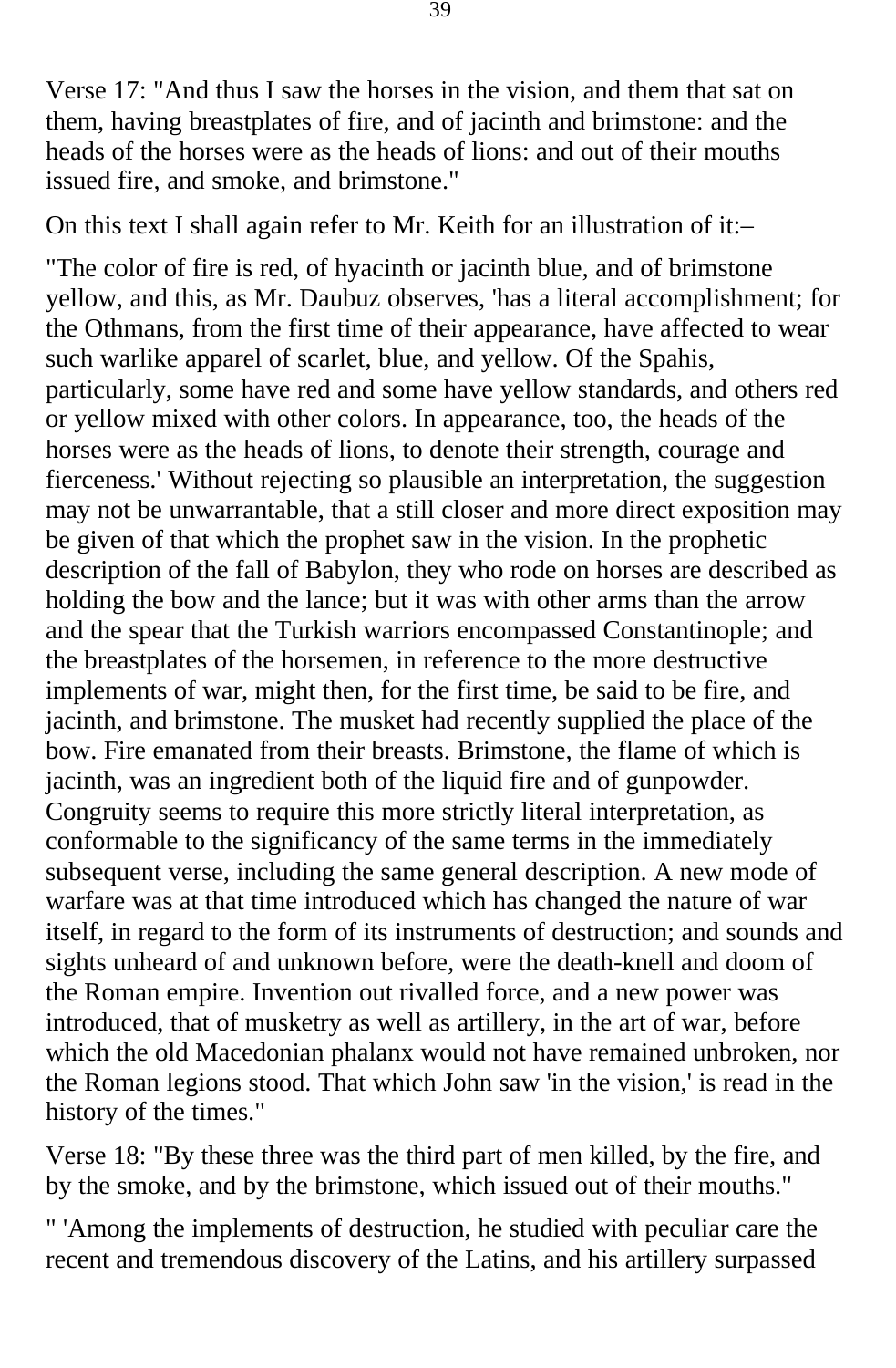whatever had yet appeared in the world. A founder of cannon, a Dane or Hungarian, who had been almost starved in the Greek service, deserted to the Moslems, and was liberally entertained by the Turkish sultan. Mahomet was satisfied with the answer to his first question, which he eagerly pressed on the artist,–"Am I able to cast a cannon capable of throwing a ball or stone of sufficient size to batter the walls of Constantinople?" "I am not ignorant of their strength, but were they more solid than those of Babylon, I could oppose an engine of superior power; the position and management of that engine must be left to your engineers." On this assurance a foundery was established at Adrianople; the metal was prepared; and at the end of three months Urban produced a piece of brass ordnance of stupendous and almost incredible magnitude. A measure of twelve palms was assigned to the bore, and the stone bullet weighed about six hundred pounds. A vacant place before the new palace was chosen for the first experiment; but to prevent the sudden and mischievous effects of astonishment and fear, a proclamation was issued that the cannon would be discharged the ensuing day. The explosion was felt or heard in a circuit of a hundred furlongs; the ball, by the force of the gunpowder, was driven about a mile, and on the spot where it fell, it buried itself a fathom deep in the ground. For the conveyance of this destructive engine, a frame or carriage of thirty wagons was linked together, and drawn along by a train of sixty oxen; two hundred men on both sides were stationed to poise or support the rolling weight; two hundred and fifty workmen marched before to smooth the way and repair the bridges, and near two months were employed in a laborious journey of a hundred and fifty miles. I dare not reject the positive and unanimous evidence of contemporary writers. A Turkish cannon, more enormous than that of Mahomet, still guards the entrance of the Dardanelles, and if the use be inconvenient, it has been found, on a late trial, that the effect is far from contemptible. A stone bullet of eleven hundred pounds weight was once discharged with three hundred and thirty pounds of powder; at the distance of six hundred yards it shivered into three rocky fragments, traversed the strait, and leaving the waters in a foam, again rose and bounded against the opposite hill.'

"In the siege, 'the incessant volleys of lances and arrows were accompanied with the smoke, the sound and the fire of their musketry and cannon. Their small arms discharged at the same time five or even ten balls of lead of the size of a walnut, and according to the closeness of the ranks, and the force of the powder, several breastplates and bodies were transpierced by the same shot. But the Turkish approaches were soon sunk in trenches, or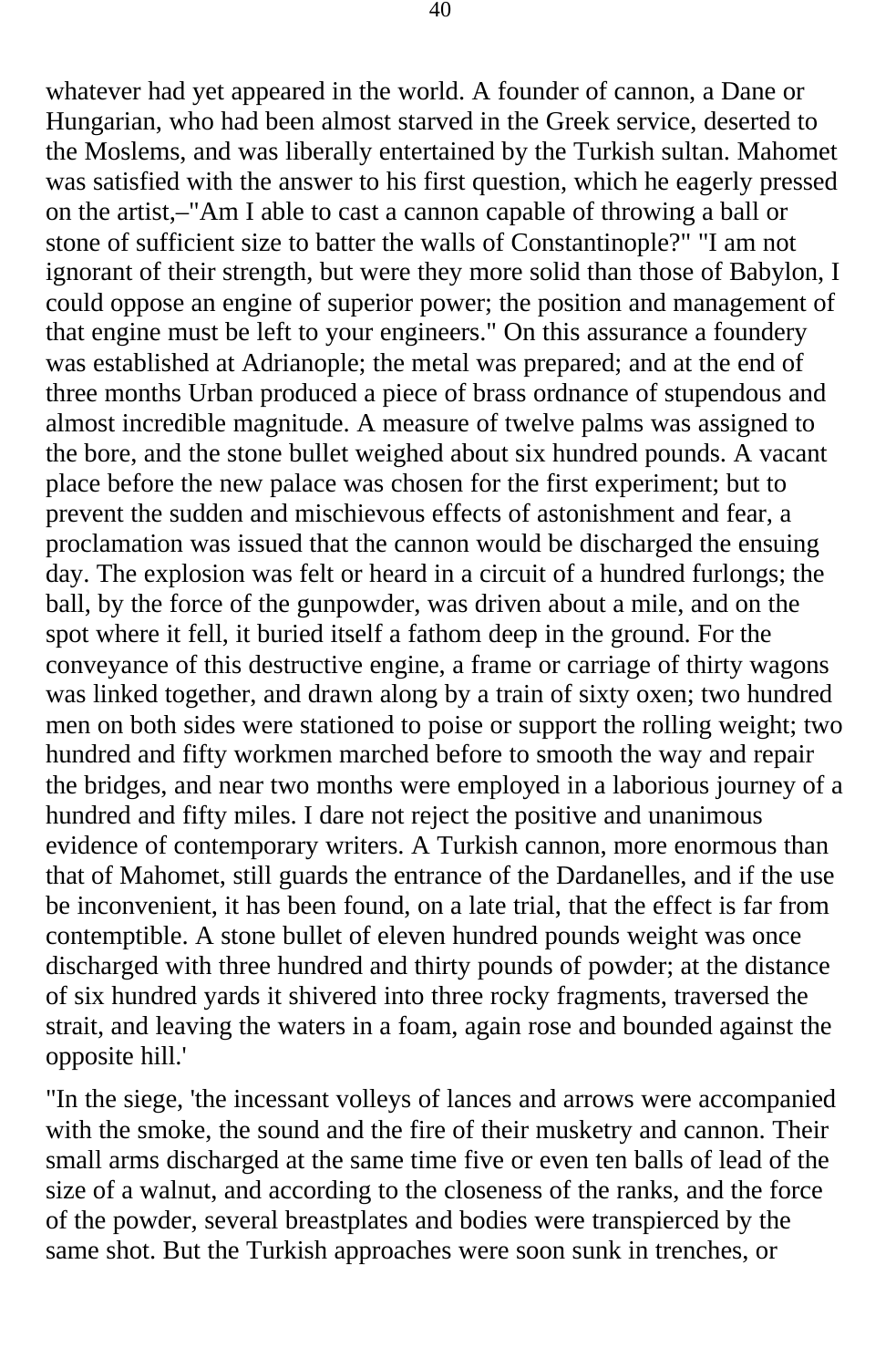covered with ruins. Each day added to the science of the Christians, but their inadequate stock of gunpowder was wasted in the operations of each day. Their ordnance was not powerful either in size or number, and if they possessed some heavy cannon, they feared to plant them on the walls, lest the aged structure should be shaken and overthrown by the explosion. The same destructive secret had been revealed to the Moslems, by whom it was employed with the superior energy of zeal, riches and despotism. The great cannon of Mahomet has been separately noticed; an important and visible object in the history of the times; but that enormous engine was flanked by two fellows almost of equal magnitude; the long order of the Turkish artillery was pointed against the walls; fourteen batteries thundered at once on the most accessible places, and of one of these it is ambiguously expressed that it was mounted with one hundred and thirty guns, or that it discharged one hundred and thirty bullets. Yet in the power and activity of the sultan we may discern the infancy of the new science; under a master who counted the moments, the great cannon could be loaded and fired no more than seven times in one day. The heated metal unfortunately burst; several workman were destroyed, and the skill of an artist was admired who bethought himself of preventing the danger and the accident by pouring oil after each explosion into the mouth of the cannon.'"

This historical sketch from Gibbon, of the use of gunpowder, fire-arms and cannon, as the instrumentality by which the city was finally overcome is so illustrative of the text, that one can hardly imagine any other scene can be described.

The specified time for the continuance of Turkish or Mahometan supremacy over the Greeks, was an hour, day, month, and year. A prophetic year, three hundred and sixty days; a month, thirty days; one day; and an hour, or the twenty-fourth part of a day. Three hundred and sixty, the number of days in a prophetic year, divided by twenty-four, the number of hours in a day, give us fifteen days. Three hundred and ninety-one years and fifteen days.

Commencing when the one hundred and fifty years ended, in 1449, the period would end August 11th, 1840. Judging from the manner of the commencement of the Ottoman supremacy, that it was by a voluntary acknowledgement on the part of the Greek emperor that he only reigned by permission of the Turkish sultan we should naturally conclude that the fall or departure of the Ottoman independence would be brought about in the same way; that at the end of the specified period, the Sultan would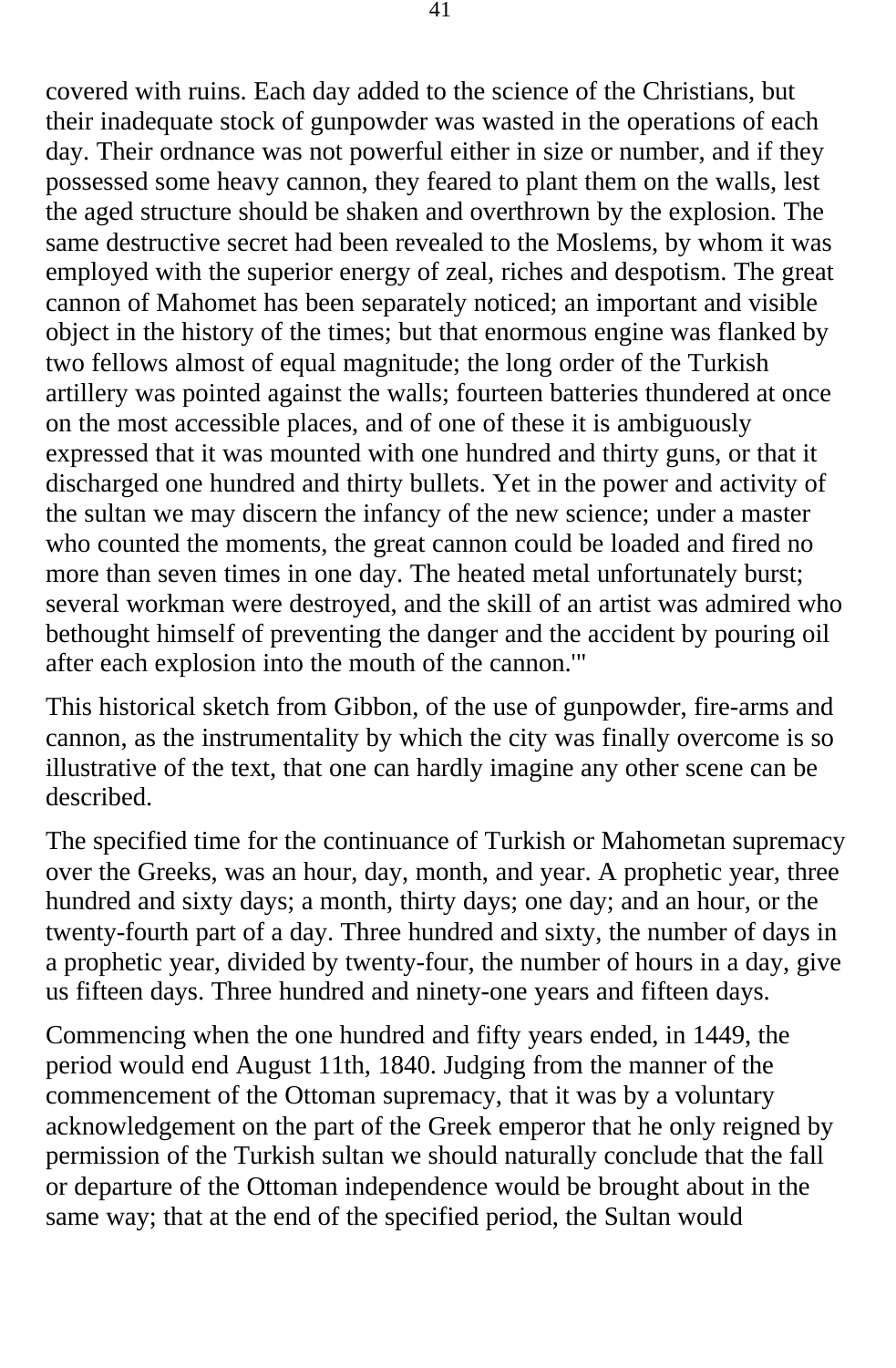voluntarily surrender his independence into the hands of the Christian powers, from whom he received it.

When the foregoing calculation was made, it was purely a matter of calculation on the prophetic periods of Scripture. Now, however, the time has passed by, and it is proper to inquire what the result has been–whether it has corresponded with the previous calculation.

I shall now pass to the question, has that supremacy departed from the Mahometans into Christian

hands, so that the Turks now exist and reign by the sufferance and permission of the Christian powers, as the Christians did for some two or three years by the permission of the Turks?

First Testimony.–The following is from Rev. Mr. Goodell, missionary of the American Board at Constantinople, addressed to he Board, and by them published in the Missionary Herald, for April, 1841, p. 160:–

"The power of Islamism is broken forever; and there is no concealing the fact even from themselves. They exist now by mere sufferance. And though there is a mighty effort made by the Christian governments to sustain them, yet at every step they sink lower and lower with fearful velocity. And though there is a great endeavor made to graft the institutions of civilized and Christian countries upon the decayed trunk, yet the very root itself is fast wasting away by the venom of its own poison. How wonderful it is, that, when all Christendom combined together to check the progress of Mahometan power, it waxed exceedingly great in spite of every opposition; and now, when all the mighty potentates of Christian Europe, who feel fully competent to settle all the quarrels and arrange all the affairs of the whole world, are leagued together for its protection and defence, down it comes, in spite of all their fostering care."

Mr. Goodell has been for years a missionary in the Turkish dominions, and is competent to judge of the state of the government. His deliberate and unequivocal testimony is, that, "the power of Islamism is broken forever." But it is said the Turks yet reign! So also says our witness–"but it is by mere sufferance." They are at the mercy of the Christians. Their independence is broken.

Another Witness.–Rev. Mr. Balch, of providence, R. I., in an attack on Mr. Miller for saying that the Ottoman empire fell in 1840, says:–"How can an honest man have the hardihood to stand up before an intelligent audience, and make such an assertion, when the most authentic version of the change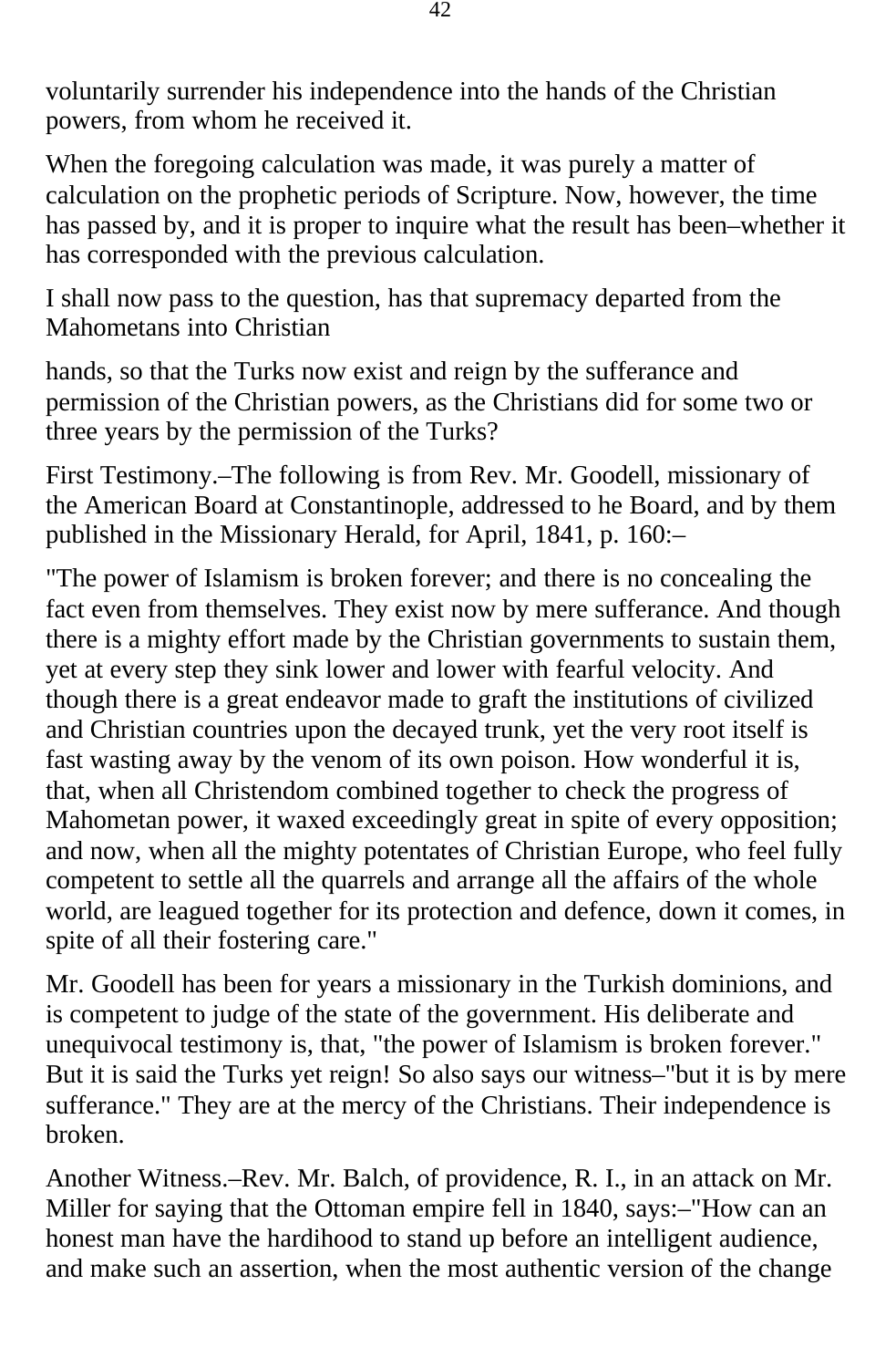of the Ottoman empire is that it has not been on a better foundation in fifty years, for it is now re-organized by the European kingdoms, and is honorably treated as such."

But how does it happen that Christian Europe re-organized the government? What need of it, if it was not disorganized? If Christian Europe has done this, then it is now, to all intents and purposes, a Christian government, and is only ruled nominally by the sultan, as their vassal.

This testimony is the more valuable for having come from an opponent. We could not have selected and put together words more fully expressive of the idea of the present state of the Ottoman empire. It is true the Christian governments of Europe have re-organized the Turkish empire, and it is their creature. From 1840 to the present time, the Ottoman government had been under the dictation of the great powers of Europe; and scarcely a measure of that government had been adopted and carried out without the interference and dictation of the allies; and that dictation has been submitted to by them.

It is in this light politicians have looked upon the government since 1840, as the following item will show:–

The London Morning Herald, 'after the capture of St. Jean d'Acre, speaking of the state of things in the Ottoman empire, says:–"We (the allies) have conquered St. Jean d'Acre. We have dissipated into thin air the prestige that lately invested as with a halo the name of Mehemet Ali. We have in all probability destroyed forever the power of that hitherto-successful ruler. But have we done aught to restore strength to the Ottoman empire? We fear not. We fear that the Sultan has been reduced to the rank of a puppet; and that the sources of the Turkish Empire's strength are entirely destroyed.

"If the supremacy of the Sultan is hereafter to be maintained in Egypt, it must be maintained, we fear, by the unceasing intervention of England and Russia."

What the London Morning Herald last November feared, has since been realized. The Sultan has been entirely, in all the great questions which have come up, under the dictation of the Christian kingdoms of Europe.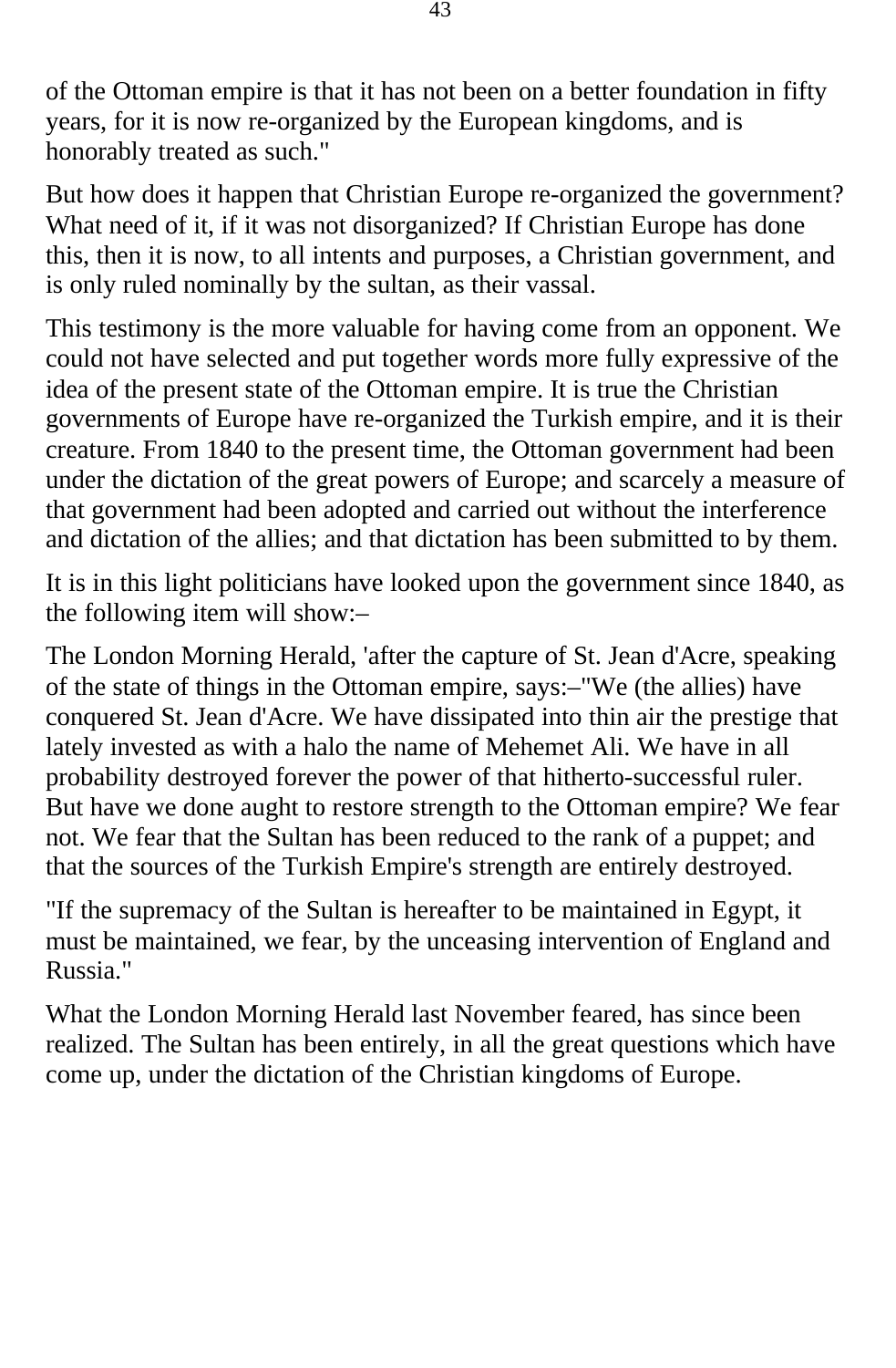## <span id="page-43-0"></span>**WHEN DID MAHOMETAN INDEPENDENCE IN CONSTANTINOPLE DEPART?**

In order to answer this question understandingly, it will be necessary to review briefly the history of that power for a few years past.

For several years the Sultan has been embroiled in war with Mehemet Ali, Pacha of Egypt. In 1838 there was a threatening of war between the Sultan and his Egyptian vassal. Mehemet Ali Pacha, in a note addressed to the foreign consuls, declared that in future he would pay no tribute to the Porte, and that he considered himself independent sovereign of Egypt, Arabia and Syria. The Sultan, naturally incensed at this declaration, would have immediately commenced hostilities, had he not been restrained by the influence of the foreign ambassadors, and persuaded to delay. This war however, was finally averted by the announcement of Mehemet, that he was ready to pay a million of dollars, arrearages of tribute which he owed the Porte, and an actual payment of \$750,000, in August of that year.

In 1939 hostilities again commenced, and were prosecuted, until, in a general battle between the armies of the Sultan and Mehemet, the Sultan's army was entirely cut up and destroyed, and his fleet taken by Mehemet and carried into Egypt. So completely had the Sultan's fleet been reduced, that, when hostilities commenced in August, he had only two first-rates and three frigates, as the sad remains of the once powerful Turkish fleet. This fleet Mehemet positively refused to give up and return to the Sultan, and declared, if the powers attempted to take it from him he would burn it.

In this posture affairs stood, when, in 1840, England, Russia, Austria and Prussia interposed, and determined on a settlement of the difficulty, for it was evident, if let alone, Mehemet would soon become master of the Sultan's throne.

The following extract from an official document, which appeared in the Moniteur Ottoman, Aug. 22, 1840, will give an idea of the course of affairs at this juncture. The conference spoken of was composed of the four powers above named, and was held in London, July 15th, 1840:

"Subsequent to the occurrence of the disputes alluded to, and after the reverses experienced, as known to all the world, the ambassadors of the great powers at Constantinople, in a collective official note declared that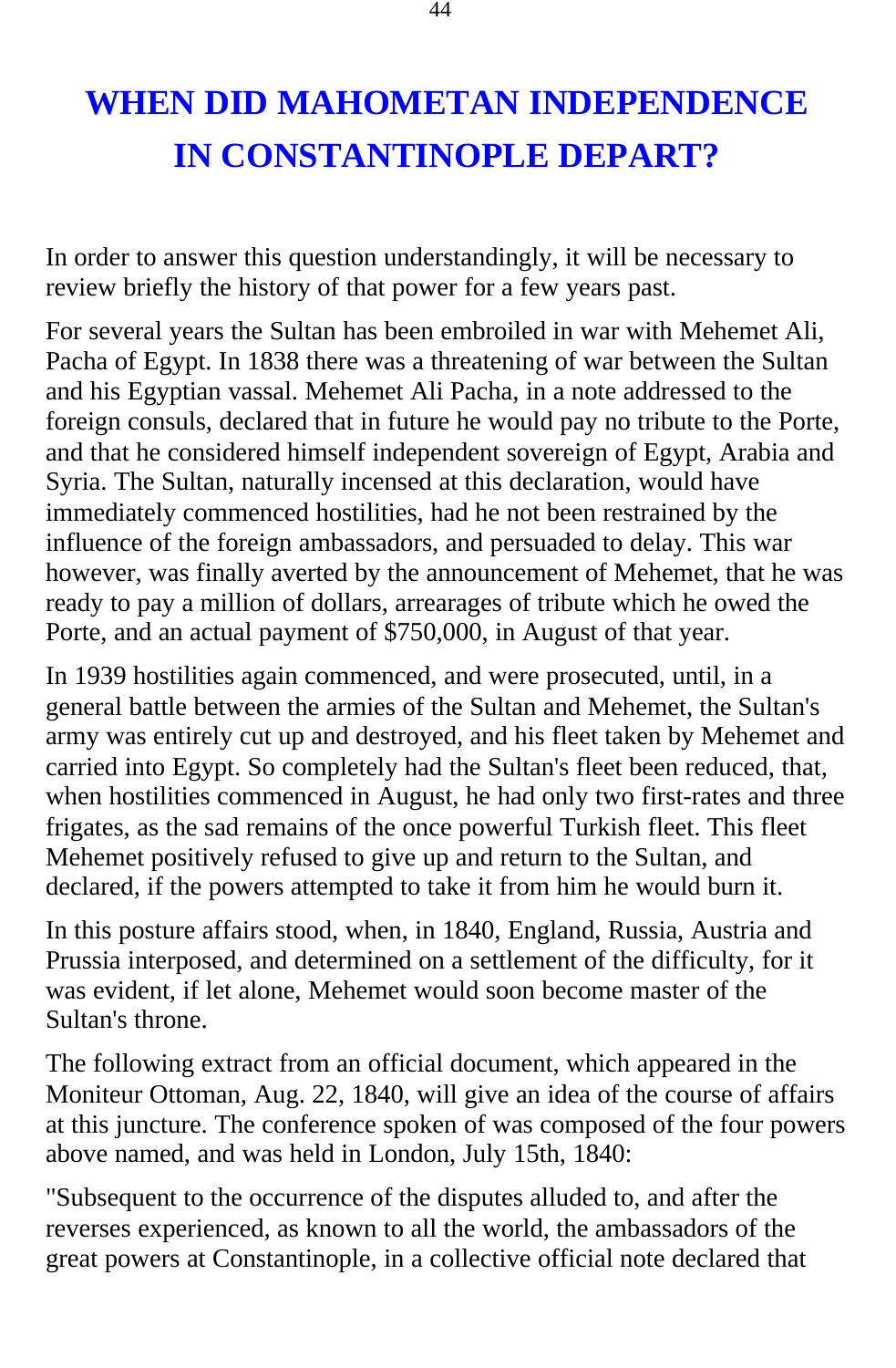their governments were unanimously agreed upon taking measures to arrange the said differences. The Sublime Porte, with a view of putting a stop to the effusion of Mussulman blood, and to the various evils which would arise from a renewal of hostilities, accepted the intervention of the great powers."

Here was certainly a voluntary surrender of the question into the hands of the great powers. But it proceeds:

"His Excellency, Sheikh Effendi, the Bey Likgis, was therefore despatched as plenipotentiary to represent the Sublime Porte at the conference which took place in London, for the purpose in question. It having been felt that all the zealous labors of the conferences of London in the settlement of the Pacha's pretensions were useless, and that the only public way was to have recourse to coercive measures to reduce him to obedience in case he persisted in not listening to pacific overtures, and powers have, together with the Ottoman Plenipotentiary, drawn up and signed a treaty, whereby the Sultan offers the Pacha the hereditary government of Egypt, and all that part of Syria extending from the gulf of Suez to the lake of Tiberias, together with the province of Acre, for life: the Pacha, on his part, evacuating all other parts of the Sultan's dominions now occupied by him, and returning the Ottoman fleet. A certain space of time has been granted him to accede to these terms; and, as the proposals of the Sultan and his allies, the four powers, do not admit of any change or qualification, if the Pacha refuse to accede to them, it is evident that the evil consequences to fall upon him will be attributable solely to his own fault.

"His Excellency, Rifat Bey, Musleshar for foreign affairs, has been despatched in a government steamer to Alexandria, to communicate the ultimatum to the Pacha."

From these extracts it appears,

1. That the Sultan, conscious of his own weakness, did voluntarily accept the intervention of the great Christian powers of Europe to settle his difficulties, which he could not settle himself.

2. That they (the great powers) were agreed on taking measures to settle the difficulties.

3. That the ultimatum of the London conference left it with the Sultan to arrange the affair with Mehemet, if he could. The Sultan was to offer to him the terms of settlement. So that if Mehemet accepted the terms, there would still be no actual intervention of the powers between the Sultan and Pacha.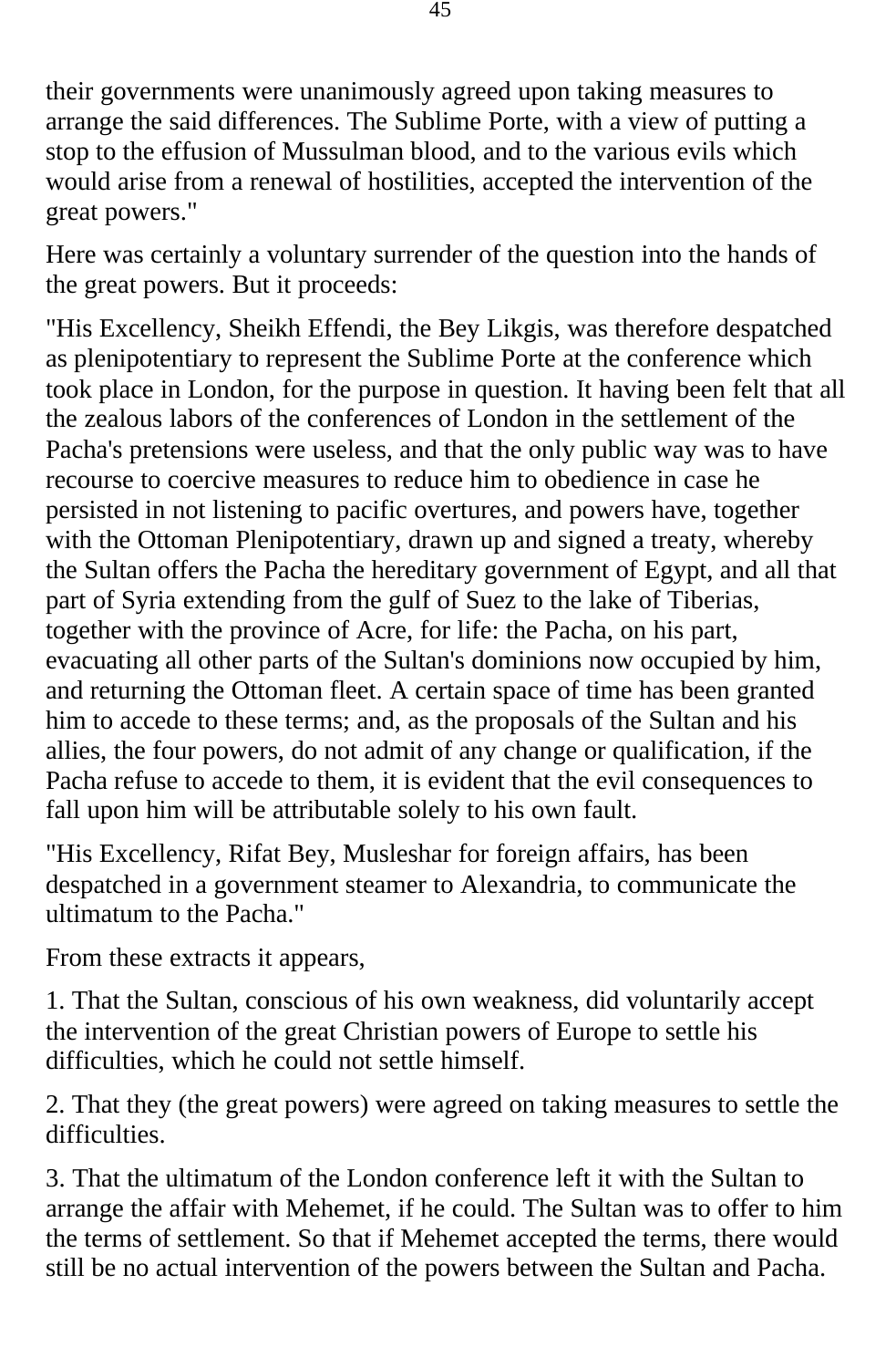4. That if Mehemet rejected the Sultan's offer, the ultimatum admitted of no change or qualification; the great powers stood pledged to coerce him into submission. So long, therefore, as the Sultan held the ultimatum in his own hands, he still maintained the independence of his throne. But that document once submitted to Mehemet, and it would be forever beyond his reach to control the question. It would be for Mehemet to say whether the powers should interpose or not.

5. The Sultan did despatch Rifat Bey in a government steamer (which left Constantinople Aug. 5) to Alexandria, to communicate to Mehemet the ultimatum.

This was a voluntary governmental act of the Sultan.

The question now comes up, when was that document put officially under the control of Mehemet Ali?

The following extract from a letter of a correspondent of the London Morning Chronicle, of Sep. 18, 1840, dated, Constantinople, Aug. 27th, 1840, will answer the question:

"By the French steamer of the 24th, we have advice from Egypt to the 16th. They show no alteration in the resolution of the Pacha. Confiding in the valor of his Arab army, and in the strength of the fortifications which defend his capital, he seems determined to abide by the last alternative; and as recourse to this, therefore, is not inevitable, all hope may be considered as at an end of a termination of the affair without bloodshed. Immediately on the arrival of the Cyclops steamer with the news of the convention of the four powers, Mehemet Ali, it is stated, had quitted Alexandria, to make a short tour through Lower Egypt. The object of his absenting himself at such a moment being partly to avoid conferences with the European consuls, but principally to endeavor, by his own presence, to arouse the fanaticism of the Bedouin tribes, and facilitate the raising of his new levies. During the interval of his absence, the Turkish government steamer, which had reached Alexandria on the 11th, with the envoy Rifat Bey on board, had been by his orders placed in quarantine, and she was not released from it till the 16th. Previous, however, to the Porte's leaving, and on the very day on which he had been admitted to pratique, the above named functionary had had an audience of the Pacha, and had communicated to him the command of the Sultan, with respect to the evacuation of the Syrian provinces, appointing another audience for the next day, when, in the presence of the consuls of the European powers, he would receive from him his definite answer, and inform him of the alternative of his refusing to obey; giving him the ten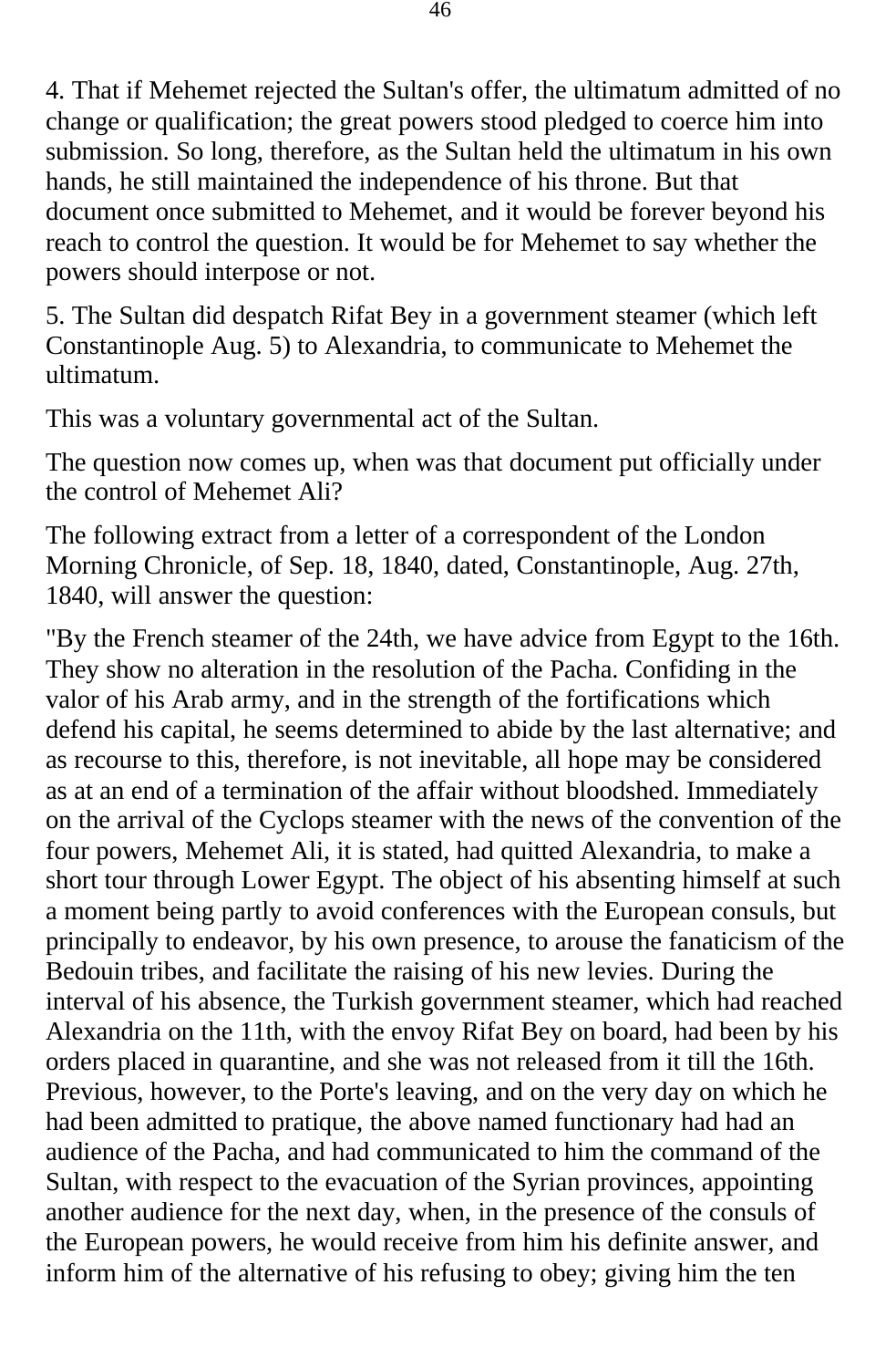days which have been allotted him by the convention to decide on the course he should think fit to adopt."

According to the foregoing statement, the ultimatum was officially put into the power of Mehemet Ali, and was disposed of by his orders, viz., sent to quarantine, on the ELEVENTH DAY OF AUGUST, 1840.

But have we any evidence, besides the fact of the arrival of Rifat Bey at Alexandria with the ultimatum on the 11th of August, that Ottoman supremacy died, or was dead, that day?

Read the following, from the same writer quoted above, dated, "Constantinople, August 12th, 1840:"

"I can add but little to my last letter, on the subject of the plans of the four powers; and I believe the details I then gave you comprise everything that is yet decided on. The portion of the Pacha, as I then stated, is not to extend beyond the line of Acre, and does not include either Arabia or Candia. Egypt alone is to be hereditary in his family, and the province of Acre to be considered as a pachalic, to be governed by his son during his lifetime, but afterward to depend on the will of the Porte; and even this latter is only to be granted him on the condition of his accepting these terms, and delivering up the Ottoman fleet within ten days. In the event of his not doing so, this pachalic is to be cut off. Egypt is then to be offered him, with another ten days to delivered on it, before actual force is employed against him.

"The manner, however, of applying the force, should he refuse to comply with these terms–whether a simple blockade is to be established on the coast, or whether his capital is to be bombarded, and his armies attacked in the Syrian provinces–is the point which still remains to be learned; nor does a note delivered yesterday by the four ambassadors, in answer to a question put to them by the Porte, as to the plan to be adopted in such an event, throw the least light on this subject. It simply states that provision has been made, and there is no necessity for the Divan alarming itself about any contingency that might afterwards arise."

Let us now analyze this testimony.

1. The letter is dated "Constantinople, August 12."

2. "Yesterday," the 11th of August, the Sultan applied in his own capital, to the ambassadors of four Christian nations, to know the measures which were to be taken in reference to a circumstance vitally affecting his empire,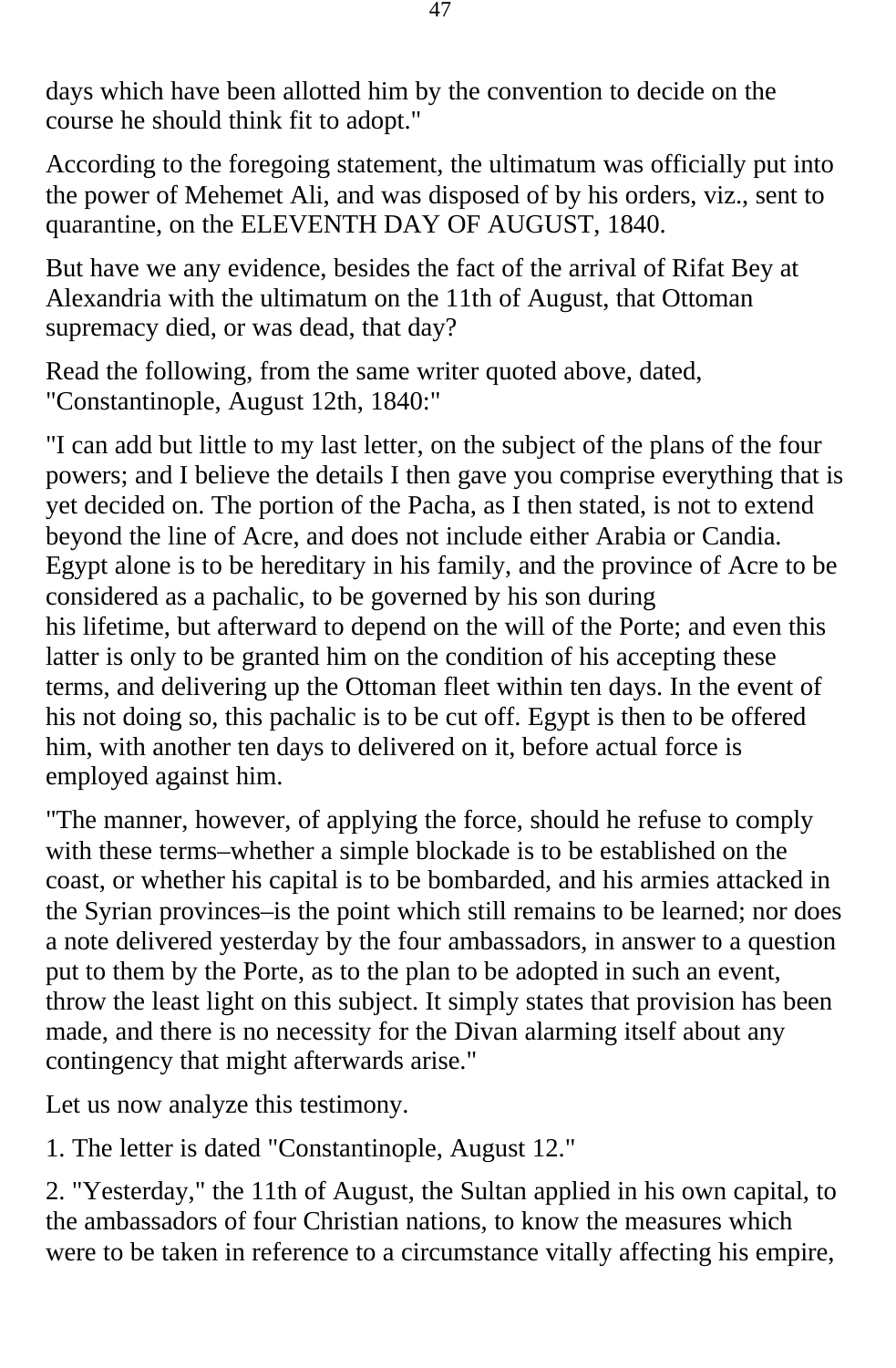and was only told that "provision had been made," but he could not know what it was; and that he need give himself no alarm about any contingency that might afterwards arise!" From that time, then, they, not he, would manage that.

Where was the Sultan's independence that day? GONE! Who had the supremacy of the Ottoman empire in their hands? The great powers.

According to previous calculation, therefore, Ottoman Supremacy did depart on the eleventh of August, into the hands of the great Christian powers of Europe.

Then the second wo is past, and the sixth trumpet has ceased its sounding; and the conclusion is now inevitable, because the word of God affirms the fact in so many words, "Behold the third wo cometh quickly."

In the foregoing, Josiah Litch has brought us down through the prophecy of the trumpets, and the woes, to the last. We now wish to briefly notice some of the events to occur under the sounding of the seventh angel. A full exposition of the subject may be given in a Tract by itself.